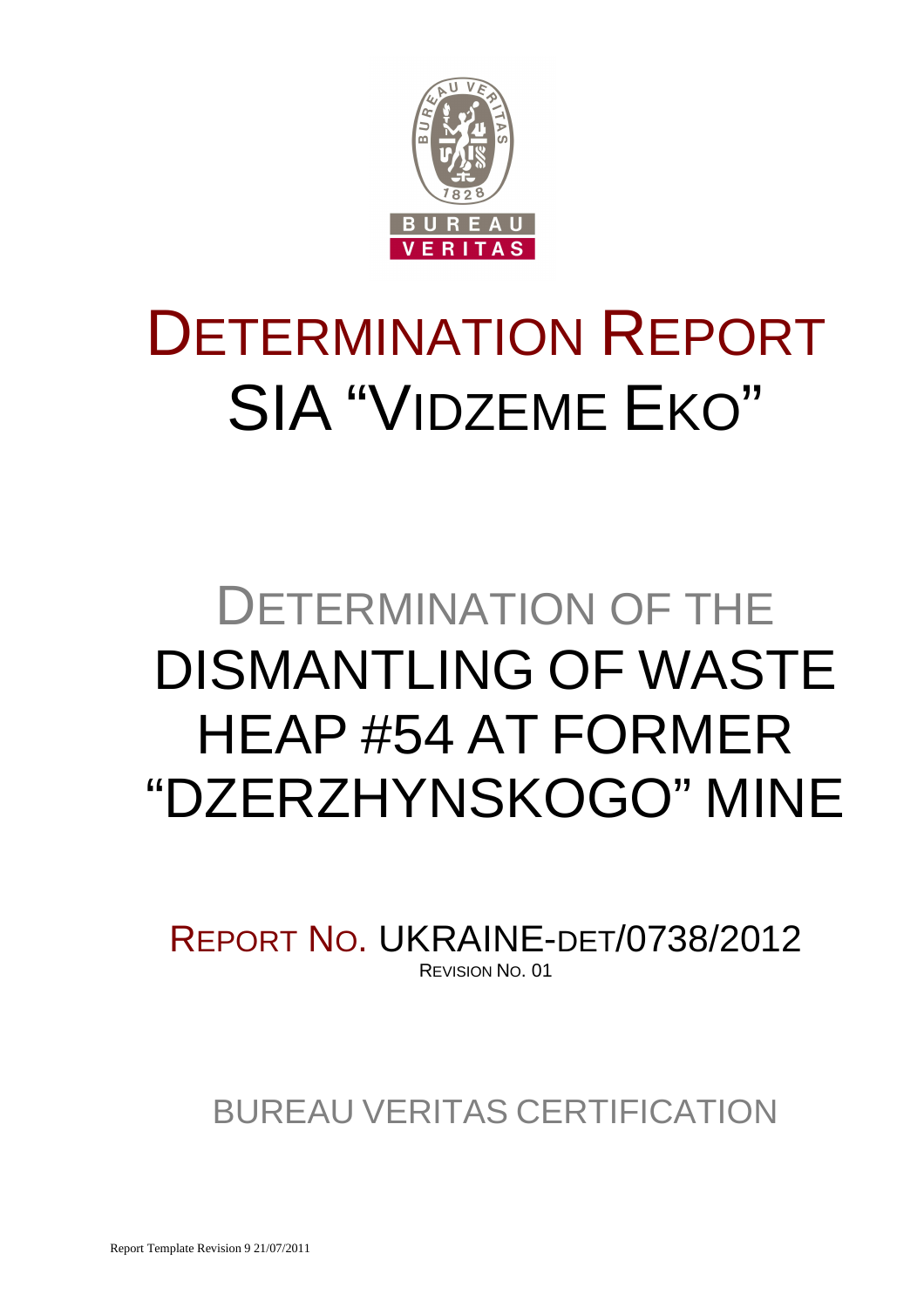DETERMINATION REPORT: DISMANTLING OF WASTE HEAP #54 AT FORMER "DZERZHYNSKOGO" MINE



| Date of first issue: | Organizational unit:                |
|----------------------|-------------------------------------|
| 24/10/2012           | <b>Bureau Veritas Certification</b> |
|                      | <b>Holding SAS</b>                  |
| Client:              | Client ref.:                        |
| SIA "Vidzeme Eko"    | Victor Tkachenko                    |

Summary:

Bureau Veritas Certification has made the determination of the "Dismantling of waste heap #54 at former "Dzerzhynskogo" mine" project of SIA "Vidzeme Eko" located in Dzerghynka village, Rovenky borough council, Luhansk Region, Ukraine on the basis of UNFCCC criteria for the JI, as well as criteria given to provide for consistent project operations, monitoring and reporting. UNFCCC criteria refer to Article 6 of the Kyoto Protocol, the JI rules and modalities and the subsequent decisions by the JI Supervisory Committee, as well as the host country criteria.

The determination scope is defined as an independent and objective review of the project design document, the project's baseline study, monitoring plan and other relevant documents, and consisted of the following three phases: i) desk review of the project design and the baseline and monitoring plan; ii) follow-up interviews with project stakeholders; iii) resolution of outstanding issues and the issuance of the final determination report and opinion. The overall determination, from Contract Review to Determination Report & Opinion, was conducted using Bureau Veritas Certification internal procedures.

The first output of the determination process is a list of Clarification and Corrective Action Requests (CL and CAR), presented in Appendix A. Taking into account this output, the project proponent revised its project design document.

In summary, it is Bureau Veritas Certification's opinion that the project correctly applies Guidance on criteria for baseline setting and monitoring and meets the relevant UNFCCC requirements for the JI and the relevant host country criteria.

| Report No.:<br>Ukraine-det/0738/2012                                                                                     |           | Subiect Group:<br>.JI |                        |  |
|--------------------------------------------------------------------------------------------------------------------------|-----------|-----------------------|------------------------|--|
| Project title:<br>Dismantling of waste heap #54 at former<br>"Dzerzhynskogo" mine                                        |           |                       |                        |  |
| Work carried out by:<br>Vyacheslav Yeriomin - Team Leader, Lead<br>Verifier<br>Serhii Kustovskyi - Team Member, verifier |           |                       |                        |  |
| Work reviewed by:<br>Ivan Sokolov - Internal Technical Reviewer<br>Dmytro Balyn - Technical Specialist                   |           |                       |                        |  |
| Work approved by:<br>Ivan Sokolov - Operational Manager                                                                  |           |                       |                        |  |
| Date of this revision:<br>18/10/2012                                                                                     | Rev. No.: |                       | Number of pages:<br>54 |  |

**Indexing terms**  $\boxtimes$  No distribution without permission from the Client or responsible organizational unit Limited distribution

Unrestricted distribution

1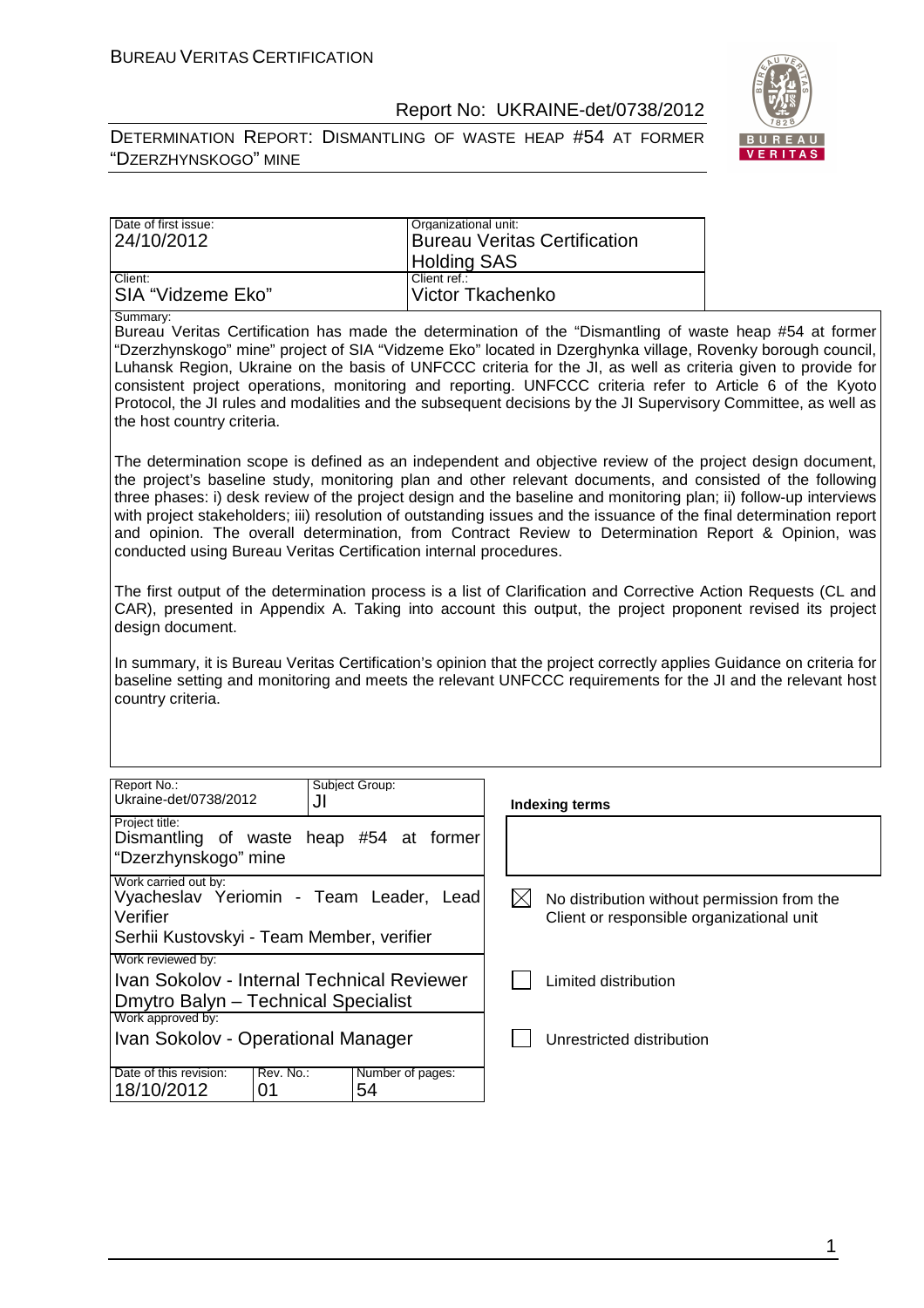DETERMINATION REPORT: DISMANTLING OF WASTE HEAP #54 AT FORMER "DZERZHYNSKOGO" MINE

## **Table of Contents Page 2014**

| $\mathbf{1}$   |                                                                                     |                |
|----------------|-------------------------------------------------------------------------------------|----------------|
| 1.1            | Objective                                                                           | 3              |
| 1.2            | Scope                                                                               | 3              |
| 1.3            | Determination team                                                                  | 3              |
| 2              |                                                                                     | $\overline{4}$ |
| 2.1            | <b>Review of Documents</b>                                                          | $\overline{4}$ |
| 2.2            | Follow-up Interviews                                                                | 5              |
| 2.3            | <b>Resolution of Clarification and Corrective Action Requests</b>                   | 5              |
| 3              |                                                                                     |                |
| $\overline{4}$ |                                                                                     |                |
| 4.1            | Project approvals by Parties involved (19-20)                                       | $\overline{7}$ |
| 4.2            | Authorization of project participants by Parties involved (21)                      | $8\,$          |
| 4.3            | Baseline setting (22-26)                                                            | 8              |
| 4.4            | Additionality (27-31)                                                               | 12             |
| 4.5            | Project boundary (32-33)                                                            | 13             |
| 4.6            | Crediting period (34)                                                               | 14             |
| 4.7            | Monitoring plan (35-39)                                                             | 15             |
| 4.8            | Leakage (40-41)                                                                     | 19             |
| 4.9            | Estimation of emission reductions or enhancements of net removals<br>$(42-47)$      | 21             |
| 4.10           | Environmental impacts (48)                                                          | 22             |
| 4.11           | Stakeholder consultation (49)                                                       | 22             |
| 4.12           | Determination regarding small scale projects (50-57)                                | 23             |
| 4.13           | Determination regarding land use, land-use change and forestry                      |                |
|                | (LULUCF) projects (58-64)                                                           | 23             |
| 4.14           | Determination regarding programmes of activities (65-73)                            | 23             |
| 5              | SUMMARY AND REPORT OF HOW DUE ACCOUNT WAS<br>TAKEN OF COMMENTS RECEIVED PURSUANT TO |                |
| 6              |                                                                                     |                |
| $\overline{7}$ |                                                                                     |                |
|                |                                                                                     |                |

## 2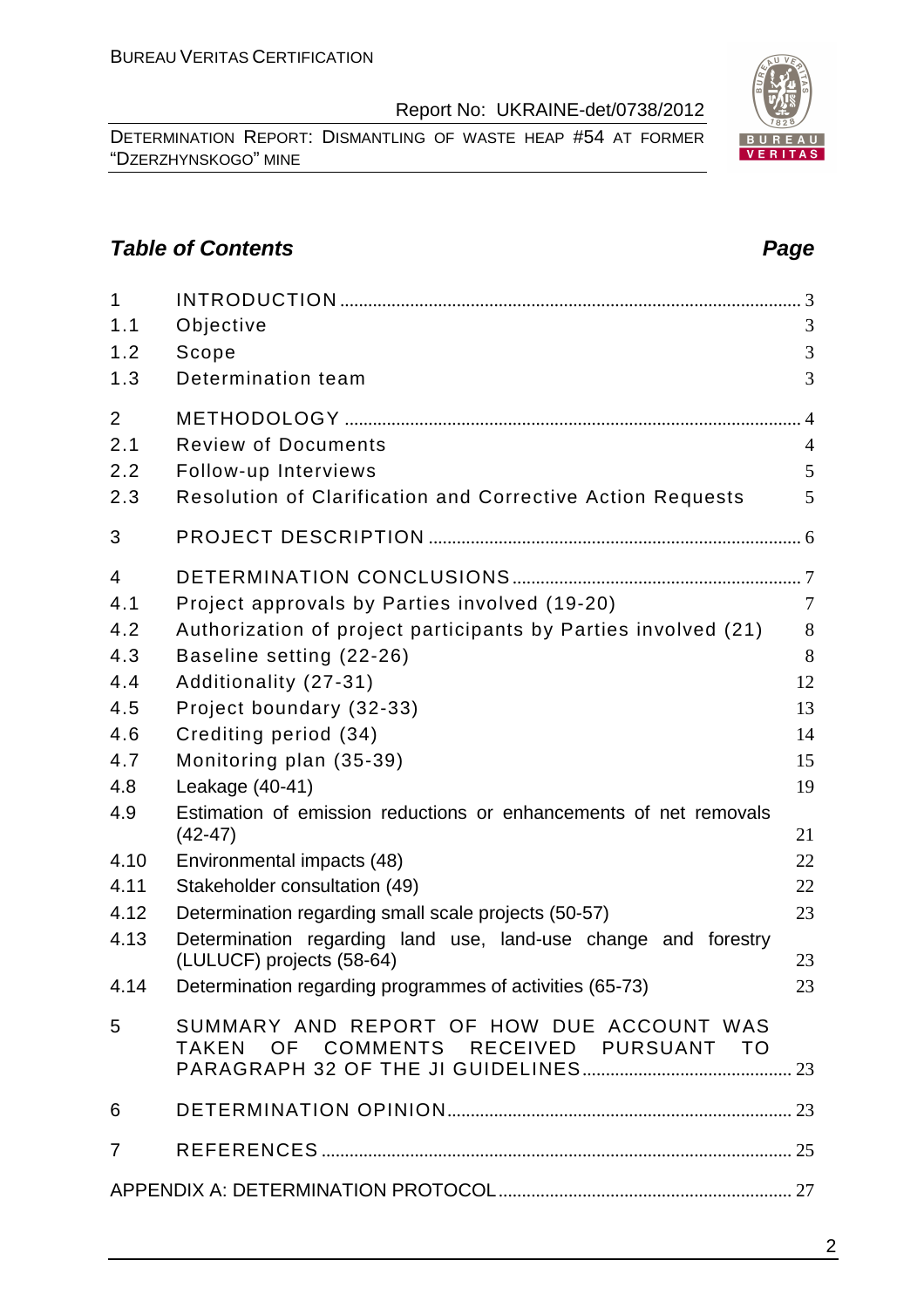DETERMINATION REPORT: DISMANTLING OF WASTE HEAP #54 AT FORMER "DZERZHYNSKOGO" MINE



## **1 INTRODUCTION**

SIA "Vidzeme Eko" has commissioned Bureau Veritas Certification to determine its JI project "Dismantling of waste heap #54 at former "Dzerzhynskogo" mine" (hereafter called "the project") at Dzerghynka village, Rovenky borough council, Luhansk Region, Ukraine.

This report summarizes the findings of the determination of the project, performed on the basis of UNFCCC criteria, as well as criteria given to provide for consistent project operations, monitoring and reporting.

## **1.1 Objective**

The determination serves as project design verification and is a requirement of all projects. The determination is an independent third party assessment of the project design. In particular, the project's baseline, the monitoring plan (MP), and the project's compliance with relevant UNFCCC and host country criteria are determined in order to confirm that the project design, as documented, is sound and reasonable, and meets the stated requirements and identified criteria. Determination is a requirement for all JI projects and is seen as necessary to provide assurance to stakeholders of the quality of the project and its intended generation of emission reduction units (ERUs).

UNFCCC criteria refer to Article 6 of the Kyoto Protocol, the JI rules and modalities and the subsequent decisions by the JI Supervisory Committee, as well as the host country criteria.

## **1.2 Scope**

The determination scope is defined as an independent and objective review of the project design document, the project's baseline study and monitoring plan and other relevant documents. The information in these documents is reviewed against Kyoto Protocol requirements, UNFCCC rules and associated interpretations.

The determination is not meant to provide any consulting towards the Client. However, stated requests for clarifications and/or corrective actions may provide input for improvement of the project design.

## **1.3 Determination team**

The determination team consists of the following personnel:

Vyacheslav Yeriomin

Bureau Veritas Certification Team Leader, Climate Change Verifier

Serhii Kustovskyi

Bureau Veritas Certification Climate Change Verifier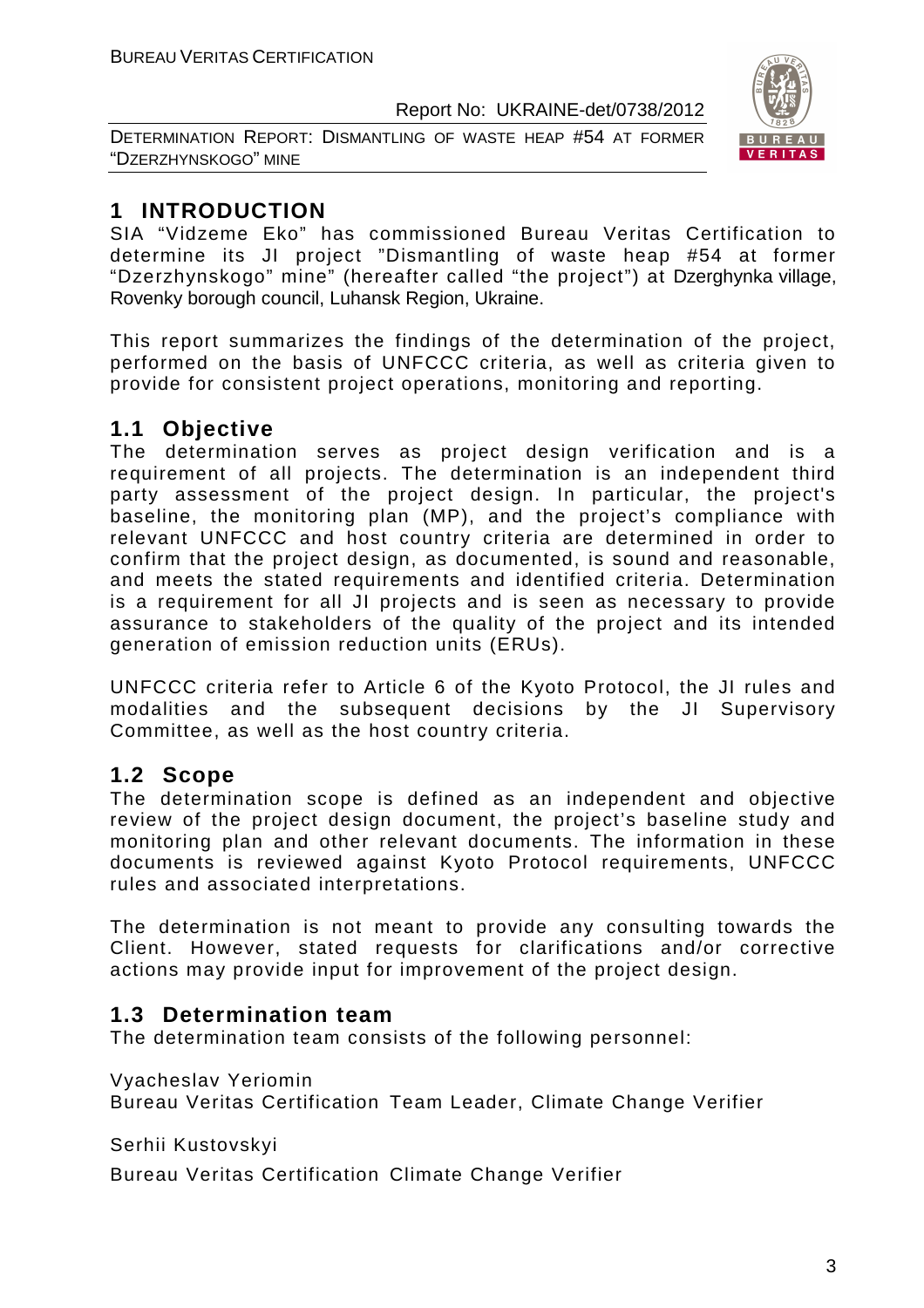DETERMINATION REPORT: DISMANTLING OF WASTE HEAP #54 AT FORMER "DZERZHYNSKOGO" MINE



This determination report was reviewed by:

Ivan Sokolov Bureau Veritas Certification, Internal reviewer Dmytro Balyn Bureau Veritas Certification, technical Specialist

## **2 METHODOLOGY**

The overall determination, from Contract Review to Determination Report & Opinion, was conducted using Bureau Veritas Certification internal procedures.

In order to ensure transparency, a determination protocol was customized for the project, according to the version 01 of the Joint Implementation Determination and Verification Manual, issued by the Joint Implementation Supervisory Committee at its 19 meeting on 04/12/2009. The protocol shows, in a transparent manner, criteria (requirements), means of determination and the results from determining the identified criteria. The determination protocol serves the following purposes:

- It organizes, details and clarifies the requirements a JI project is expected to meet;
- It ensures a transparent determination process where the determiner will document how a particular requirement has been determined and the result of the determination.

The completed determination protocol is enclosed in Appendix A to this report.

## **2.1 Review of Documents**

The Project Design Document (PDD) submitted by SIA "Vidzeme Eko" and additional background documents related to the project design and baseline, i.e. country Law, Guidelines for users of the joint implementation project design document form, Approved CDM methodology and/or Guidance on criteria for baseline setting and monitoring, Kyoto Protocol, Clarifications on Determination Requirements to be Checked by an Accredited Independent Entity were reviewed.

To address Bureau Veritas Certification corrective action and clarification requests, SIA "Vidzeme Eko" revised the PDD and resubmitted it on 17/10/2012.

The determination findings presented in this report relate to the project as described in the PDD version(s) 2.0.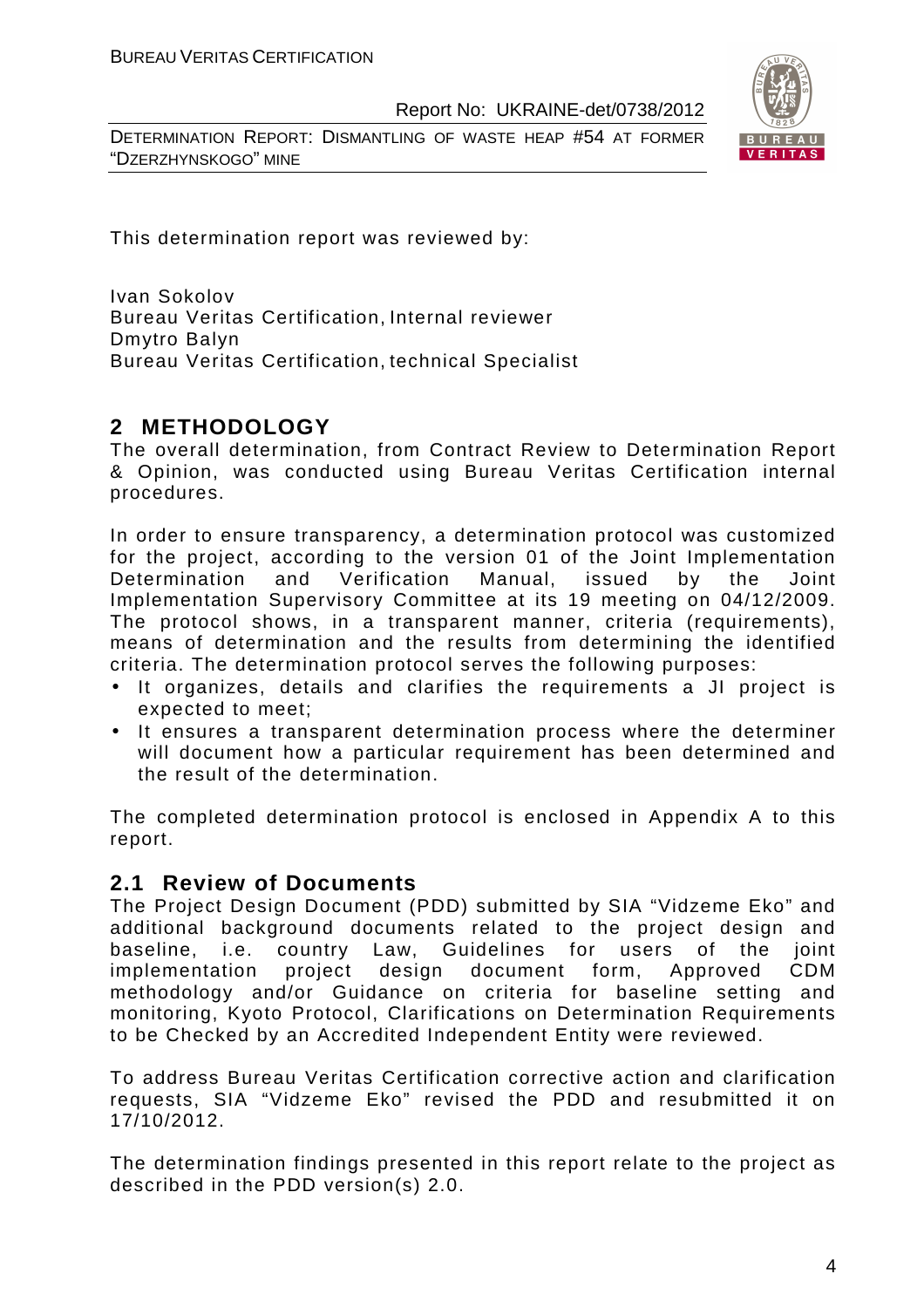DETERMINATION REPORT: DISMANTLING OF WASTE HEAP #54 AT FORMER "DZERZHYNSKOGO" MINE



## **2.2 Follow-up Interviews**

On 16/10/2012 Bureau Veritas Certification performed on-site interviews with project stakeholders to confirm selected information and to resolve issues identified in the document review. Representatives of "INTER-KOMPANIYA" Ltd and SIA "Vidzeme Eko" were interviewed (see References). The main topics of the interviews are summarized in Table 1.

| I ANIG I<br><b>THE VIGW IODING</b> |                                                            |
|------------------------------------|------------------------------------------------------------|
| <b>Interviewed</b>                 | <b>Interview topics</b>                                    |
| organization                       |                                                            |
| "INTER-                            | <b>Project History</b><br>➤                                |
| <b>KOMPANIY</b>                    | Project Approach<br>➤                                      |
| A" Ltd                             | Project boundary<br>➤                                      |
|                                    | <b>Implementation Schedule</b><br>➤                        |
|                                    | $\triangleright$ Organization structure                    |
|                                    | Authorities and responsibilities<br>➤                      |
|                                    | $\triangleright$ Training of personnel                     |
|                                    | Quality management procedures and technologies<br>➤        |
|                                    | Records on rehabilitation/implementation of equipment<br>➤ |
|                                    | Metering equipment control<br>➤                            |
|                                    | Metering record keeping system, database<br>➤              |
|                                    | $\triangleright$ Technical documentation                   |
|                                    | Monitoring plan and procedures<br>➤                        |
|                                    | $\triangleright$ Permits and licenses                      |
| <b>CONSULTANT</b>                  | Baseline methodology<br>➤                                  |
| <b>SIA</b>                         | Monitoring plan<br>➤                                       |
| "Vidzeme                           | Additionality proofs<br>➤                                  |
| Eko"                               | Calculation of emission reductions                         |

#### **Table 1 Interview topics**

## **2.3 Resolution of Clarification and Corrective Action Requests**

The objective of this phase of the determination is to raise the requests for corrective actions and clarification and any other outstanding issues that needed to be clarified for Bureau Veritas Certification positive conclusion on the project design.

If the determination team, in assessing the PDD and supporting documents, identifies issues that need to be corrected, clarified or improved with regard to JI project requirements, it will raise these issues and inform the project participants of these issues in the form of:

(a) Corrective action request (CAR), requesting the project participants to correct a mistake in the published PDD that is not in accordance with the (technical) process used for the project or relevant JI project requirement or that shows any other logical flaw;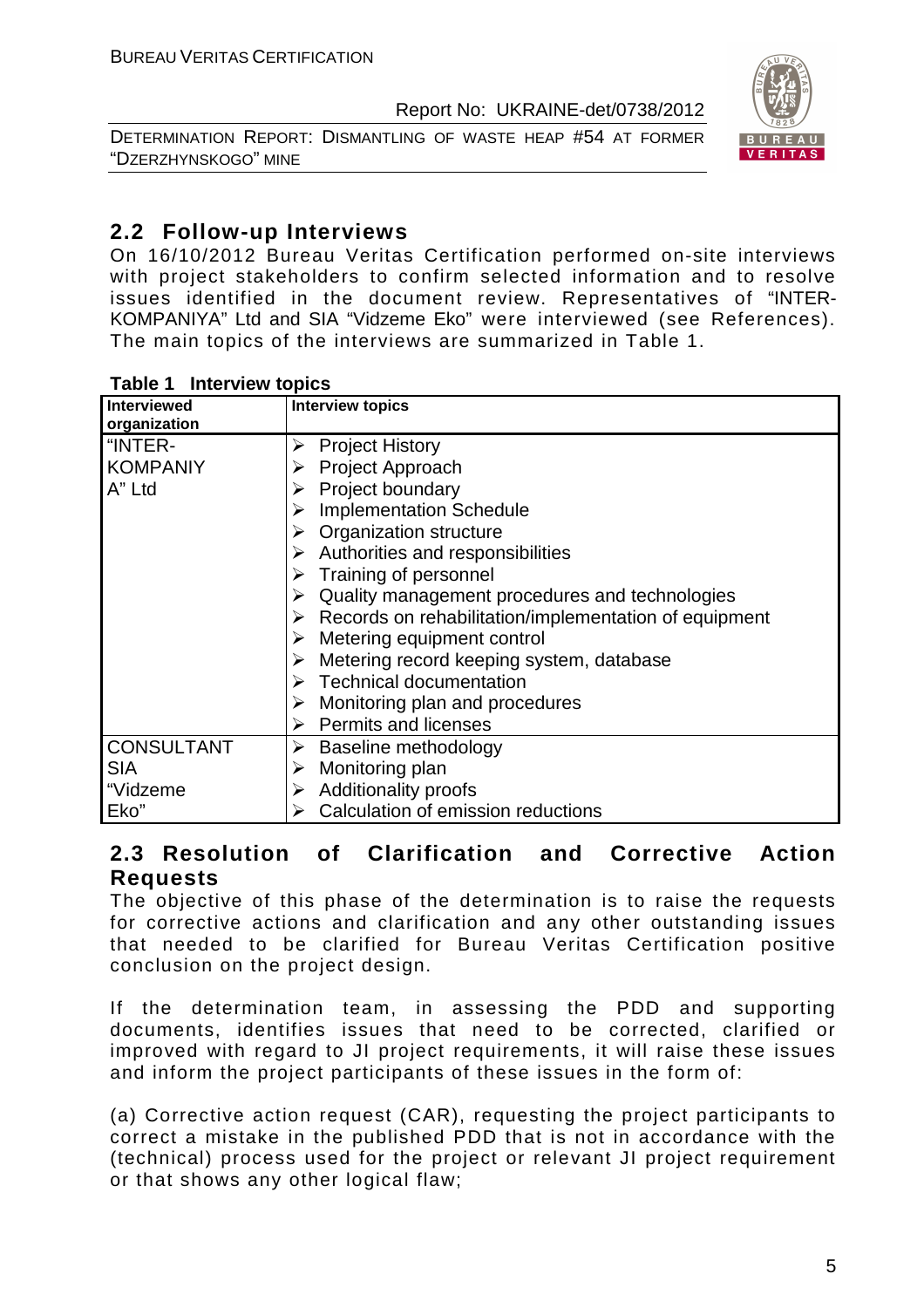DETERMINATION REPORT: DISMANTLING OF WASTE HEAP #54 AT FORMER "DZERZHYNSKOGO" MINE



(b) Clarification request (CL), requesting the project participants to provide additional information for the determination team to assess compliance with the JI project requirement in question;

(c) Forward action request (FAR), informing the project participants of an issue, relating to project implementation but not project design, that needs to be reviewed during the first verification of the project.

The determination team will make an objective assessment as to whether the actions taken by the project participants, if any, satisfactorily resolve the issues raised, if any, and should conclude its findings of the determination.

To guarantee the transparency of the verification process, the concerns raised are documented in more detail in the determination protocol in Appendix A.

## **3 PROJECT DESCRIPTION**

Proposed project consists in full dismantling of waste heaps with sorting and enrichment of obtained coal containing rock mass.

Boundaries of proposed project cover one dismantled waste heap and enrichment plant "Volodarska". "INTER-KOMPANIYA" Ltd buys coal containing rock mass at waste heap and processes it at enrichment plant "Volodarska", on sub-contract relations basis.

Technologies employed in the project activity are described below

Bulldozers rise to the top of the dump on its tail section. Dismantling of dump with bulldozers is carried by horizontal layers, after lowering the height of dump to 25-30 m, allowed dismantling by slope (15 °) layers. A combined method for the dump dismantling is used, when after decline by bulldozers to lower layer height, in which entrance road can be constructed, further dismantling is carried out by excavators with direct loading rock into vehicles (dump trucks).

On the second stage, the rock mass is delivered to the enrichment plant "Volodarska" for further enrichment. The rock mass is supplied to the inertial screening sifter for the pre-classification by class of 100 mm. After the pre-classification, the coal mass delivered to the preparatory screening to sifter GIL-52a by dry or wet mode. Beneficiation of large class 13 mm is made on heavy media separator STK 32-55010, and beneficiation of small class 3-13 mm - at hydrocyclone GTSM-63011. Next, washing of the suspension of beneficiation products and dehydrating products by dressing screens and centrifuge take place, regeneration suspension at electromagnetic separator. Thus the water in this process is used in closed loop. Beneficiation products (coal concentrate) are transported by conveyor belt into bins for further shipment to the consumer. Waste is transported to the flat dump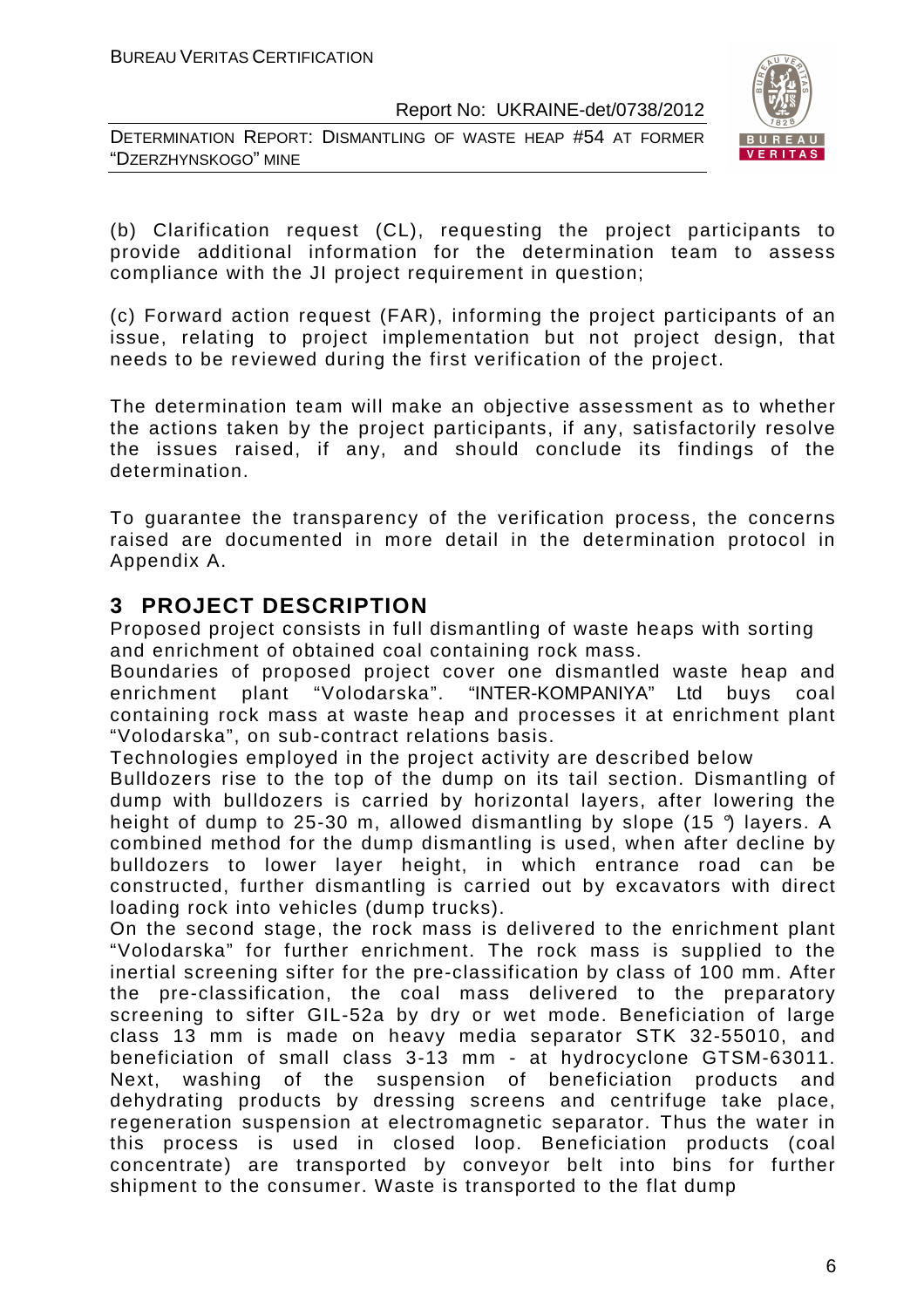DETERMINATION REPORT: DISMANTLING OF WASTE HEAP #54 AT FORMER "DZERZHYNSKOGO" MINE



The project capacity of the complex allows to process 900 000 m3 of the rocks per year.

The proposed project is aimed at reducing anthropogenic emissions. Emission reductions created by:

- Elimination of greenhouse gases sources associated with waste heaps burning, by extracting coal from the rock dumps;

- Reduction of uncontrolled methane emissions due to replacement of coal that would have been extracted through mining;

- Reduction of electricity consumption at waste heap dismantling in comparison to electricity consumption at coal mine.

Identified problem areas for project descriptions, project participants' responses and conclusions of Bureau Veritas Certification are described in Annex A (refer to CAR01, CAR02, CL01)

## **4 DETERMINATION CONCLUSIONS**

.

In the following sections, the conclusions of the determination are stated.

The findings from the desk review of the original project design documents and the findings from interviews during the follow up visit are described in the Determination Protocol in Appendix A.

The Clarification and Corrective Action Requests are stated, where applicable, in the following sections and are further documented in the Determination Protocol in Appendix A. The determination of the Project resulted in 13 Corrective Action Requests and 2 Clarification Requests.

The number between brackets at the end of each section corresponds to the DVM paragraph

## **4.1 Project approvals by Parties involved (19-20)**

The project has already received Letter of Endorsement #2843/23/7 dated 02/10/2012 issued by State Environmental Investment Agency.

The Bureau Veritas Certification obtained Letter of Endorsement from SIA "Vidzeme-Eko" and doesn't doubt in its authenticity.

As for this time no written project approvals of the project from the Parties Involved are available (see CAR03 pending till the Host Party LoA received). After receiving Determination Report from the Accredited Independent Entity (AIE) project documentation will be submitted to the Ukrainian Designated Focal Point (DFP) which is State Environment Investment Agency for receiving the Letter of Approval.

The written approvals from the other Party will be obtained later on.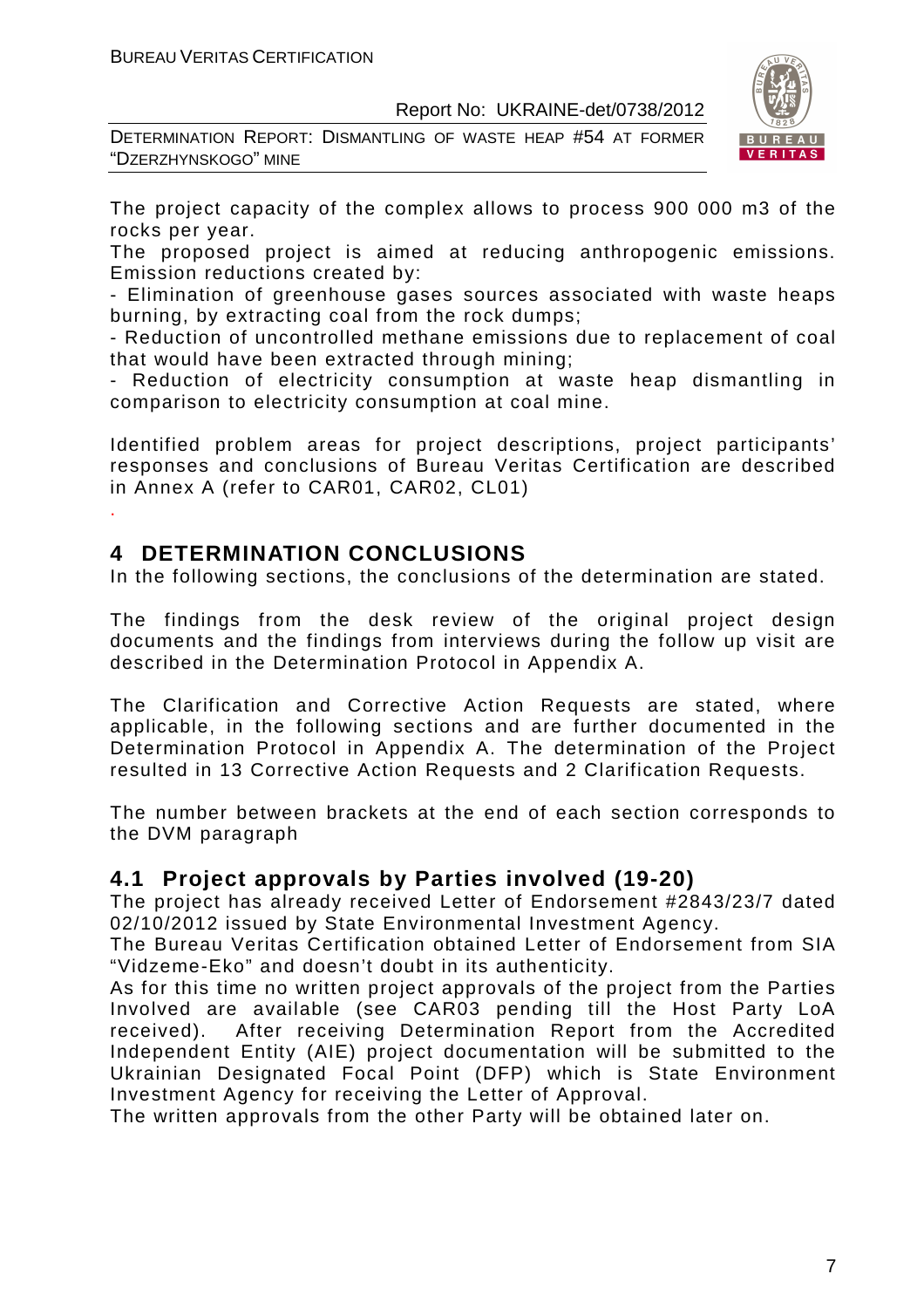DETERMINATION REPORT: DISMANTLING OF WASTE HEAP #54 AT FORMER "DZERZHYNSKOGO" MINE



Identified problem areas for written project approvals, project participants' responses and conclusions of Bureau Veritas Certification are described in Annex A (refer to CAR03).

## **4.2 Authorization of project participants by Parties involved (21)**

In accordance with paragraph 21 of the DVM the assessment of this area focuses on whether each of the legal entities listed as project participants in the PDD is authorized by a Party involved, which is also listed in the PDD.

Authorisation of the project participants by Parties involved is expected through a written project approval, see CAR04 that is pending

## **4.3 Baseline setting (22-26)**

The PDD explicitly indicates that using a methodology for baseline setting and monitoring developed in accordance with appendix B of the JI guidelines (hereinafter referred to as JI specific approach) was the selected approach for identifying the baseline.

The PDD provides a detailed theoretical description in a complete and transparent manner, as well as justification, that the baseline is established:

(a) By listing and describing the following plausible future scenarios on the basis of conservative assumptions and selecting the most plausible one:

#### Scenario 1. Continuation of existing situation

This scenario does not anticipate any activities and therefore does not face any barriers.

#### Scenario 2. Direct energy production from the heat energy of burning waste heap

## Technological barrier:

This scenario is based on the highly experimental technology, which has not been implemented even in a pilot project. It is also not suitable for all waste heaps as the project owner will have to balance the energy resource availability (i.e. waste heap location) and the location of the energy user. On-site generation of electricity addresses this problem but requires additional interconnection engineering. In general this technology has yet to prove its viability. In addition it does not allow the control and management of the emitted gases. This technology can be applied only in the presence of dumps with developed combustion centre. Even if the probability of burning rock dump is very high, it is currently impossible to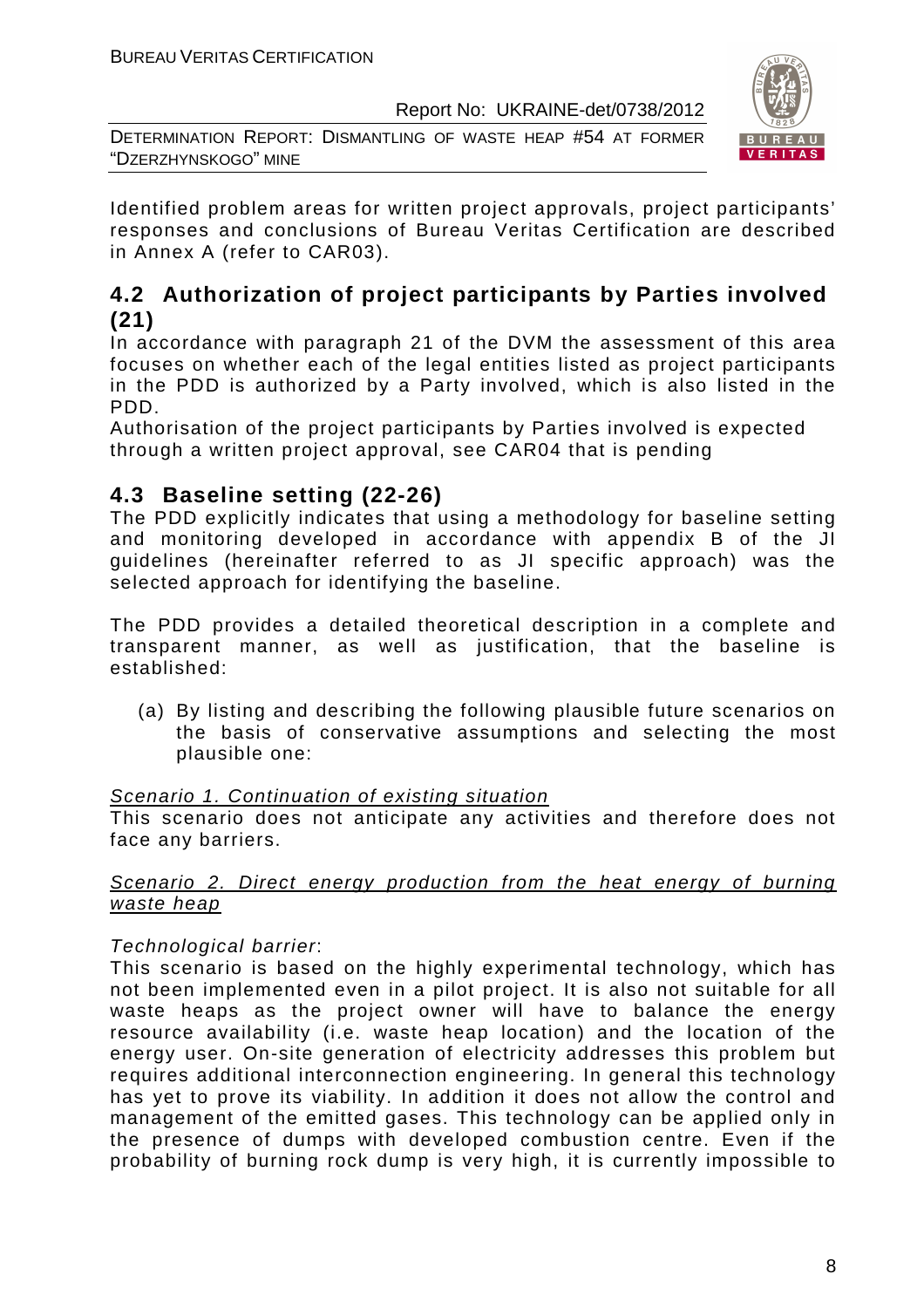DETERMINATION REPORT: DISMANTLING OF WASTE HEAP #54 AT FORMER "DZERZHYNSKOGO" MINE



predict the time of its outbreak and therefore predict the start of the use of thermal energy released during its combustion.

#### Investment barrier:

Investment into unproven technology carries a high risk. In case of Ukraine, which carries a high country risk, investment into such unproven energy projects are less likely to attract investors than some other opportunities in the energy sector with higher returns. The pioneering character of the project may appeal to development programmes and governmental incentives but cost of the produced energy is likely to be much higher than alternatives.

#### Scenario 3. Production of construction materials from waste heap matter Technological barrier:

This scenario is based on known technology, however, this technology is not currently available in Ukraine and there is no evidence that such projects will be implemented in the near future. It is also not suitable for all types of waste heaps as the content of waste heap has to be predictable in order for project owner to be able to produce quality materials. High contents of sulphur and moisture can reduce the suitability of the waste heap for processing. A large scale deep exploration of the waste heap has to be performed before the project can start.

Scenario 4. Coal extraction from waste heaps without JI incentives Investment barrier: This scenario is financially unattractive and faces barriers. Detailed description of proposed scenario barriers is provided in the section B.2 of the PDD version 2.0.

#### Scenario 5. Systematic monitoring of waste heaps condition and regular fire prevention and extinguishing measures

Investment barrier: This scenario does not represent any revenues but anticipates additional costs for waste heaps owners. Monitoring of the waste heap status is not done systematically and in general actions are left to the discretion of the individual owners. Waste heaps are mostly owned by mines or regional coal mining associations. Coal mines in Ukraine suffer from limited investment resulting often in safety problems due to complicated mining conditions and financial constraints, with miners' salaries often being delayed by few months. Waste heaps in this situation are considered as additional burdens and mines often do not even perform minimum required maintenance. Exact data are not always available. From a commercial view point the fines that are usually levied by the authorities are considerably lower than costs of all the measures outlined by this scenario.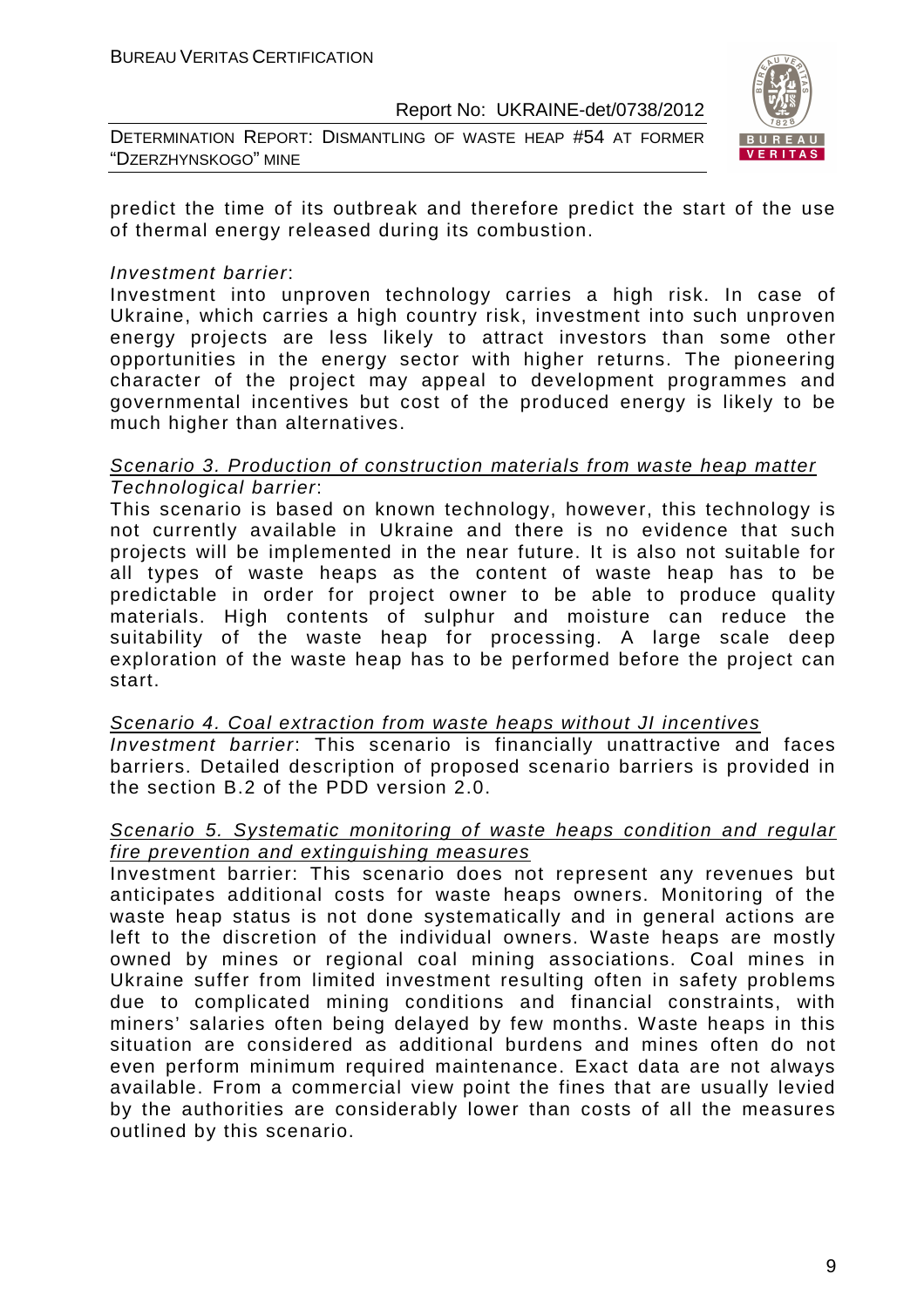DETERMINATION REPORT: DISMANTLING OF WASTE HEAP #54 AT FORMER "DZERZHYNSKOGO" MINE



- (b) Taking into account relevant national and/or sectoral policies and circumstances, such as sectoral reform initiatives, local fuel availability, power sector expansion plans, and the economic situation in the project sector. In this context, the following key factors that affect a baseline are taken into account:
- (c) Taking into account relevant national and/or sectoral policies and circumstances, such as sectoral reform initiatives, local fuel availability, power sector expansion plans, and the economic situation in the project sector. In this context, the following key factors that affect a baseline are taken into account:
	- A comprehensive analysis and an in-depth description of the reform policies and legislation concerning the development and reforming of the Ukrainian coal industry. At this time effective united complex state program for prevention of waste heaps burning and reclamation with extraction of coal is absent. Fines paid by pollution costs much less than money spent on measures to prevent ignition or burning For this time 78 % of Luhansk Region waste heaps burned or burning.
	- Describing economic situation. Inner coal market in Ukraine is significantly controlled by Ukrainian government, which is owner of number of mines and significantly influencing on coal costs. Level of coal content in waste heap is difficultly predicted, and "INTER-KOMPANIYA" Ltd is a small company which cannot supply coal in big quantities in long range time.
	- As far as availability of capital there is a summary of key indicators of business practices in Ukraine as well as a comparison country risk premiums for Ukraine, and Russia are provided by the PP's vividly demonstrating that Ukraine has been always considered a high-risk country for investments and doing business, which extremely limits the opportunities of the project as for its access to financial resources at the international level.
	- It is stated by the project participants that modern technologies and best practices existing in the developed countries are unavailable due to their high cost and necessity of the knowledgeable personnel able to introduce and operate the equipment.
	- As far as the fuel prices and its availability, the PDD states that electricity and diesel fuel are widely used in Ukrainian industry. Prices for diesel fuel that is mostly imported from the Russian Federation are regulated by Ukrainian Government. Electric energy in Ukraine is produced at the thermal and nuclear power stations mainly by use of fossil fuel. Wholesale Electricity Market of Ukraine is managed by the state enterprise "Energorynok"; the level of prices for electric energy ranges greatly for different types of consumers.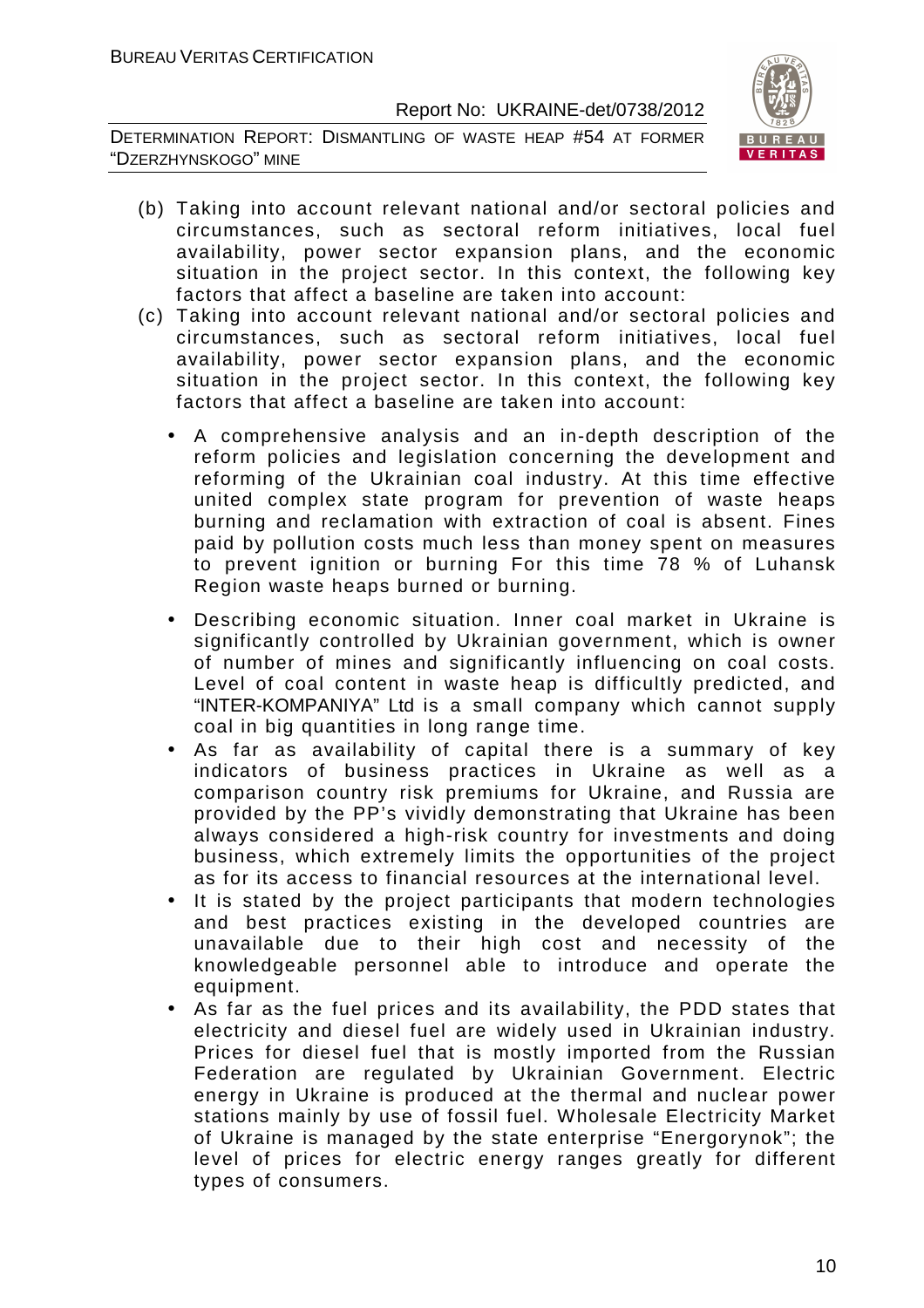DETERMINATION REPORT: DISMANTLING OF WASTE HEAP #54 AT FORMER "DZERZHYNSKOGO" MINE



 (c) In such a way that emission reduction units (ERUs) cannot be earned for decreases in activity levels outside the project activity or due to force majeure. According to the proposed approach emission reductions will be earned only when project activity will generate coal concentrate, so no emission reductions can be earned due to any changes outside the project activity.

(d) Taking into account uncertainties and using conservative assumptions such as the following:

- Lower range of parameters is used for calculation of baseline emissions and higher range of parameters is used for calculation of project activity emissions;
- Default values were used to the extent possible in order to reduce uncertainty and provide conservative data for emission calculations.
- The emissions of nitrous oxide have not taken into consideration for conservatism

For more details, please, refer to Section B.1. of the PDD.

Emissions in the baseline scenario are calculated as follows:

 $BE_v = BE_{WHB,v}$ , (1)

Where:

 $BE<sub>WHB,V</sub>$  - baseline emissions due to burning of the waste heap in the year y (tCO2 equivalent ),

Baseline emissions due to burning dumps in year y calculated by the formula:

 $BE_{WHB,y} = FC_{BE,Coal,y}/1000 \cdot \rho_{WHB} \cdot NCV_{Coal} \cdot OXID_{Coal} \cdot K_{Coal}^c \cdot 44/12$  (2) where:

 $FC_{BE, coal,v}$  - amount of coal that has been mined in the baseline scenario and combusted for energy use, equivalent to the amount of coal extracted from the waste heap because of the project activity in the year y, t;

 $\rho$  <sub>WHB</sub> - probability of waste heap burning, d/l;

 $NCV_{Coal}$  - net Calorific Value of coal, TJ/kt;

OXID  $_{Coal}$  - carbon Oxidation factor of coal, d/l;

 $K_{\text{Coal}}^c$  - carbon content of coal, tC/TJ;

1/1000 - conversion factor from tons in kilotonnes, d / l

44/12 - stoichiometric relationship between the molecular weight of carbon dioxide and carbon.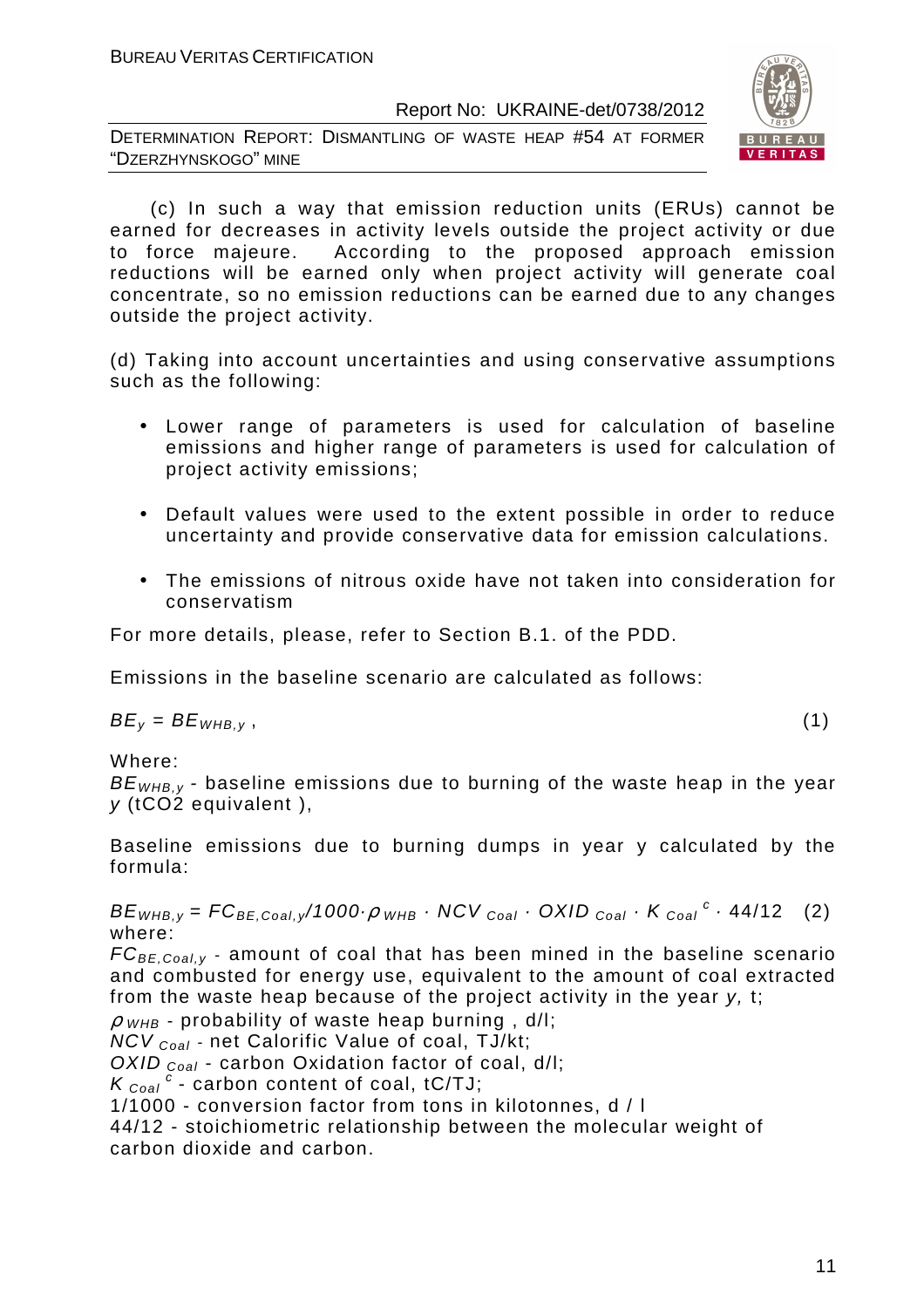DETERMINATION REPORT: DISMANTLING OF WASTE HEAP #54 AT FORMER "DZERZHYNSKOGO" MINE



The amount of coal produced in mines in the baseline scenario is calculated by the formula:

 $FC_{BE,Coal,v} = FR_{Coal,v} (1-A_{rock,v}/100-W_{rock,v}/100) (1-A_{Coal}/100-W_{Coal}/100)$  (3)

where:

 $FR_{\text{Coal,v}}$  - amount of sorted fraction (0-30mm), which is extracted from the dumps because of the project in a year y, that came to blending with further combustion in thermal power plants, t;

 $A_{rock, v}$  - the average ash content of sorted fractions (0-30mm), which is extracted from dump in year y,%

 $W_{rock, v}$  - the average humidity of sorted fractions (0-30mm), which is extracted from dump in year y, %;

 $A_{Coal}$  - the average ash content of coal, mined in Donetsk region of Ukraine, %;

 $W_{Coal}$  - the average humidity of coal, mined in Donetsk region of Ukraine,  $%$ :

100 - conversion factor from percent to fraction, d/l.

Identified problem areas for baseline for baseline setting, project participants' responses and conclusions of Bureau Veritas Certification are described in Annex A (refer to CAR05, CAR06, CL02)

## **4.4 Additionality (27-31)**

The project "Dismantling of Waste Heap of "UTP INVEST" Ltd"" project ITL UA1000427 is selected as the comparable JI project. Accredited independent entity has already positively determined that it would result in a reduction of anthropogenic emissions by sources or an enhancement of net anthropogenic removals by sinks that is additional to any that would otherwise occur. This determination has already been deemed final by the JISC. Appropriate documentation such as PDD and Determination Report regarding this project is available traceably and transparently on the UNFCCC JI Website.

http://ji.unfccc.int/JIITLProject/DB/LFD0JYU8K9SNTN1H6VWHCHKCYA63 CG/details

Additionality of the project was demonstrated adequately by demonstrating that the indicated project is implemented under comparable circumstances:

a) Both projects propose **same GHG mitigation measure:** The proposed GHG mitigation measure under both projects is coal extraction from the mine's waste heaps. This will prevent greenhouse gas emissions into the atmosphere during combustion of the heaps and will contribute an additional amount of coal, without the need for mining. Criteria is satisfied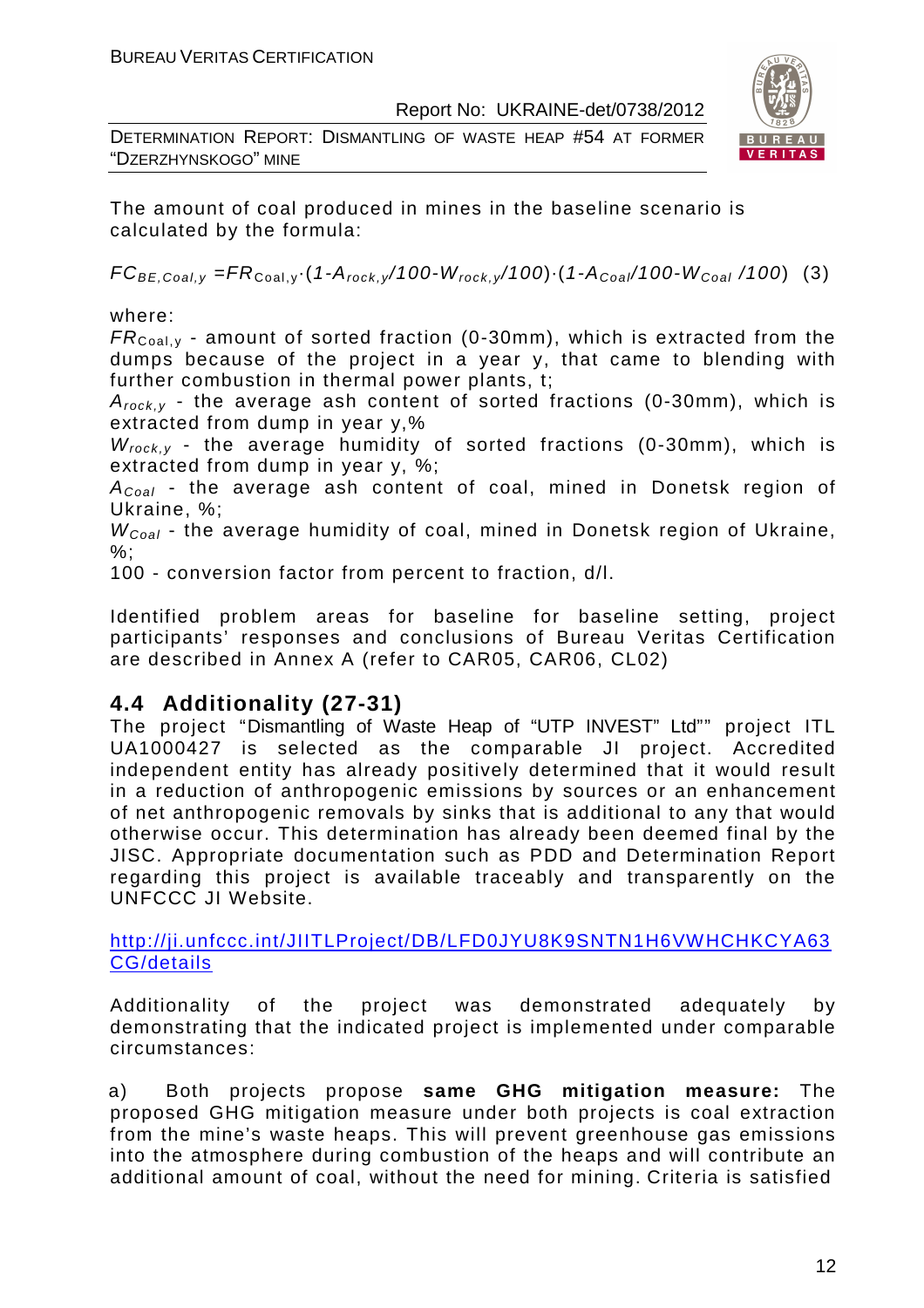DETERMINATION REPORT: DISMANTLING OF WASTE HEAP #54 AT FORMER "DZERZHYNSKOGO" MINE



b) Both projects are implemented within the **same country and the same time**: The proposed project and identified comparable project are both located in Ukraine, project crediting periods are divided by 3 months. Criteria is satisfied

c) **Scale.** The difference between the proposed project and the other project(s) is less than 50 per cent in terms of the projects output (i.e. power output, capacity increase, etc.) or service provided.

The projects envisage production of the same product (coal concentrate). Both projects use similar technological equipment (vibrating sieves GIL-52, heavy media separators STK and hydrocyclones GTsM). Capacity of both projects are limited by coal contains in the waste heap and waste heaps size and is less than 50% for both comparing projects with work in two-shift regime. Criteria is satisfied

d) There were no significant changes in **regulatory framework** between the starting dates of two projects. Criteria is satisfied.

The desk review of provided information and follow-up interviews enabled Bureau Veritas Certification Holding SAS to assess that all explanations, descriptions and analyses in the demonstration of additionality were made in accordance with criteria of "Guidance on criteria for baseline setting and monitoring" version 03 and this projects is indeed comparable project, implemented under comparable circumstances. The proposed JI activity provides the reductions in emissions by sources that are additional to any that would otherwise occur.

Identified problem areas for project additionality, project participants' responses and conclusions of Bureau Veritas Certification are described in Annex A (CAR07, CAR08).

## **4.5 Project boundary (32-33)**

The details on the project boundary were provided in section B.3 of the PDD. The desk review of submitted documentation enabled Bureau Veritas Certification to assess that the project boundary defined in the PDD encompasses all anthropogenic emissions by sources of GHGs that are:

- Under the control of the project participants;
- Reasonably attributable to the project; and
- Significant.

The baseline emission sources of GHGs that are included in the project boundaries are listed below. Emissions of carbon dioxide due to: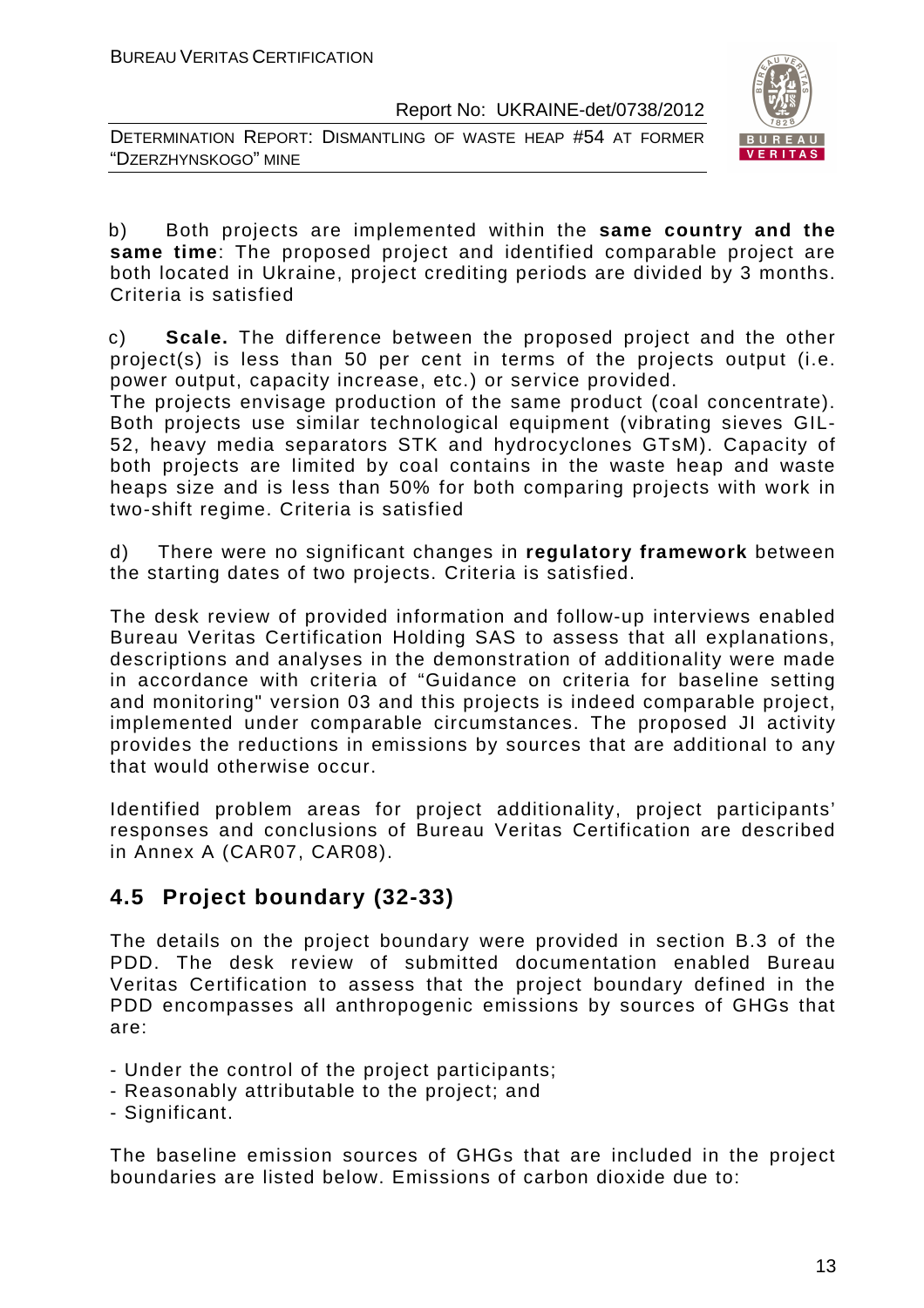DETERMINATION REPORT: DISMANTLING OF WASTE HEAP #54 AT FORMER "DZERZHYNSKOGO" MINE



#### - Waste heap burning;

- Consumption of coal for energy production (excluded, does not take into the consideration in calculation).

The project emission sources of GHGs that were included in the project boundaries are listed below. Emissions of carbon dioxide due to:

- Consumption of fossil fuel (diesel fuel) due to extracting coal from dump; - Consumption of coal for energy production (excluded, does not take into the consideration in calculation).

Leakages:

- Fugitive emissions of methane in the mining activities;
- Consumption of electricity from a grid at coal mine.
- Consumption of electricity due to enrichment coal from dump;
- Use of other types of energy sources due to mining (excluded).

All gases and sources included in the project boundary were explicitly stated, and the exclusions of any sources related to the baseline or the project are appropriately justified and provided in Table 14 of the PDD.

The delineation of the project boundary and the gases and sources included are appropriately described and justified in the PDD by using Figures 8-9 in section B.3 of the PDD.

Identified problem areas for project boundaries, project participants' responses and conclusions of Bureau Veritas Certification are described in Annex A (refer to CAR09, CAR10)

## **4.6 Crediting period (34)**

The PDD states the starting date of the project as the date on which the waste heap dismantling began, and the starting date is 12/05/2008, which is after the beginning of 2000.

The PDD states the expected operational lifetime of the project in years and months, which is 10 years and 8 months or 128 months.

The PDD states the length of the crediting period in years and months, which is 4 years and 8 months or 56 months, and its starting date is 12/05/2008, which is on the date the first emission reductions or enhancements of net removals are generated by the project.

The PDD states that the crediting period for the issuance of ERUs starts only after the beginning of 2008 and does not extend beyond the operational lifetime of the project.

The PDD states that the extension of its crediting period beyond 2012 is subject to the host Party approval, and the estimates of emission reductions or enhancements of net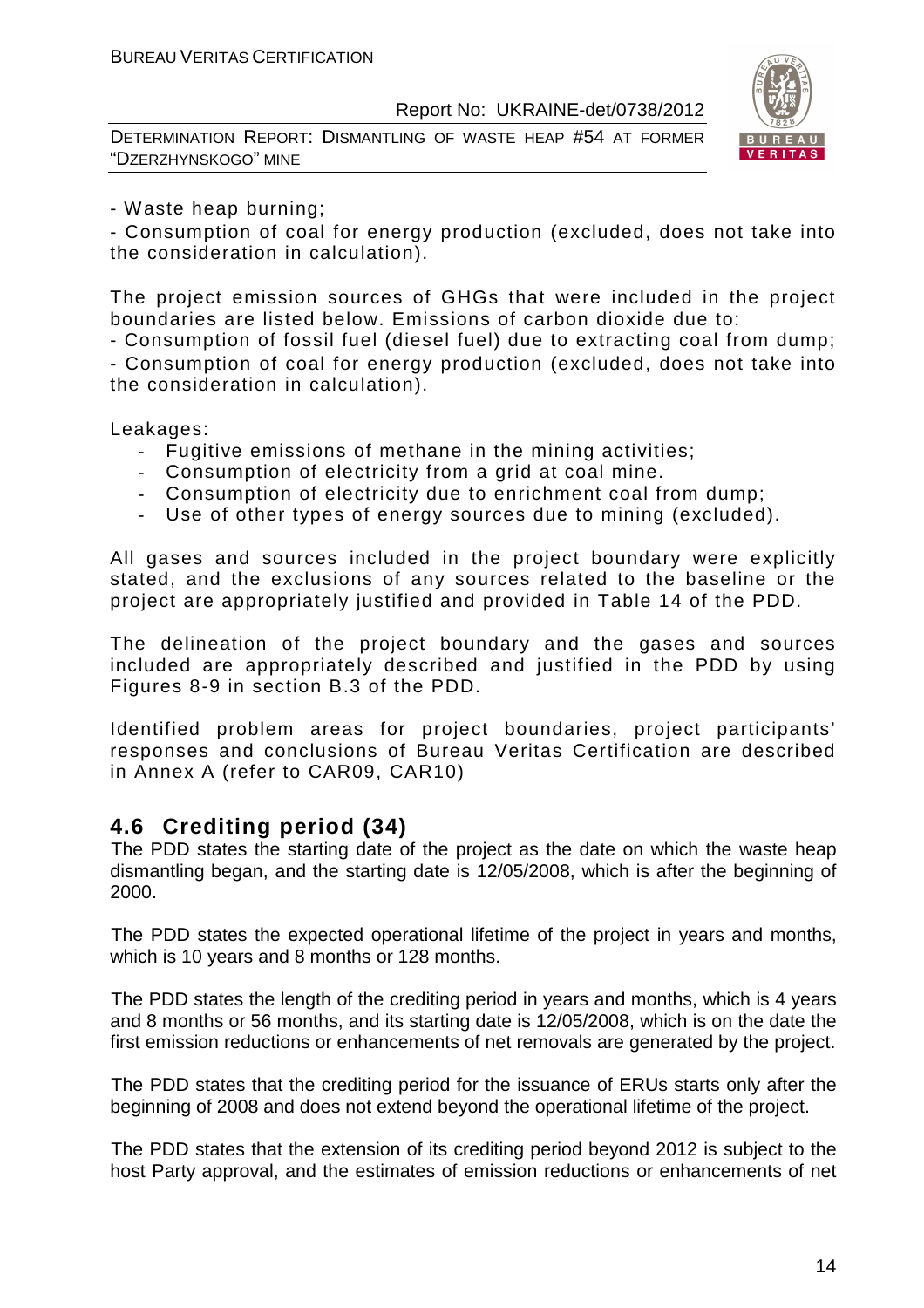DETERMINATION REPORT: DISMANTLING OF WASTE HEAP #54 AT FORMER "DZERZHYNSKOGO" MINE



removals are presented separately for those until 2012 and those after 2012 in all relevant sections of the PDD.

Identified problem areas for project crediting period, project participants' responses and conclusions of Bureau Veritas Certification are described in Annex A (refer to CAR11, CAR12)

## **4.7 Monitoring plan (35-39)**

The PDD, in its monitoring plan section, explicitly indicates that JI specific approach was the selected.

The monitoring plan describes all relevant factors and key characteristics that will be monitored, and the period in which they will be monitored, in particular also all decisive factors for the control and reporting of project performance, such as value of extracted coal, values of consumed electricity, diesel fuel.

The monitoring plan specifies the indicators, constants and variables that are reliable (i.e. provide consistent and accurate values), valid (i.e. are clearly connected with the effect to be measured), and that provide a transparent picture of the emission reductions or enhancements of net removals to be monitored such as Net Calorific Value of Coal, Net calorific value of Diesel fuel, Carbon Oxidation Factor of Coal, Carbon Oxidation Factor of Diesel Fuel, Carbon content of coal, Carbon content of diesel fuel, Emission factor for fugitive methane emissions from coal mining, Specific carbon dioxide emissions due to production of electricity at TPP and by its consumptions, The average ash content of coal produced in Donetsk region, the average moisture of coal produced in Donetsk Region, probability of waste heap burning, average electricity consumption per tonne of coal, produced in Ukraine.

The monitoring plan draws on the list of standard variables indicated in appendix B of "Guidance on criteria for baseline setting and monitoring" developed by the JISC.

The monitoring plan explicitly and clearly distinguishes:

(i) Data and parameters that are not monitored throughout the crediting period, but are determined only once (and thus remain fixed throughout the crediting period), and that are available already at the stage of determination, such as Global Warming potential of the Methane, Methane Density, Net Calorific Value of Coal, Net calorific value of Diesel fuel, Carbon Oxidation Factor of Coal, Carbon Oxidation Factor of Diesel Fuel, Carbon content of coal, Carbon content of diesel fuel, Emission factor for fugitive methane emissions from coal mining, Specific carbon dioxide emissions due to production of electricity at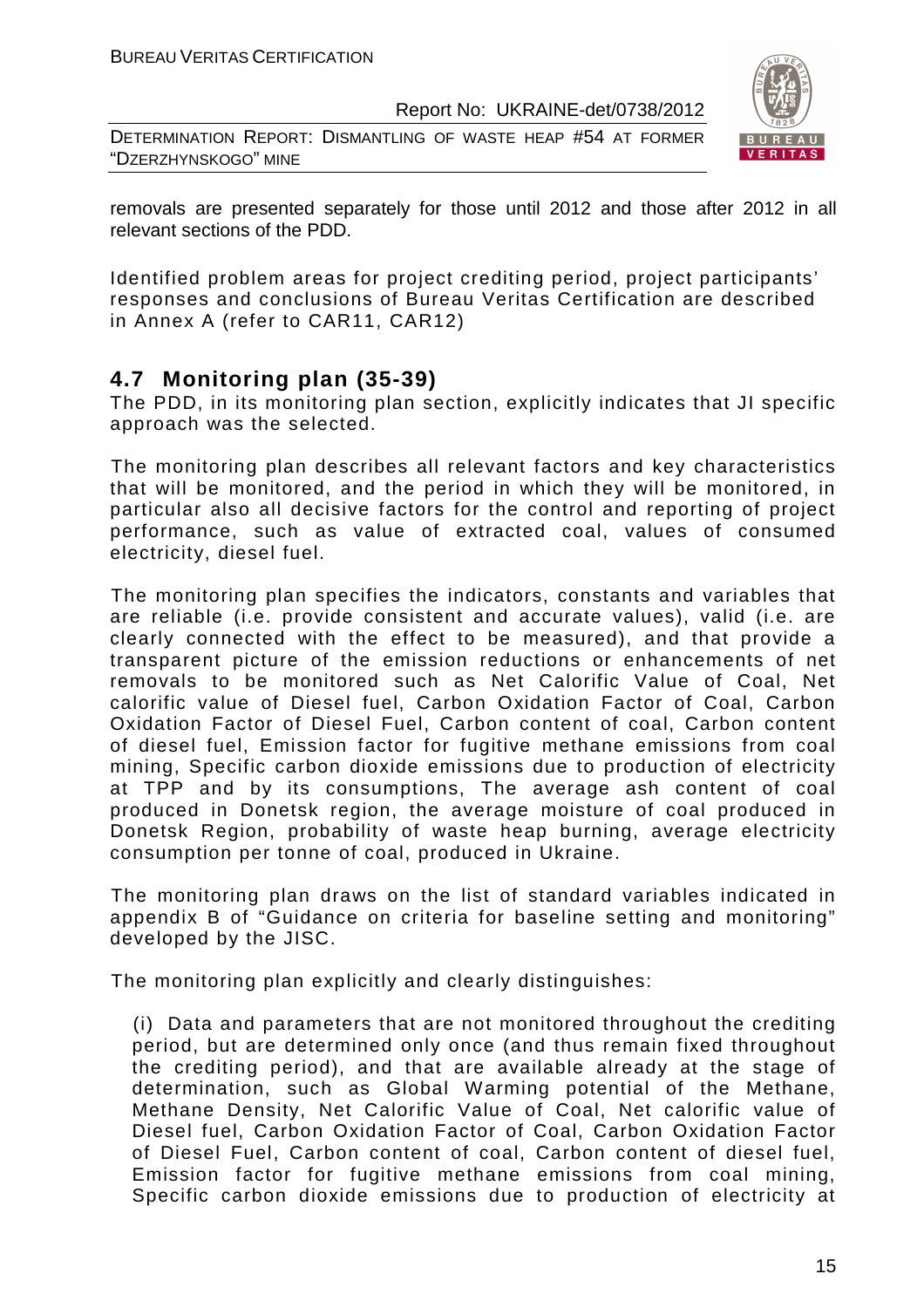DETERMINATION REPORT: DISMANTLING OF WASTE HEAP #54 AT FORMER "DZERZHYNSKOGO" MINE



TPP and by its consumptions, The average ash content of coal produced in Luhansk region, the average moisture of coal produced in Luhansk Region, probability of waste heap burning, average electricity consumption per tonne of coal, produced in Ukraine

(ii) Data and parameters that are not monitored throughout the crediting period, but are determined only once (and thus remain fixed throughout the crediting period), but that are not already available at the stage of determination, such as absent.

(iii) Data and parameters that are monitored throughout the crediting period, such as Additional amount of electricity consumed in project, amount of diesel fuel consumed in project year, value of produced coal.

The monitoring plan describes the methods employed for data monitoring (including its frequency) and recording, such as direct monitoring of electricity consumption by meters, sampling of produced coal, etc. Description of employed methods is provided in the section D.1 of the PDD.

The monitoring plan elaborates all algorithms and formulae used for the estimation/calculation of baseline emissions/removals and project emissions/removals or direct monitoring of emission reductions from the project, leakage, as appropriate, such as described below

The annual emission reductions are calculated as follows:

$$
ER_y = BE_y - PE_y - LE_y,\tag{3}
$$

where:

 $ER<sub>v</sub>$  - emissions reductions of the JI project in year y (tCO2 equivalent);  $BE<sub>v</sub>$  - baseline emission in year y (tCO2 equivalent);  $PE<sub>v</sub>$  - project emission in year y (tCO2 equivalent);  $LE_v$  - leakages in year y, (tCO2 equivalent).

Emissions in the baseline scenario are calculated as follows:

$$
BE_y = BE_{WHB,y}, \t\t(4)
$$

Where:

 $BE<sub>WHB,V</sub>$  - baseline emissions due to burning of the waste heap in the year  $v$  (tCO2 equivalent),

Baseline emissions due to burning dumps in year y calculated by the formula:

 $BE_{\text{WHB},y} = FC_{BE,Coal,y}$ /1000 $\cdot \rho$  whb  $\cdot$  NCV  $_{Coal}$   $\cdot$  OXID  $_{Coal}$   $\cdot$  K  $_{Coal}$   $^c$   $\cdot$  44/12 (5)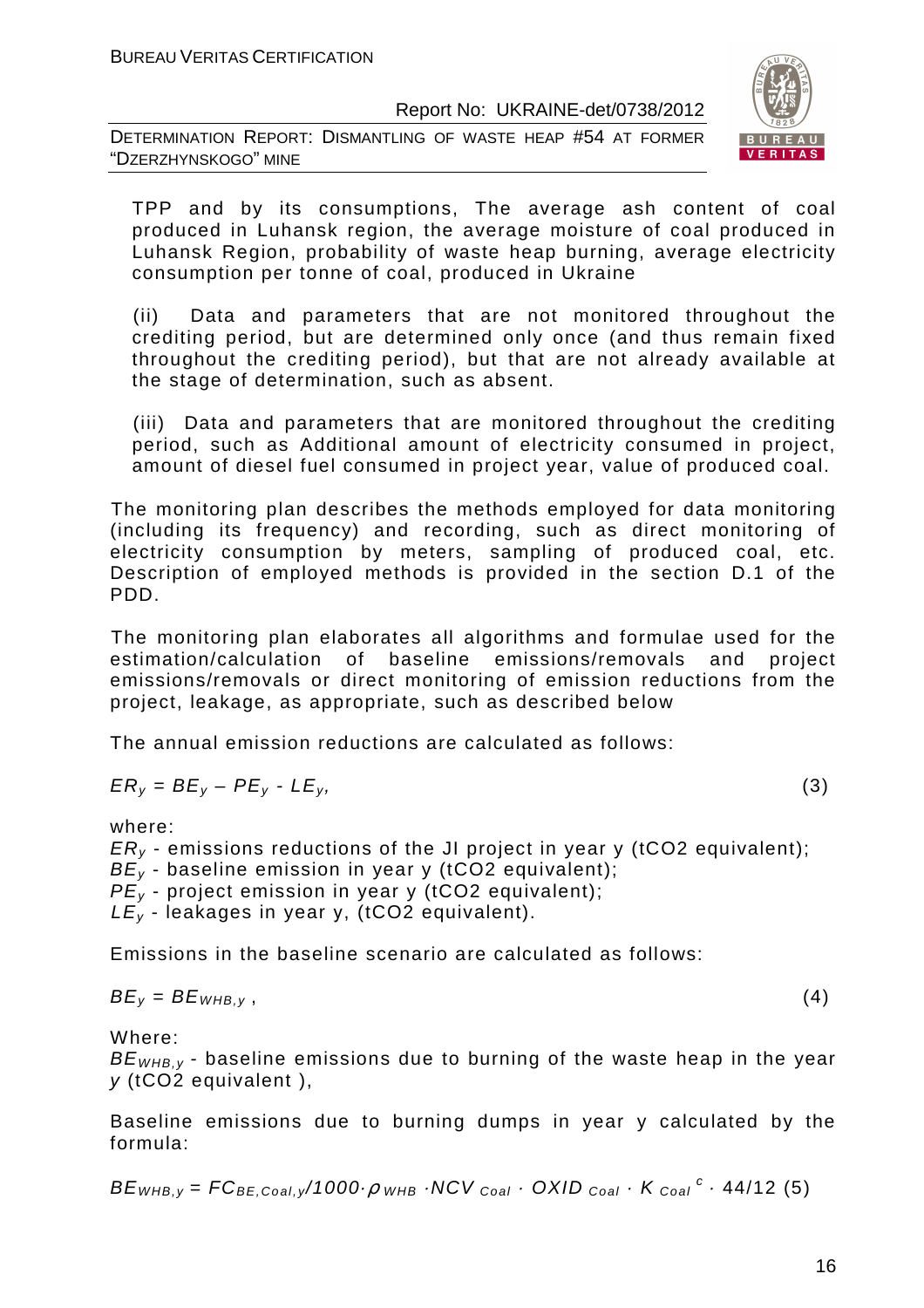DETERMINATION REPORT: DISMANTLING OF WASTE HEAP #54 AT FORMER "DZERZHYNSKOGO" MINE



 $FC_{BE,Coal,v}$  - amount of coal that has been mined in the baseline scenario and combusted for energy use, equivalent to the amount of coal extracted from the wast heap because of the project activity in the year y, t;

 $\rho$  w<sub>HB</sub> - probability of waste heap burning, d/l;

 $NCV_{Coal}$  - net Calorific Value of coal, TJ/kt;

OXID  $_{Coal}$  - carbon Oxidation factor of coal, d/l;

 $K_{\text{Coal}}^c$  - carbon content of coal, tC/TJ;

1/1000 - conversion factor from tons in kilotonnes, d / l

44/12 - stoichiometric relationship between the molecular weight of carbon dioxide and carbon.

Emissions from the project activity are calculated as follows:

$$
PE_y = PE_{Diesel,y} \tag{6}
$$

where:

 $PE<sub>v</sub>$  - project emissions due to project activity in the year y (tCO2 equivalent),

 $PE_{\text{Diegley}}$  - project emissions due to consumption of diesel fuel by the project activity in the year y (tCO2 equivalent).

Project emissions due to consumption of diesel fuel by the project activity in the year y are calculated as follows:

 $PE_{\text{Diesel}, y} = FC_{\text{BE},\text{Diesel}, y} / 1000 \cdot NCV_{\text{Diesel}} \cdot OXID_{\text{Diesel}} \cdot K_{\text{Diesel}}^c \cdot 44/12$  (7)

where:

 $FC_{BE, Diesel, y}$  - amount of diesel fuel, consumed in project in year y, t; NCV<sub>Diesel</sub> - Net Calorific Value of diesel fuel, TJ/kt; OXID<sub>Diesel</sub> - carbon Oxidation factor of diesel fuel, d/l:  $K_{Diesel}^c$  - carbon content of diesel, tC/TJ; 44/12 - stoichiometric relationship between the molecular weight of carbon dioxide and carbon.

1/1000 - conversion factor from tons in kilotonnes, d / l

Leakages in year y are calculated as follows:

$$
LE_y = LE_{B,y} + LE_{P,y}
$$
 (8)

where::

 $LE<sub>v</sub>$  - leakages in year y, (t CO2e);  $LE_{B,y}$  - leakages in the baseline scenario in the year y, (t CO2e);  $LE_{P,V}$  - leakages in project scenario in a year y, (t CO2e);

Leakages in the baseline scenario in the year y are calculated as follow

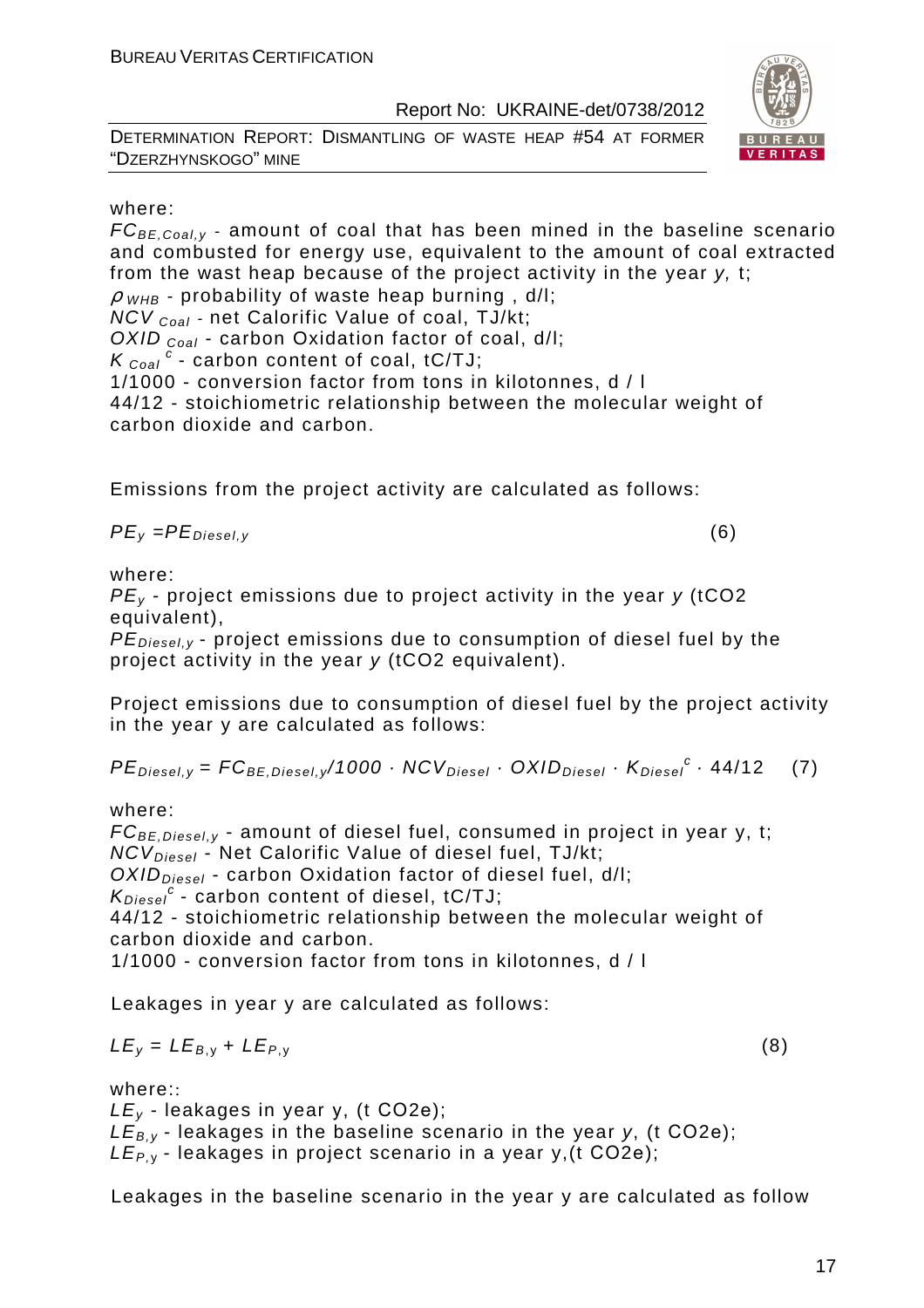DETERMINATION REPORT: DISMANTLING OF WASTE HEAP #54 AT FORMER "DZERZHYNSKOGO" MINE



$$
LE_{B,y} = LE_{CH4,y} + LE_{EL,y}
$$
 (9)

Leakages due to fugitive emissions of methane in the mining activities in the year y are calculated as follows:

 $LE_{\text{CH4,V}} = - F C_{BE,Coal,V} \cdot EF_{CH4} \cdot \rho_{CH4} \cdot GWP_{CH4}$ , (10)

 $FC_{BE, coal,v}$  - amount of coal that has been mined in the baseline scenario and combusted for energy use, equivalent to the amount of coal extracted from the sludge depository because of the project activity in the year y, t;  $EF<sub>CH4</sub>$  - emission factor for fugitive methane emissions from coal mining, m3/t;

 $ρ<sub>CH4</sub>$  - methane density at standard conditions t/m3; GWPCH4 - Global Warming Potential of Methane, tСО2/ tСН4.

Leakages due to consumption of electricity from a grid at coal mine in a year y are calculated as follows:

$$
LE_{B,EL,y} = -FC_{BE,Coal,y} \cdot N_{Coal,y}^{E} \cdot EF_{CO2,EL,y}
$$
 (11)

#### Where

 $FC_{BE, coal,v}$  - amount of coal that has been mined in the baseline scenario and combusted for energy use, equivalent to the amount of coal extracted from the waste heaps because of the project activity in the year y, t;

N<sub>Coal,y</sub><sup>E</sup> - Average electricity consumption per tonne of coal, produced in Ukraine in the year y, MWh/t;

EF<sup>C</sup>*О*2,EL, <sup>у</sup> - Specific carbon dioxide emissions due to production of electricity at TPP and by its consumption, tСО2/MWh

Leakages in project scenario in a year y are calculated as follow:

$$
LE_{P,y} = LE_{P,EL,y} \tag{12}
$$

**Where** 

 $LE_{P,EL, y}$  leakages due to consumption of electricity from a grid at benefication plant in a year y,(t СО2е)

$$
LE_{P,EL,y} = -FC_{BE,Coal,y} \cdot N_{P,Coal,y}^{E} \cdot EF_{CO2,EL,y}
$$
 (13)

## Де

 $FC_{BE,Coal,v}$  - amount of coal that has been mined in the baseline scenario and combusted for energy use, equivalent to the amount of coal extracted from the waste heaps because of the project activity in the year y, t;  $N_{P,Coal,y}$ <sup>E</sup> - average electricity consumption per tonne of coal for the

processing technology of rock on the benefication plant, MW/t;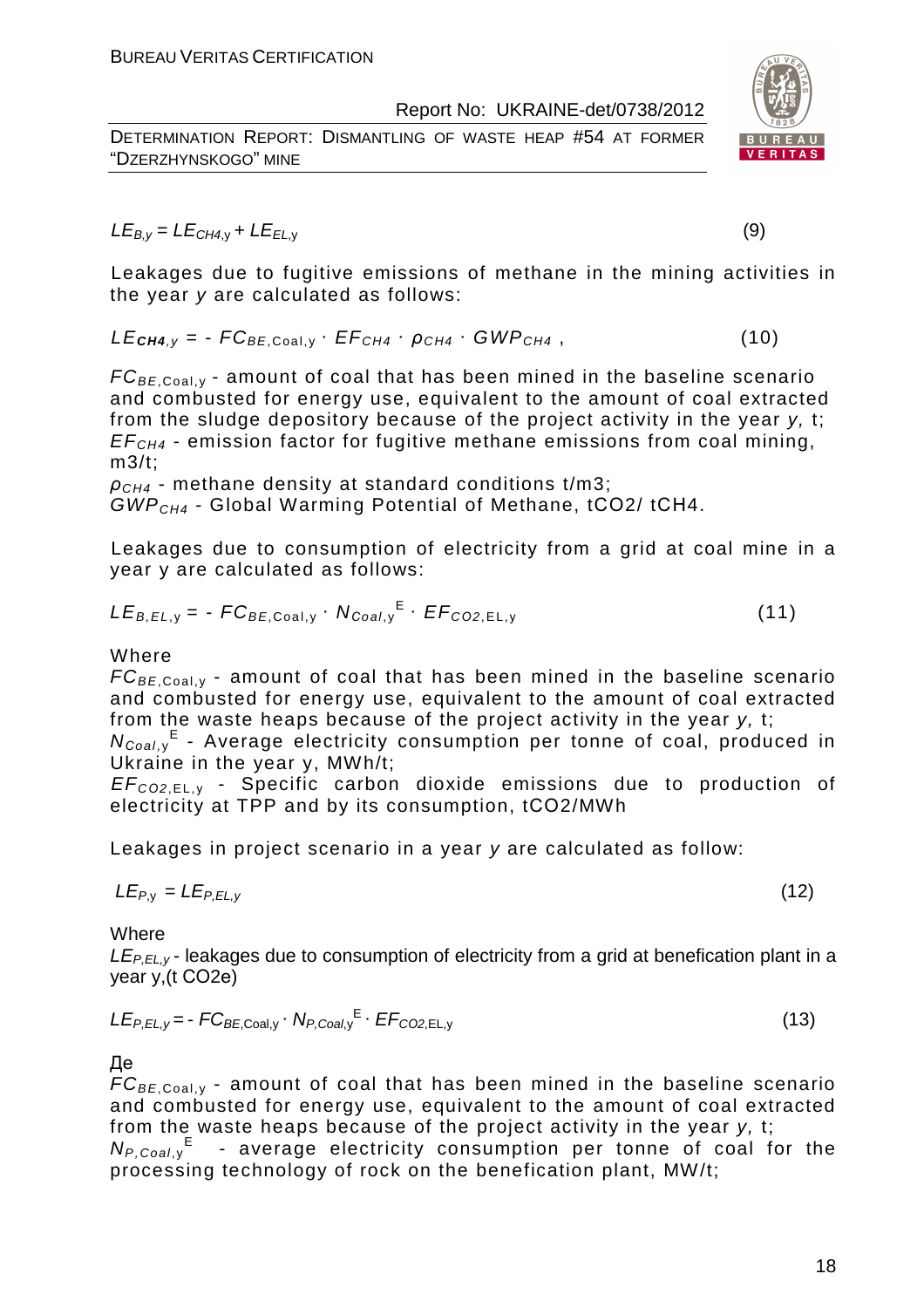DETERMINATION REPORT: DISMANTLING OF WASTE HEAP #54 AT FORMER "DZERZHYNSKOGO" MINE



EF<sup>C</sup>*О*2,EL, <sup>у</sup> - specific carbon dioxide emissions due to production of electricity at TPP and by its consumption, tСО2/MWh;

The monitoring plan presents the quality assurance and control procedures for the monitoring process described in the section D.2 of the PDD. This includes, as appropriate, information on calibration and on how records on data and/or method validity and accuracy are kept and made available on request.

The monitoring plan clearly identifies the responsibilities and the authority regarding the monitoring activities. Clear and transparent scheme of monitoring data flow is provided in the section D.3 of the PDD.

On the whole, the monitoring plan reflects good monitoring practices appropriate to the project type.

The monitoring plan provides, in tabular form, a complete compilation of the data that need to be collected for its application, including data that are measured or sampled and data that are collected from other sources (e.g. official statistics, expert judgment, proprietary data, IPCC, commercial and scientific literature etc.) but not including data that are calculated with equations.

The monitoring plan indicates that the data monitored and required for verification are to be kept for two years after the last transfer of ERUs for the project.

Identified problem areas for project monitoring plan, project participants' responses and conclusions of Bureau Veritas Certification are described in Annex A to the Determination Report (refer to CAR13)

## **4.8 Leakage (40-41)**

This project will result in a net change in fugitive methane emissions due to the mining activities. As coal in the baseline scenario is only coming from mines it causes fugitive emissions of methane. These are calculated as standard country specific emission factor applied to the amount of coal that is extracted from the waste heaps in the project scenario (which is the same as the amount of coal that would have been mined in the baseline scenario. Source of the leakage are the fugitive methane emissions due to coal mining. These emissions are specific to the coal that is being mined. Coal produced by the project activity is not mined but extracted from the waste heap through the advanced beneficiation process. Therefore, coal produced by the project activity substitutes the coal would have been otherwise mined in the baseline. Coal that is mined in the baseline has fugitive methane emissions associated with it and the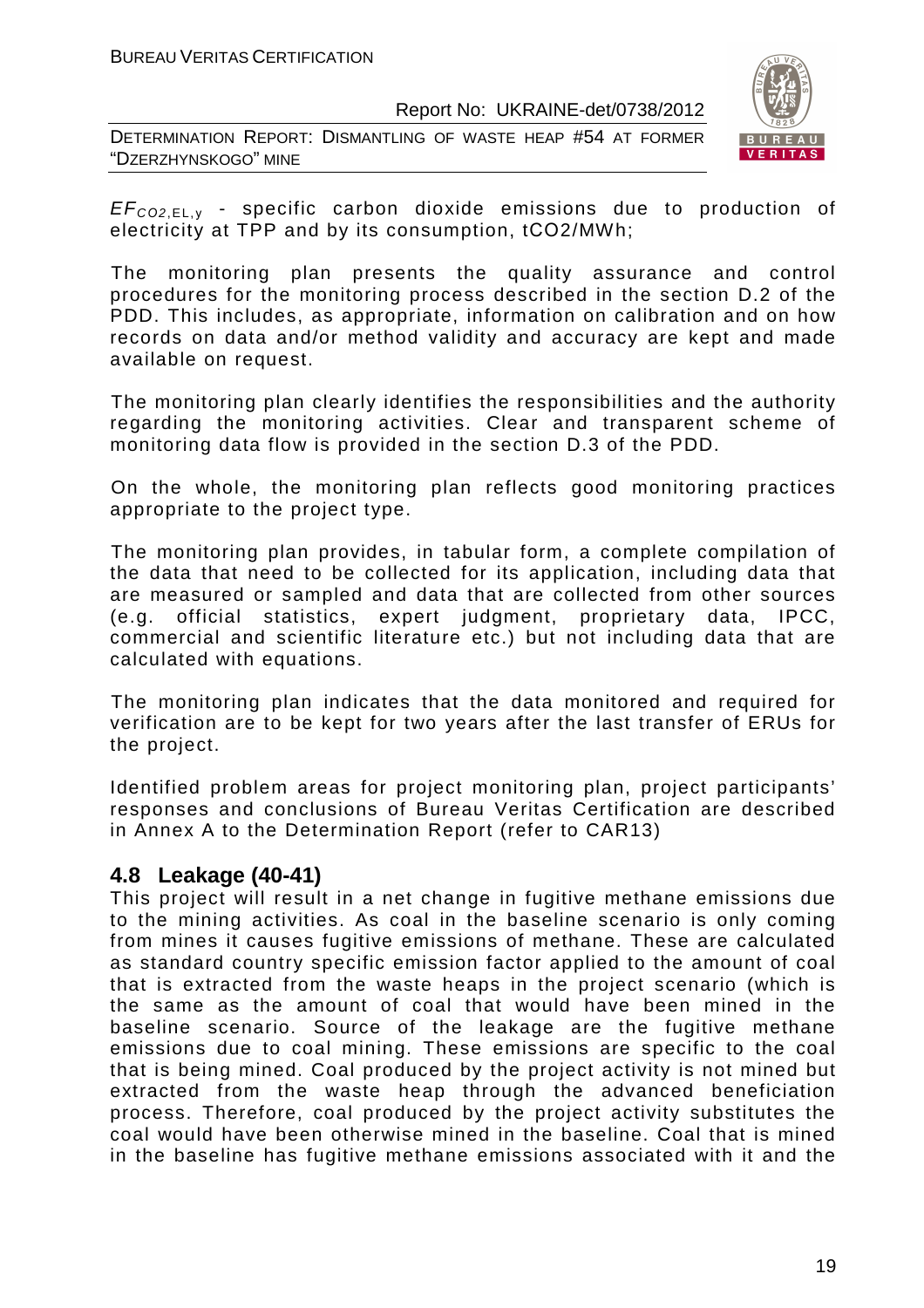DETERMINATION REPORT: DISMANTLING OF WASTE HEAP #54 AT FORMER "DZERZHYNSKOGO" MINE



coal produced by the project activity does not have such emissions associated with it.

As reliable and accurate national data on fugitive CH4 emissions associated with the production of coal are available, project participants used this data to calculate the amount of fugitive CH4 emission as described below.

This leakage is measurable: through the same procedure as used in 2006 IPCC Guidelines (See Volume 2, Chapter 4, Page 4-11) and also used in CDM approved methodology ACM0009, Version 4.0.0. Activity data (in our case amount of coal extracted from the waste heap which is monitored directly) is multiplied by the emission factor (which is sourced from the relevant national study – National Inventory Report of Ukraine under the Kyoto Protocol) and any conversion coefficients.

Electricity consumption and related greenhouse gas emissions due to dismantling of waste heap to be taken into account in calculating the project emissions. Carbon dioxide emissions due to electricity consumption in the coal mine way in an amount, equivalent to the design of coal - a leakage that can be taken into account at base of the State Statistics Committee data, concerning unit costs of electricity at coal mines in Ukraine in the relevant year.

This leakage is directly attributable to the JI project activity according to the following assumption: the coal produced by the project activity from the waste heap will substitute the coal produced by underground mines of the region in the baseline scenario. This assumption is explained by the following logic: Energy coal market is demand driven as it is not feasible to produce coal without demand for it. Coal is a commodity that can be freely transported to the source of demand and coal of identical quality can substitute some other coal easily. The project activity cannot influence demand for coal on the market and supplies coal extracted from the waste heaps. In the baseline scenario demand for coal will stay the same and will be met by the traditional source – underground mines of the region. Therefore, the coal supplied by the project in the project scenario will have to substitute the coal mined in the baseline scenario. According to this approach equivalent product supplied by the project activity (with lower associated specific green-house gas emissions) will substitute the baseline product (with higher associated specific green-house gas emissions). This methodological approach is very common and is applied in all renewable energy projects (substitution of grid electricity with renewable-source electricity), projects in cement sector (e.g. JI0144 Slag usage and switch from wet to semi-dry process at JSC "Volyn-Cement", Ukraine), projects in metallurgy sector (e.g. UA1000181 Implementation of Arc Furnace Steelmaking Plant "Electrostal" at Kurakhovo, Donetsk Region) and others.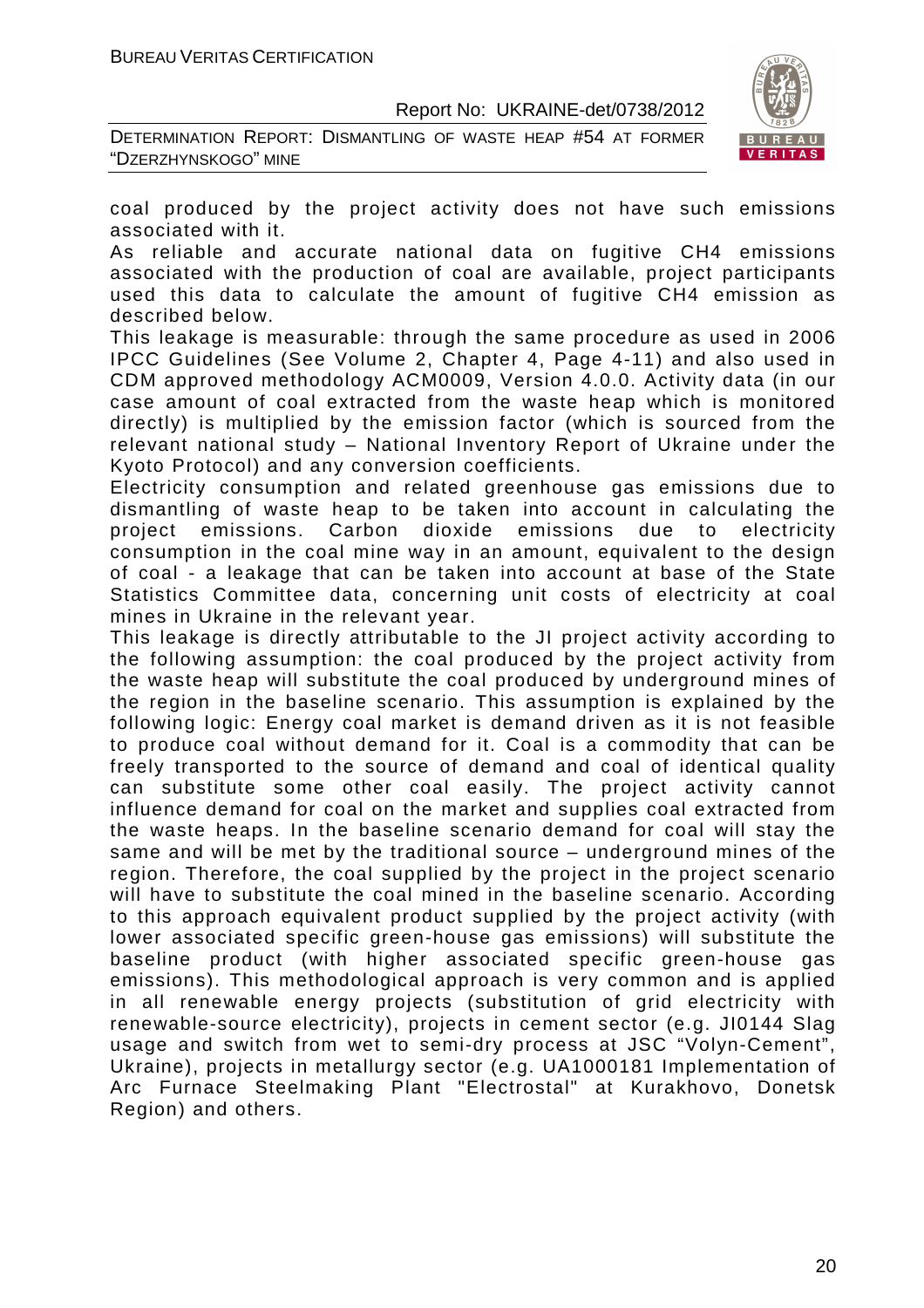DETERMINATION REPORT: DISMANTLING OF WASTE HEAP #54 AT FORMER "DZERZHYNSKOGO" MINE



## **4.9 Estimation of emission reductions or enhancements of net removals (42-47)**

The PDD indicates assessment of emissions or net removals in the baseline scenario and in the project scenario as the approach chosen to estimate the emission reductions or enhancement of net removals generated by the project.

The PDD provides the ex ante estimates of:

(a) Emissions or net removals for the project scenario (within the project boundary), which are 40 376 tonnes of CO2eq for period 12/05/2008-31/12/2012;

(b) Leakage, as applicable, which are -581 835 tonnes of CO2eq for period 12/05/2008-31/12/2012;

(c) Emissions or net removals for the baseline scenario (within the project boundary), which are 2 002 264 tonnes of CO2eq for period 12/05/2008-31/12/2012;

(d) Emission reductions or enhancements of net removals adjusted by leakage (based on (a)-(c) above), which are 2 543 722 tonnes of CO2eq for period 12/05/2008- 31/12/2012 .

The PDD provides the ex ante estimates of:

The estimates referred to above are given:

- (a) On a yearly basis;
- (b) From 12/05/2008 to 31/12/2012, covering the whole crediting period;
- (c) On a source-by-source/sink-by-sink basis;
- (d) For each GHG gas, which is CO2, СН4

(e) In tonnes of CO2 equivalent, using global warming potentials defined by decision 2/CP.3 or as subsequently revised in accordance with Article 5 of the Kyoto Protocol;

The formula used for calculating the estimates referred above, which are described in the section 4.7 of this Determination Report, are consistent throughout the PDD.

For calculating the estimates referred to above, key factors, e.g. local prices for electricity, coal and diesel fuel, available production resources, influencing the baseline emissions or removals and the activity level of the project and the emissions or net removals as well as risks associated with the project were taken into account, as appropriate.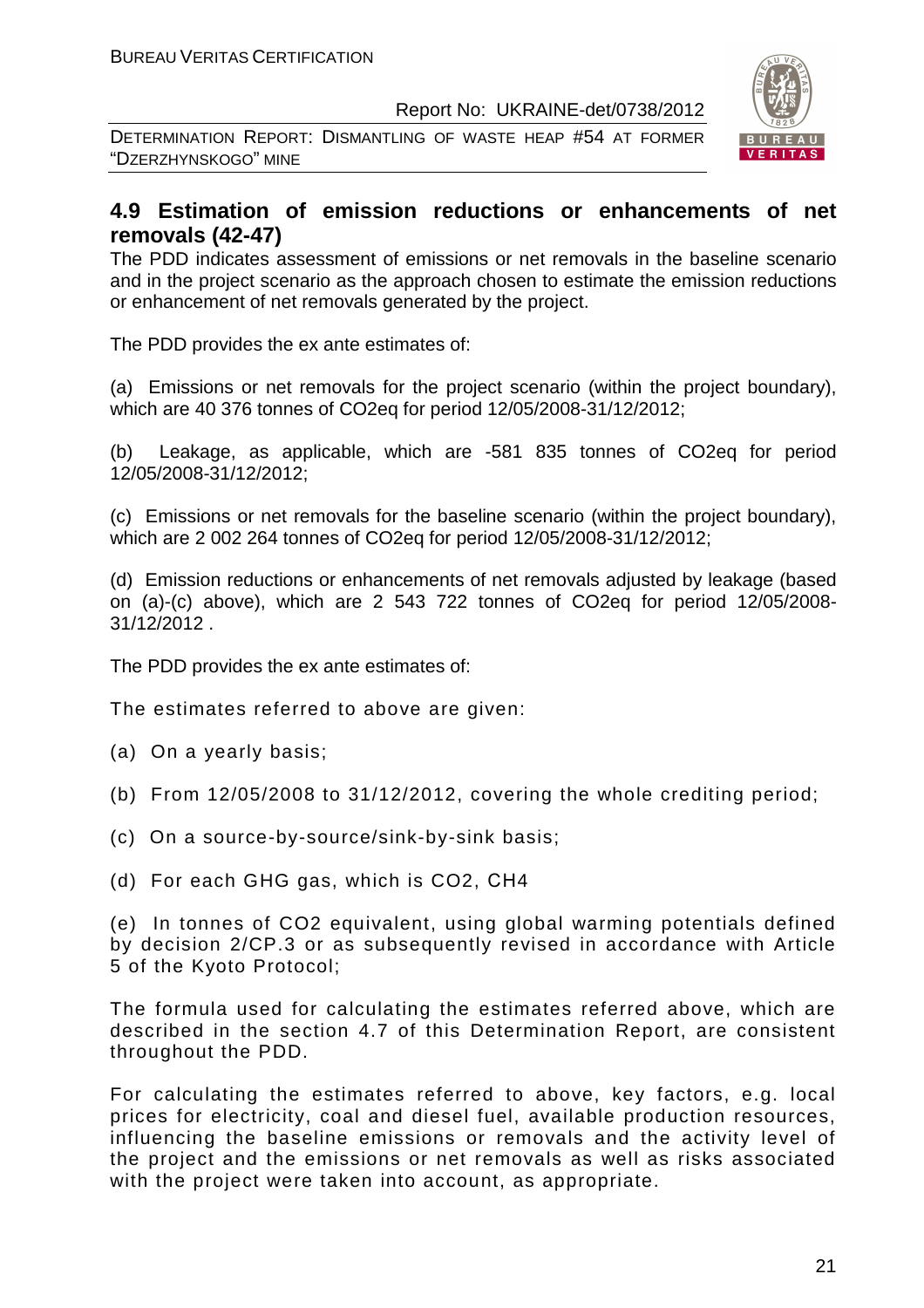DETERMINATION REPORT: DISMANTLING OF WASTE HEAP #54 AT FORMER "DZERZHYNSKOGO" MINE



Data sources used for calculating the estimates referred to above, such as work and laboratory logbooks, work and laboratory monthly and yearly reports, production sailing invoices are clearly identified, reliable and transparent.

Emission factors, such as emission factor for electricity consumption, Carbon Oxidation Factor of Coal, Carbon Oxidation Factor of Diesel Fuel, etc, were selected by carefully balancing accuracy and reasonableness, and appropriately justified of the choice.

The estimation referred to above is based on conservative assumptions and the most plausible scenarios in a transparent manner.

The estimates referred to above are consistent throughout the PDD.

The annual average of estimated emission reductions or enhancements of net removals over the crediting period is calculated by dividing the total estimated emission reductions or enhancements of net removals over the crediting period by the total months of the crediting period, and multiplying by twelve.

#### **4.10 Environmental impacts (48)**

The PDD lists and attaches documentation on the analysis of the environmental impacts of the project, including transboundary impacts, in accordance with procedures as determined by the host Party, such as permit on pollutant by stationary sources, analysis of the environmental impacts, a part of separation fabric work project which is mentioned in the PDD.

The PDD provides conclusion and all references to supporting documentation of an environmental impact assessment undertaken in accordance with the procedures as required by the host Party, if the analysis referred to above indicates that the environmental impacts are considered significant by the project participants or the host Party.

The problem areas for environmental impacts of the project were not identified

#### **4.11 Stakeholder consultation (49)**

The host Party for the project is Ukraine. The project meets the applicable standards and requirements, set forth in Ukraine. The Host Party does not put forward the requirement to consult with stakeholders to JI projects. The project was presented to the local authorities, and was approved (approval on building, etc).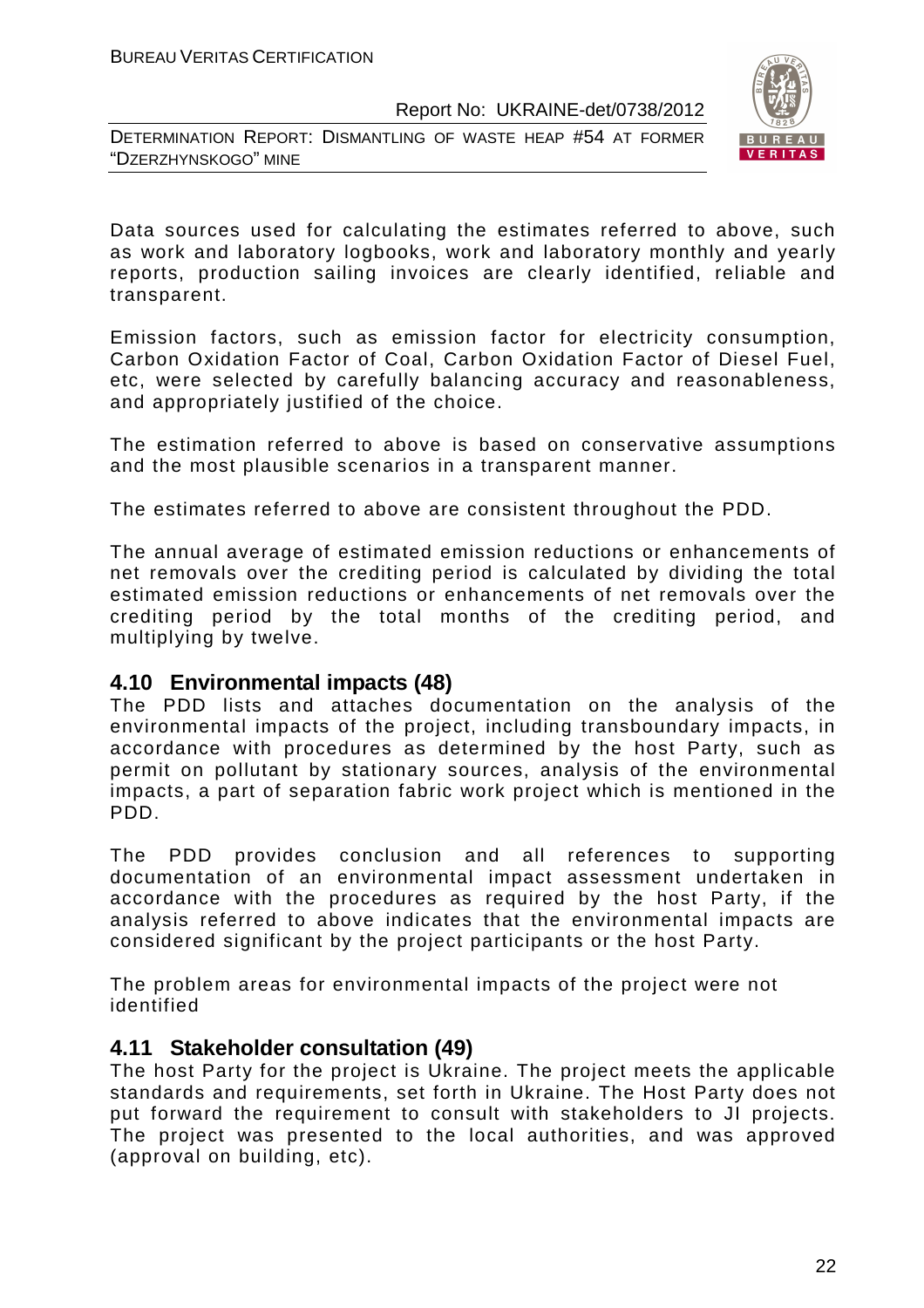DETERMINATION REPORT: DISMANTLING OF WASTE HEAP #54 AT FORMER "DZERZHYNSKOGO" MINE



Any comments from local authorities or stakeholders were not obtained.

## **4.12 Determination regarding small scale projects (50-57)**

"Not applicable"

## **4.13 Determination regarding land use, land-use change and forestry (LULUCF) projects (58-64)**

"Not applicable"

**4.14 Determination regarding programmes of activities (65-73)**  "Not applicable"

## **5 SUMMARY AND REPORT OF HOW DUE ACCOUNT WAS TAKEN OF COMMENTS RECEIVED PURSUANT TO PARAGRAPH 32 OF THE JI GUIDELINES**

No comments, pursuant to paragraph 32 of the JI Guidelines, were received

## **6 DETERMINATION OPINION**

Bureau Veritas Certification has performed a determination of the "Dismantling of waste heap #54 at former "Dzerzhynskogo" mine" Project in Dzerghynka village, Rovenky borough council, Luhansk Region, Ukraine. The determination was performed on the basis of UNFCCC criteria and host country criteria and also on the criteria given to provide for consistent project operations, monitoring and reporting.

The determination consisted of the following three phases: i) a desk review of the project design and the baseline and monitoring plan; ii) follow-up interviews with project stakeholders; iii) the resolution of outstanding issues and the issuance of the final determination report and opinion.

Project participant/s used the latest tool for demonstration of the additionality. In line with this tool, the PDD provides barrier analysis and common practice analysis, to determine that the project activity itself is not the baseline scenario.

Emission reductions attributable to the project are hence additional to any that would occur in the absence of the project activity. Given that the project is implemented and maintained as designed, the project is likely to achieve the estimated amount of emission reductions.

The determination revealed two pending issues related to the current determination stage of the project: the issue of the written approval of the project and the authorization of the project participant by the host Party. If the written approval and the authorization by the host Party are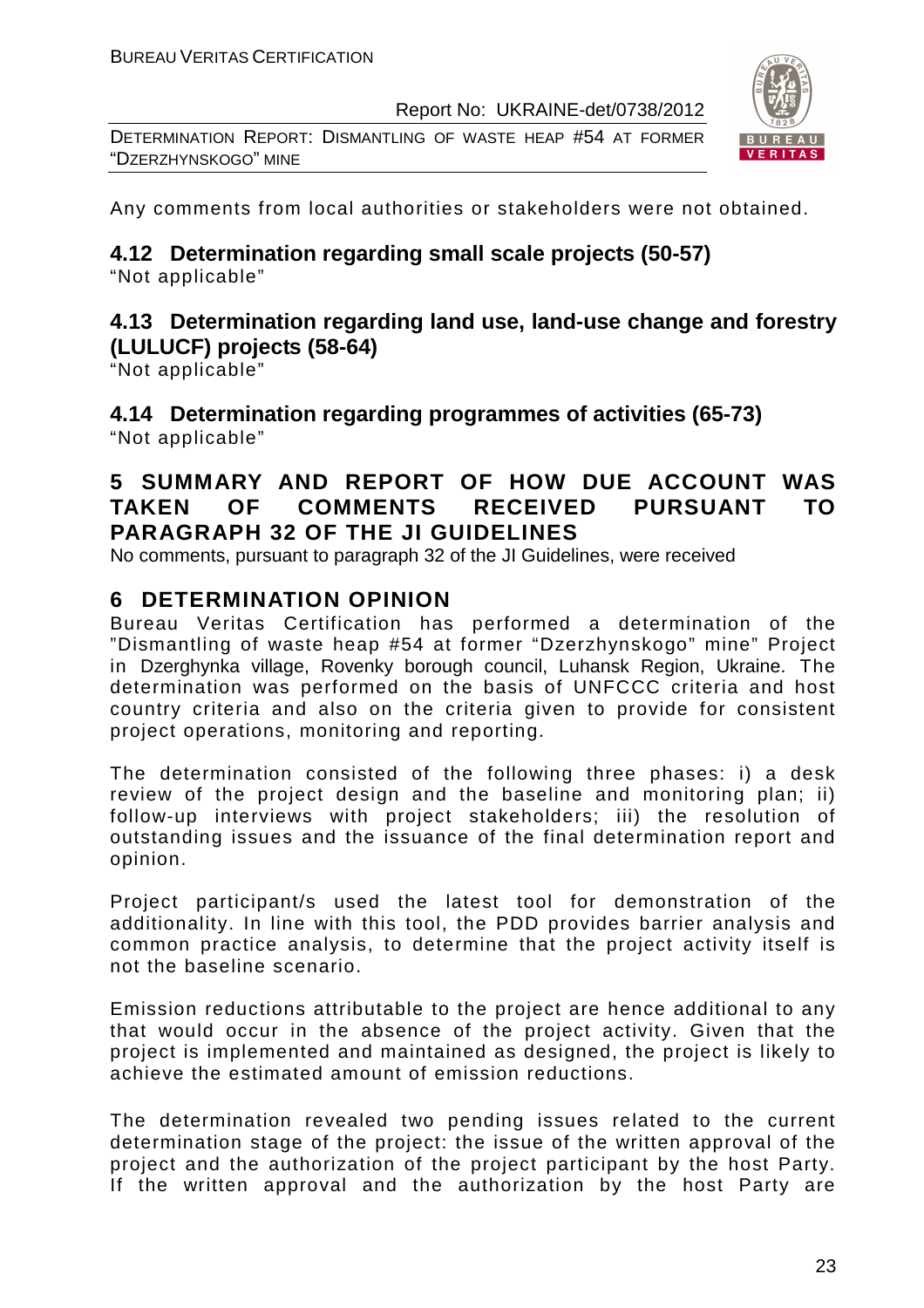DETERMINATION REPORT: DISMANTLING OF WASTE HEAP #54 AT FORMER "DZERZHYNSKOGO" MINE



awarded, it is our opinion that the project as described in the Project Design Document, Version 2.0 meets all the relevant UNFCCC requirements for the determination stage and the relevant host Party criteria.

The review of the project design documentation (version 2.0) and the subsequent follow-up interviews have provided Bureau Veritas Certification with sufficient evidence to determine the fulfillment of stated criteria. In our opinion, the project correctly applies and meets the relevant UNFCCC requirements for the JI and the relevant host country criteria.

The determination is based on the information made available to us and the engagement conditions detailed in this report.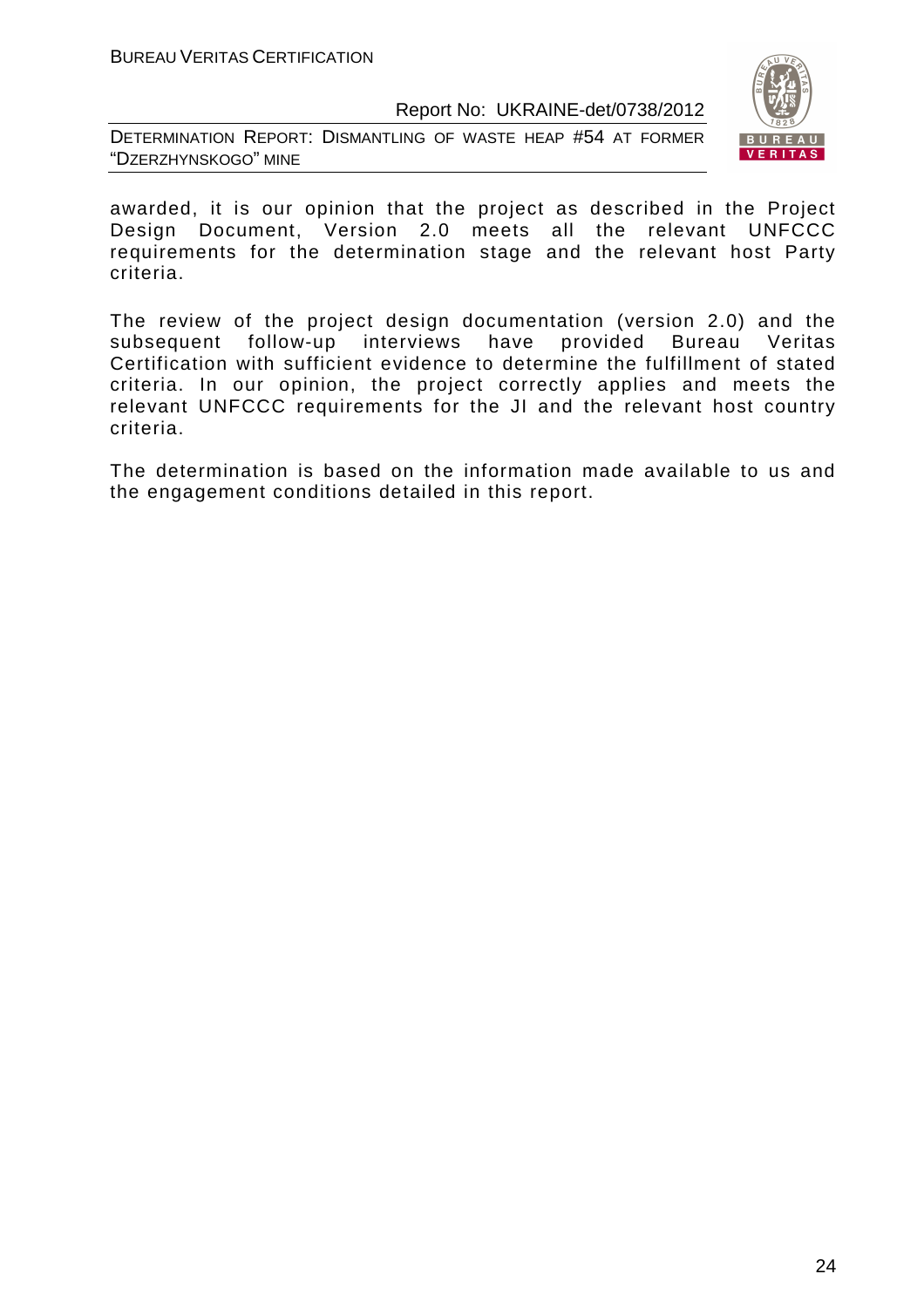DETERMINATION REPORT: DISMANTLING OF WASTE HEAP #54 AT FORMER "DZERZHYNSKOGO" MINE



## **7 REFERENCES**

#### **Category 1 Documents:**

Documents provided by SIA "Vidzeme Eko" that relate directly to the GHG components of the project.

- /1/ Project Design Document "Dismantling of waste heap #54 at former "Dzerzhynskogo" mine" version 1.0 dated 10/10/2012
- /2/ Project Design Document "Dismantling of waste heap #54 at former "Dzerzhynskogo" mine" version 2.0 dated 17/10/2012
- /3/ ERUs calculation Excel-file "CalculationDzerzhynskogo54K.xls"
- /4/ Letter of Endorsement #2843/23/7 dated 02/12/2012 issued by State Environment Investment Agency of Ukraine

#### **Category 2 Documents:**

Background documents related to the design and/or methodologies employed in the design or other reference documents.

- /1/ Subcontract #18/08/08-3 from 11.04.2008 between "SAV-PLAST" Ltd. and "SPRYYANNYA-VK" Ltd.
- /2/ Delivery Agreement # 01/07/09-2 from 11.04.2008 between "SPRYYANNYA-VK" Ltd. and "Ingrydient" Ltd
- /3/ Contract for work #18/08/08 from 11.04.2008 between "Donbasvuhillyainvest" Ltd. and "Donuhletehynvest" Ltd.
- /4/ Contract for works #28-09/08 from 22.09.2008 between "SPRYYANNYA-VK" Ltd. and PE "Continent"
- /5/ Certificate of performed work of weighing from 01/04/10 of 58980 t of carbonaceous rock
- /6/ Delivery and acceptance certificate of work completion and costs calculations of works for completion certificate for 2008-2012
- /7/ Sale invoices for 2008-2012
- /8/ Certificates of coal quality 2008-2012.
- /9/ Passport on waste heap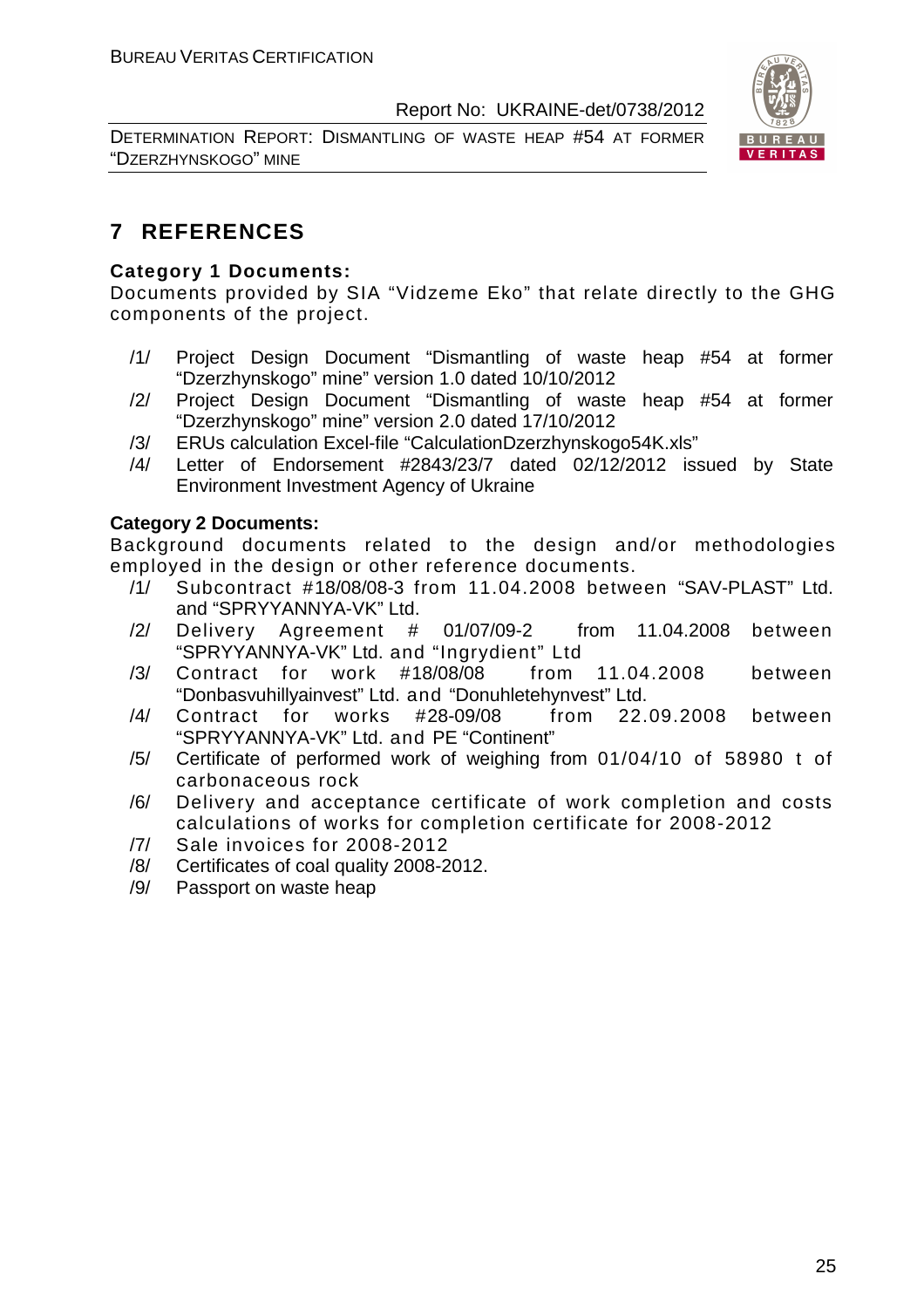DETERMINATION REPORT: DISMANTLING OF WASTE HEAP #54 AT FORMER "DZERZHYNSKOGO" MINE



#### **Persons interviewed:**

List persons interviewed during the determination or persons that contributed with other information that are not included in the documents listed above.

- /1/ Shcherbyna Aleksey Nynelevych director of "SPRYYANNYA-VK" Ltd.
- /2/ Kovchuzhenko Natalya Oleksandrivna director Ingrydient" Ltd
- $/3/$  Prylypko Artem Oleksandrovych director of industrial site "Ingrydient" Ltd
- /4/ Serdytyi Roman Nykolaevych director "SAV-PLAST" Ltd
- /5/ Melnychuk Sergiy Oleksandrovych director PE "Continent"
- $\frac{1}{6}$  Gurko Olga Vasylivna Head of laboratory PE "Continent"
- /7/ Gints KIavinsh SIA "Vidzeme Eko" JI Project Manager
- /8/ Tymofeev Sergiy Petrovych SIA "Vidzeme Eko" JI Consultant
- /9/ Stah Yuri Mykhailovych SIA "Vidzeme Eko" JI Consultant

1. o0o -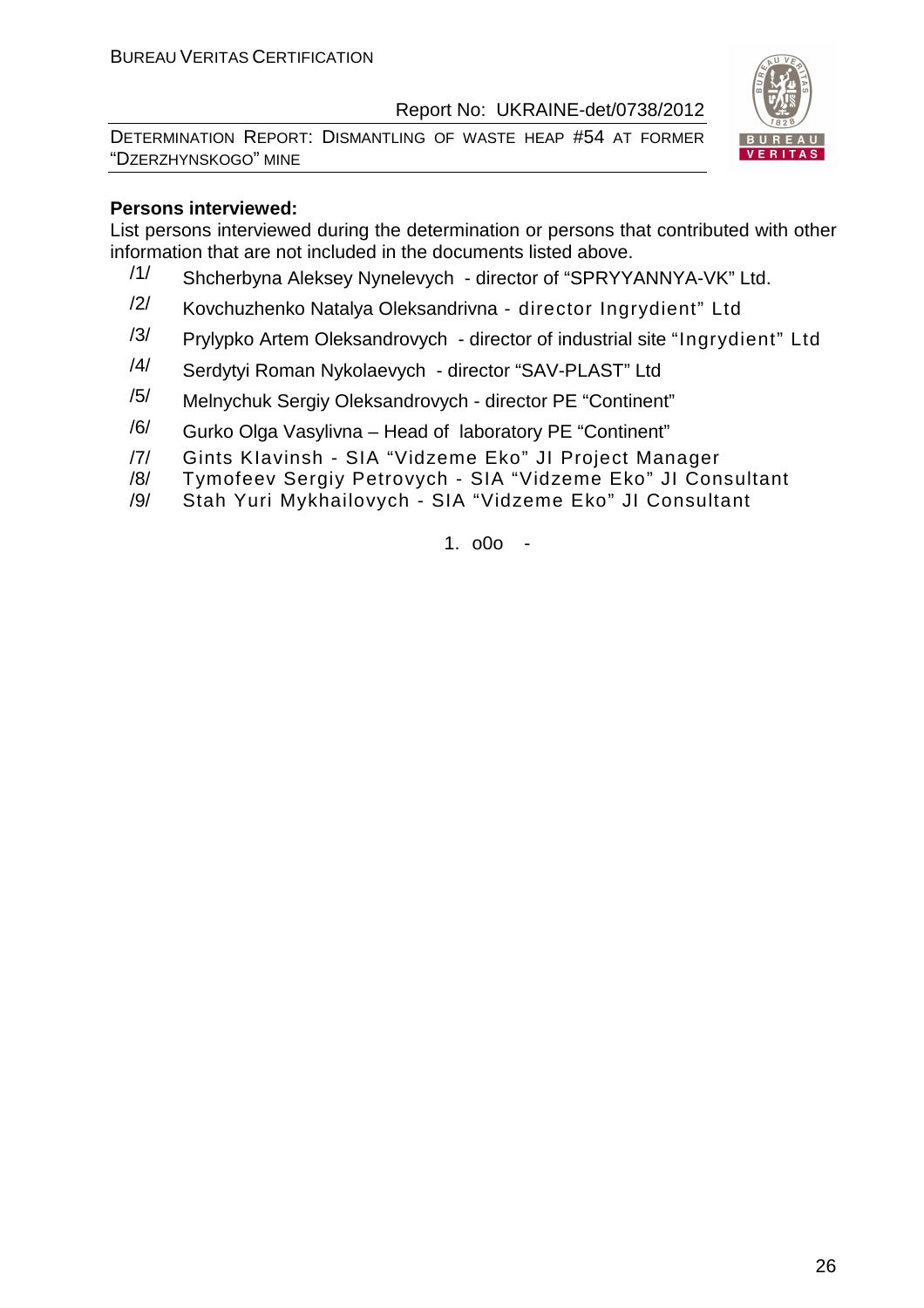



#### APPENDIX A: DETERMINATION PROTOCOL **DETERMINATION PROTOCOL**

#### **Check list for determination, according JOINT IMPLEMENTATION DETERMINATION AND VERIFICATION MANUAL (Version 01)**

| <b>DVM</b><br><b>Paragra</b><br>ph | <b>Check Item</b>                                                                                                                                                                                                                                                                                            | Initial finding                                                                                                                                                                                                                                                                                                                                                                                    | <b>Draft</b><br><b>Conclusio</b><br>$\mathsf{n}$ | <b>Final</b><br><b>Conclusio</b><br>$\mathsf{n}$ |
|------------------------------------|--------------------------------------------------------------------------------------------------------------------------------------------------------------------------------------------------------------------------------------------------------------------------------------------------------------|----------------------------------------------------------------------------------------------------------------------------------------------------------------------------------------------------------------------------------------------------------------------------------------------------------------------------------------------------------------------------------------------------|--------------------------------------------------|--------------------------------------------------|
|                                    | <b>General description of the project</b>                                                                                                                                                                                                                                                                    |                                                                                                                                                                                                                                                                                                                                                                                                    |                                                  |                                                  |
| Title of the project               |                                                                                                                                                                                                                                                                                                              |                                                                                                                                                                                                                                                                                                                                                                                                    |                                                  |                                                  |
|                                    | Is the title of the project presented?                                                                                                                                                                                                                                                                       | The title of project is "Dismantling of waste heap<br>#54 at former "Dzerzhynskogo" mine"                                                                                                                                                                                                                                                                                                          | <b>OK</b>                                        | <b>OK</b>                                        |
|                                    | Is the sectoral scope to which the<br>project pertains presented?                                                                                                                                                                                                                                            | The sectoral scope of proposed project is 8.<br>Mining/mineral production                                                                                                                                                                                                                                                                                                                          | <b>OK</b>                                        | <b>OK</b>                                        |
|                                    | Is the current version number of the<br>document presented?                                                                                                                                                                                                                                                  | The current version number is 1.0                                                                                                                                                                                                                                                                                                                                                                  | <b>OK</b>                                        | <b>OK</b>                                        |
|                                    | Is the date when the document was<br>completed presented?                                                                                                                                                                                                                                                    | The date when the PDD version 1.0 completed is<br>10/10/2012                                                                                                                                                                                                                                                                                                                                       | <b>OK</b>                                        | <b>OK</b>                                        |
|                                    | <b>Description of the project</b>                                                                                                                                                                                                                                                                            |                                                                                                                                                                                                                                                                                                                                                                                                    |                                                  |                                                  |
|                                    | Is the purpose of the project included<br>with<br>concise,<br>summarizing<br>a.<br>explanation (max. 1-2 pages) of the:<br>a) Situation existing prior to the starting<br>date of the project;<br>b) Baseline scenario; and<br>c) Project scenario (expected outcome,<br>including a technical description)? | Situation existing prior the starting date of the<br>project:<br>Very often is not economically feasible to extract<br>100 % of coal from the mined coal containing rock<br>mass. So, waste heaps in Luhansk Region<br>contains large amount of coal, which is self-<br>ignited. Waste heap burning releasing large<br>amount of GHG.<br><b>Baseline scenario assumes that usual practice will</b> | <b>OK</b>                                        | <b>OK</b>                                        |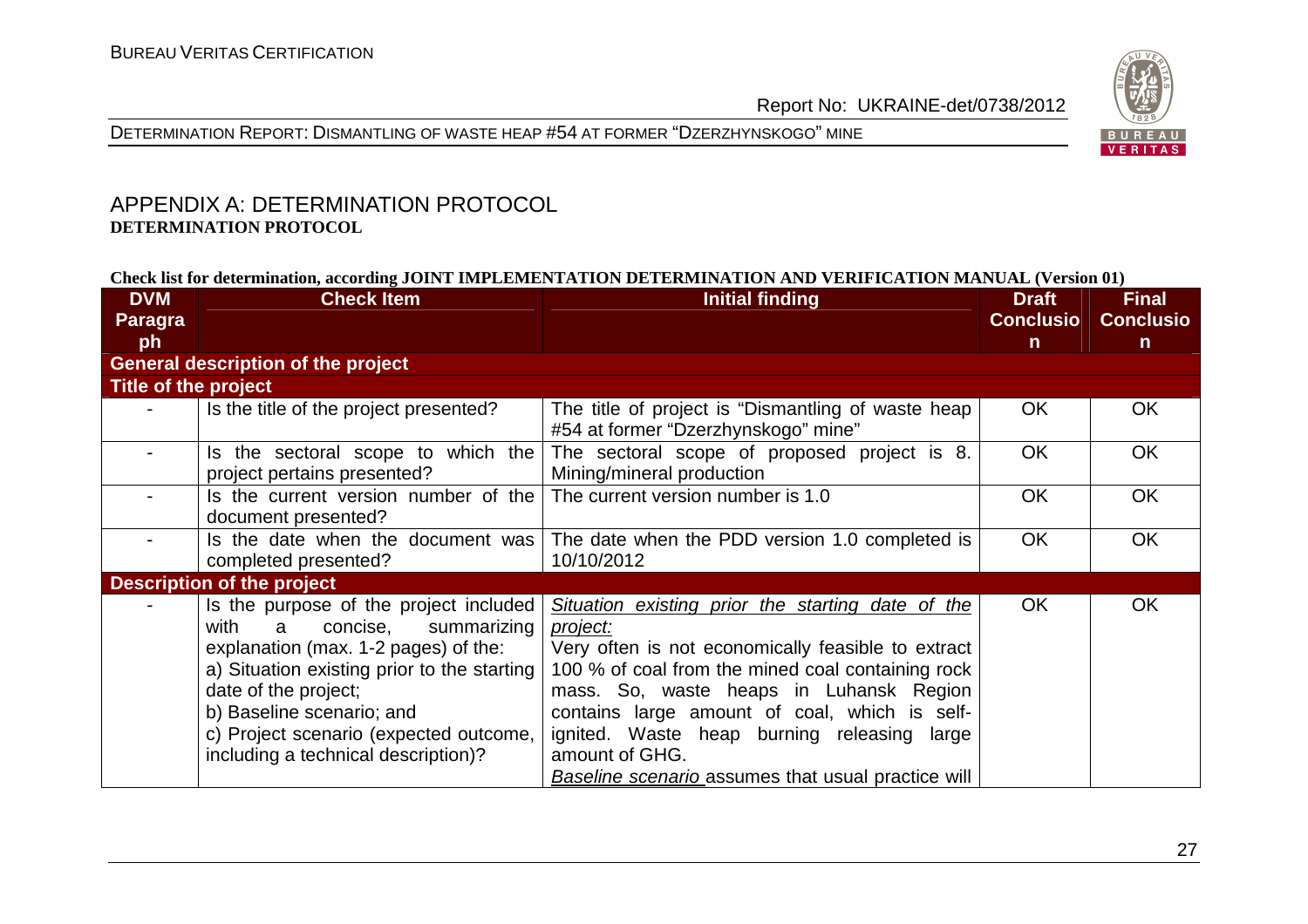|                                    | DETERMINATION REPORT: DISMANTLING OF WASTE HEAP #54 AT FORMER "DZERZHYNSKOGO" MINE |                                                                                                                                                                                                                                                             |                                       | BUREAU                                |
|------------------------------------|------------------------------------------------------------------------------------|-------------------------------------------------------------------------------------------------------------------------------------------------------------------------------------------------------------------------------------------------------------|---------------------------------------|---------------------------------------|
| <b>DVM</b><br><b>Paragra</b><br>ph | <b>Check Item</b>                                                                  | <b>Initial finding</b>                                                                                                                                                                                                                                      | <b>Draft</b><br><b>Conclusio</b><br>n | <b>Final</b><br><b>Conclusio</b><br>n |
|                                    |                                                                                    | be provided.<br><b>Project scenario</b> foresees dismantling of waste<br>heap with extraction of coal. Full dismantling of<br>waste heap eliminates possibility of waste heap<br>burning and extracted coal will replace mined coal<br>used at TPPs as fuel |                                       |                                       |
|                                    | Is the history of the project (incl. its JI<br>component) briefly summarized?      | The JI component of project history is briefly<br>summarized<br>CL <sub>01</sub><br>Please clarify history of dismantled waste heap                                                                                                                         | CL <sub>01</sub>                      | <b>OK</b>                             |
| <b>Project participants</b>        |                                                                                    |                                                                                                                                                                                                                                                             |                                       |                                       |
|                                    | Are project participants and Party(ies)<br>involved in the project listed?         | The "Inter-Kompaniya" LLC from Ukraine and SIA<br>"Vidzeme Eko" from Latvia are indicated as Project<br><b>Participants and Parties Involved</b>                                                                                                            | <b>OK</b>                             | <b>OK</b>                             |
|                                    | Is the data of the project participants<br>presented in tabular format?            | The data of the project participants is presented in<br>tabular format                                                                                                                                                                                      | <b>OK</b>                             | <b>OK</b>                             |
|                                    | $\vert$ is contact information provided in<br>Annex 1 of the PDD?                  | Annex 1 contains contact information on project<br>participants                                                                                                                                                                                             | <b>OK</b>                             | <b>OK</b>                             |
|                                    | Is it indicated, if it is the case, if the<br>Party involved is a host Party?      | Ukraine, the Host Party, is indicated as Party<br>Involved                                                                                                                                                                                                  | <b>OK</b>                             | <b>OK</b>                             |
|                                    | <b>Technical description of the project</b>                                        |                                                                                                                                                                                                                                                             |                                       |                                       |
|                                    | <b>Location of the project</b>                                                     |                                                                                                                                                                                                                                                             |                                       |                                       |
|                                    | Host Party(ies)                                                                    | <b>Ukraine</b>                                                                                                                                                                                                                                              | <b>OK</b>                             | <b>OK</b>                             |
|                                    | Region/State/Province etc.                                                         | Luhansk Region, Rovenky borough consil                                                                                                                                                                                                                      | <b>OK</b>                             | <b>OK</b>                             |
| $\blacksquare$                     | City/Town/Community etc.                                                           | Dzerzhynka urban village                                                                                                                                                                                                                                    | OK                                    | OK                                    |
| $\blacksquare$                     | Detail of the physical location, including                                         | Detailed data on dismantled waste heaps are                                                                                                                                                                                                                 | CAR01                                 | <b>OK</b>                             |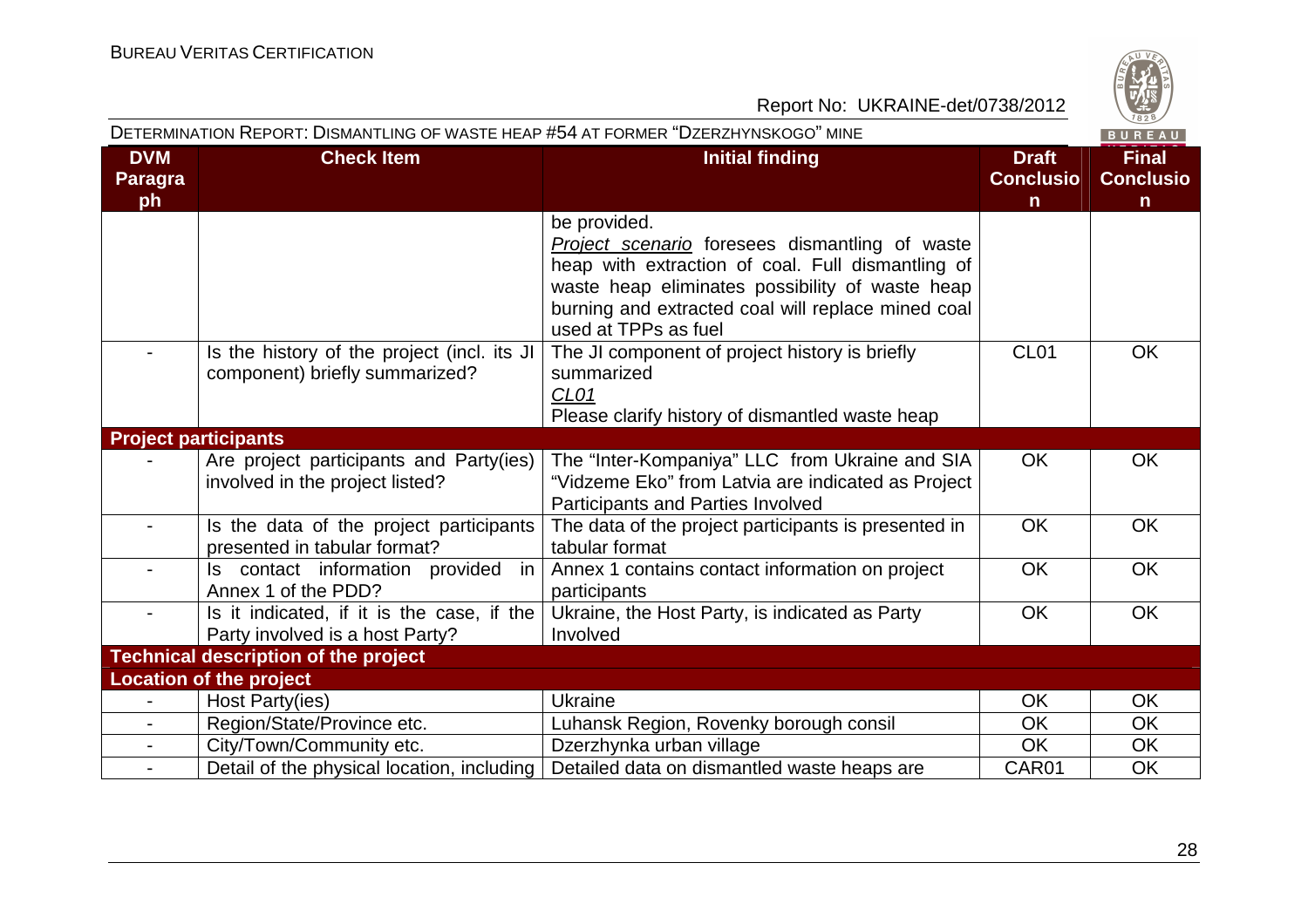

|                                    | DETERMINATION REPORT: DISMANTLING OF WASTE HEAP #54 AT FORMER "DZERZHYNSKOGO" MINE                                                                                                                                 |                                                                                                                                                                                                                                                                                                                                                                                                               |                                                  | BUREAU                                           |
|------------------------------------|--------------------------------------------------------------------------------------------------------------------------------------------------------------------------------------------------------------------|---------------------------------------------------------------------------------------------------------------------------------------------------------------------------------------------------------------------------------------------------------------------------------------------------------------------------------------------------------------------------------------------------------------|--------------------------------------------------|--------------------------------------------------|
| <b>DVM</b><br><b>Paragra</b><br>ph | <b>Check Item</b>                                                                                                                                                                                                  | <b>Initial finding</b>                                                                                                                                                                                                                                                                                                                                                                                        | <b>Draft</b><br><b>Conclusio</b><br>$\mathsf{n}$ | <b>Final</b><br><b>Conclusio</b><br>$\mathsf{n}$ |
|                                    | allowing<br>information<br>the<br>unique<br>identification of the project. (This<br>section should not exceed one page)                                                                                            | provided in the section A.4.1.4<br>CAR01<br>Please move photos of dismantled waste heap<br>that section A.4.1.4 doesn't exceed one page<br><b>CAR02</b><br>Please<br>geographical<br>coordinates<br>add<br>0f<br>enrichment plant Volodarska                                                                                                                                                                  | CAR02                                            | <b>OK</b>                                        |
|                                    |                                                                                                                                                                                                                    | Technologies to be employed, or measures, operations or actions to be implemented by the project                                                                                                                                                                                                                                                                                                              |                                                  |                                                  |
|                                    | technology(ies)<br>the<br>Are<br>to<br>employed, or measures, operations or<br>actions to be implemented by the<br>project, including all relevant technical<br>data and the implementation schedule<br>described? | be The technologies employed by the project are<br>described in the section A.4.2                                                                                                                                                                                                                                                                                                                             | <b>OK</b>                                        | <b>OK</b>                                        |
|                                    |                                                                                                                                                                                                                    | Brief explanation of how the anthropogenic emissions of greenhouse gases by sources are to be reduced by the                                                                                                                                                                                                                                                                                                  |                                                  |                                                  |
|                                    | taking into account national and/or sectoral policies and circumstances                                                                                                                                            | proposed JI project, including why the emission reductions would not occur in the absence of the proposed project,                                                                                                                                                                                                                                                                                            |                                                  |                                                  |
|                                    | reductions<br>are<br>emission<br>to<br>be <sub>1</sub><br>achieved? (This section should not<br>exceed one page)                                                                                                   | Is it stated how anthropogenic GHG   The GHG emission reductions will be achieved in<br>the next ways:<br>elimination of GHG sources related to the<br>$\blacksquare$<br>waste heaps burning by coal extraction of<br>waste heaps<br>reduction of CH4 fugitive emissions from<br>$\overline{\phantom{a}}$<br>mines by replaced of obtained from mines<br>coal<br>reduction of electricity consumption by coal | <b>OK</b>                                        | <b>OK</b>                                        |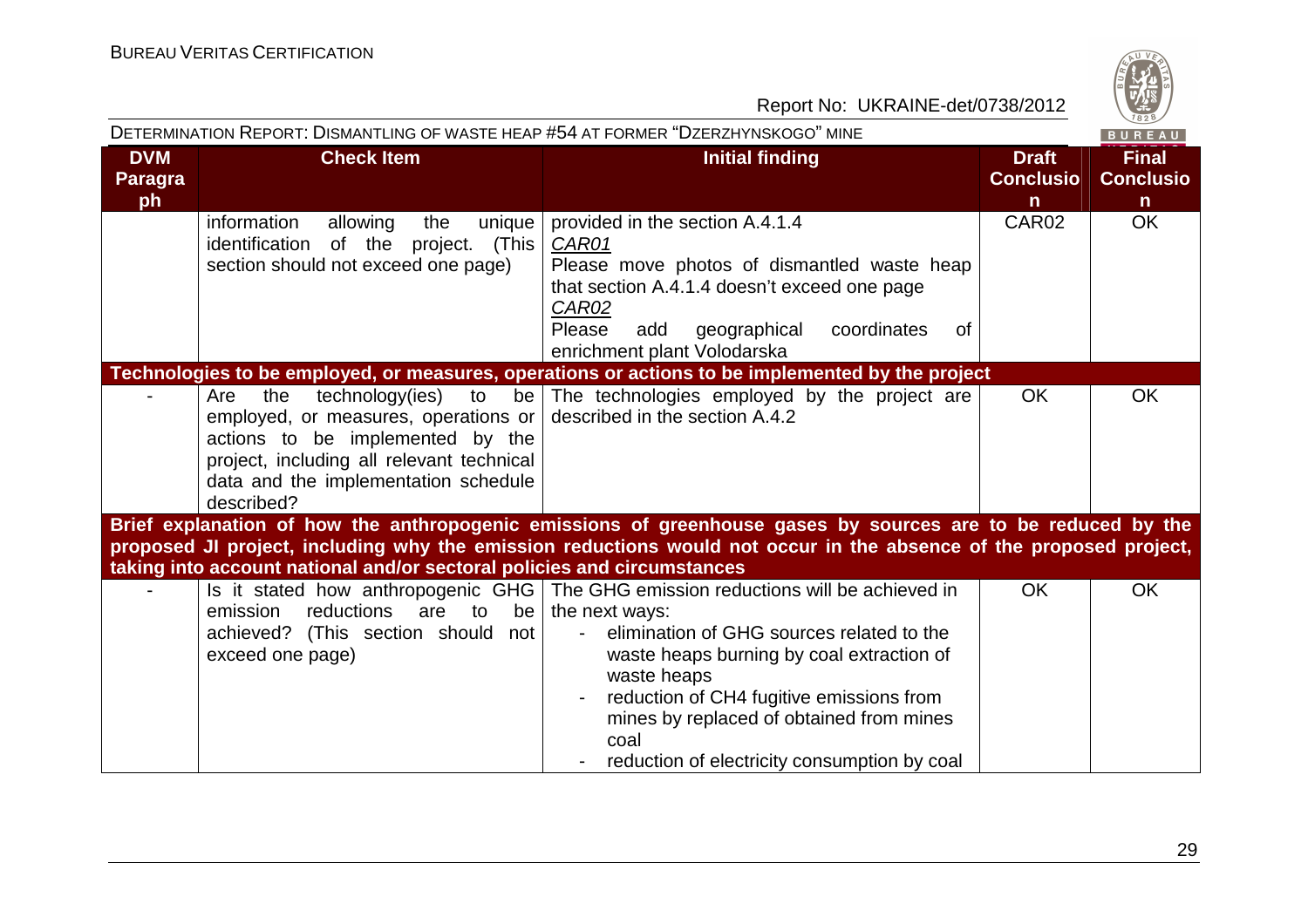

|                                    | DETERMINATION REPORT: DISMANTLING OF WASTE HEAP #54 AT FORMER "DZERZHYNSKOGO" MINE                                                      |                                                                                                                                         |                                       | BUREAU                                |
|------------------------------------|-----------------------------------------------------------------------------------------------------------------------------------------|-----------------------------------------------------------------------------------------------------------------------------------------|---------------------------------------|---------------------------------------|
| <b>DVM</b><br><b>Paragra</b><br>ph | <b>Check Item</b>                                                                                                                       | <b>Initial finding</b>                                                                                                                  | <b>Draft</b><br><b>Conclusio</b><br>n | <b>Final</b><br><b>Conclusio</b><br>n |
|                                    |                                                                                                                                         | extraction from the waste heap comparing<br>with coal extraction from mines                                                             |                                       |                                       |
|                                    | Is it provided the estimation of emission<br>reductions over the crediting period?                                                      | The estimation of emission reduction over the<br>crediting period (from 15/09/2008-31/12/2012) is 2<br>543 724 tonnes of CO2 equivalent | <b>OK</b>                             | <b>OK</b>                             |
|                                    | Is it provided the estimated annual<br>reduction for the chosen credit period in<br>tCO <sub>2</sub> e?                                 | The estimated annual reduction for chosen<br>crediting period is 545 084 tonnes of CO2<br>equivalent                                    | OK                                    | OK                                    |
| $\blacksquare$                     | Are the data from questions above<br>presented in tabular format?                                                                       | The data from questions above is presented in<br>tabular format                                                                         | <b>OK</b>                             | OK                                    |
|                                    | Estimated amount of emission reductions over the crediting period                                                                       |                                                                                                                                         |                                       |                                       |
|                                    | Is the length of the crediting period<br>Indicated?                                                                                     | The length of crediting period is 4 years 8 months<br>(56 months) from 12/05/2008 till 31/12/2012                                       | <b>OK</b>                             | <b>OK</b>                             |
|                                    | Are estimates of total as well as annual<br>annual<br>emission<br>and<br>average<br>reductions in tonnes of CO2 equivalent<br>provided? | The estimates of total as well as annual and<br>average annual emission reductions are provided<br>in tonnes of CO2                     | <b>OK</b>                             | OK                                    |
|                                    | <b>Project approvals by Parties</b>                                                                                                     |                                                                                                                                         |                                       |                                       |
| 19                                 | Have the DFPs of all Parties listed as<br>"Parties involved" in the PDD provided<br>written project approvals?                          | CAR03<br>Please provide written approvals from the both<br>Parties Involved                                                             | CAR <sub>03</sub>                     | Pending                               |
| 19                                 | Does the PDD identify at least the host<br>Party as a "Party involved"?                                                                 | The PDD identifies Host Party Ukraine as a Party<br>Involved                                                                            | <b>OK</b>                             | <b>OK</b>                             |
| 19                                 | Has the DFP of the host Party issued a<br>written project approval?                                                                     | See CAR                                                                                                                                 | Pending                               | Pending                               |
| 20                                 | Are all the written project approvals by                                                                                                | See CAR                                                                                                                                 | Pending                               | Pending                               |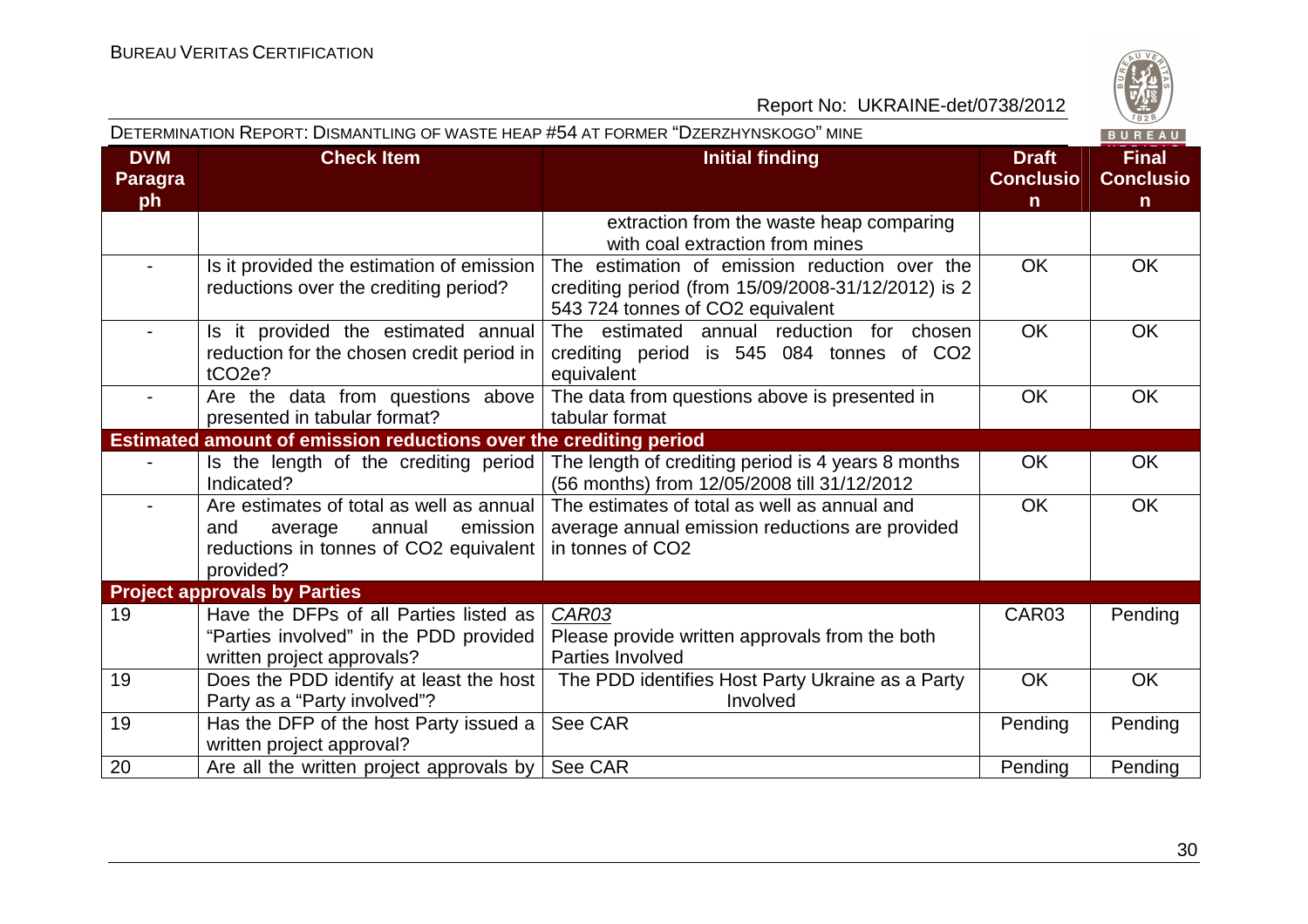

|                                    | DETERMINATION REPORT: DISMANTLING OF WASTE HEAP #54 AT FORMER "DZERZHYNSKOGO" MINE                                                                                                                                                                                                                                                                                                                               |                                                                                                                           |                                                  | BUREAU                                           |
|------------------------------------|------------------------------------------------------------------------------------------------------------------------------------------------------------------------------------------------------------------------------------------------------------------------------------------------------------------------------------------------------------------------------------------------------------------|---------------------------------------------------------------------------------------------------------------------------|--------------------------------------------------|--------------------------------------------------|
| <b>DVM</b><br><b>Paragra</b><br>ph | <b>Check Item</b>                                                                                                                                                                                                                                                                                                                                                                                                | <b>Initial finding</b>                                                                                                    | <b>Draft</b><br><b>Conclusio</b><br>$\mathsf{n}$ | <b>Final</b><br><b>Conclusio</b><br>$\mathsf{n}$ |
|                                    | Parties involved unconditional?                                                                                                                                                                                                                                                                                                                                                                                  |                                                                                                                           |                                                  |                                                  |
|                                    | Authorization of project participants by Parties involved                                                                                                                                                                                                                                                                                                                                                        |                                                                                                                           |                                                  |                                                  |
| 21                                 | Is each of the legal entities listed as  <br>project participants in the PDD<br>authorized by a Party<br>involved, which is also listed in the<br>PDD, through:<br>- A written project approval by a Party<br>involved, explicitly indicating the name<br>of the legal entity? or<br>- Any other form of project participant<br>authorization in writing, explicitly<br>indicating the name of the legal entity? | CAR04<br>Please indicate authorisation by Parties involved<br>way for legal entities indicated as project<br>participants | CAR04                                            | Pending                                          |
| <b>Baseline setting</b>            |                                                                                                                                                                                                                                                                                                                                                                                                                  |                                                                                                                           |                                                  |                                                  |
| 22                                 | Does the PDD explicitly indicate which<br>of the following approaches is used for<br>identifying the baseline?<br>- JI specific approach<br>- Approved CDM methodology<br>approach                                                                                                                                                                                                                               | The PDD explicitly indicates that JI specific<br>approach was used for baseline identification                            | <b>OK</b>                                        | <b>OK</b>                                        |
|                                    | JI specific approach only                                                                                                                                                                                                                                                                                                                                                                                        |                                                                                                                           |                                                  |                                                  |
| 23                                 | theoretical description in a complete  <br>and transparent manner?                                                                                                                                                                                                                                                                                                                                               | Does the PDD provide a detailed The PDD contains detailed theoretical description<br>of proposed baseline                 | <b>OK</b>                                        | <b>OK</b>                                        |
| 23                                 | Does the PDD provide justification that<br>the baseline is established:                                                                                                                                                                                                                                                                                                                                          | The PDD provides justification of established<br>baseline:                                                                | CAR05<br><b>CL02</b>                             | <b>OK</b><br><b>OK</b>                           |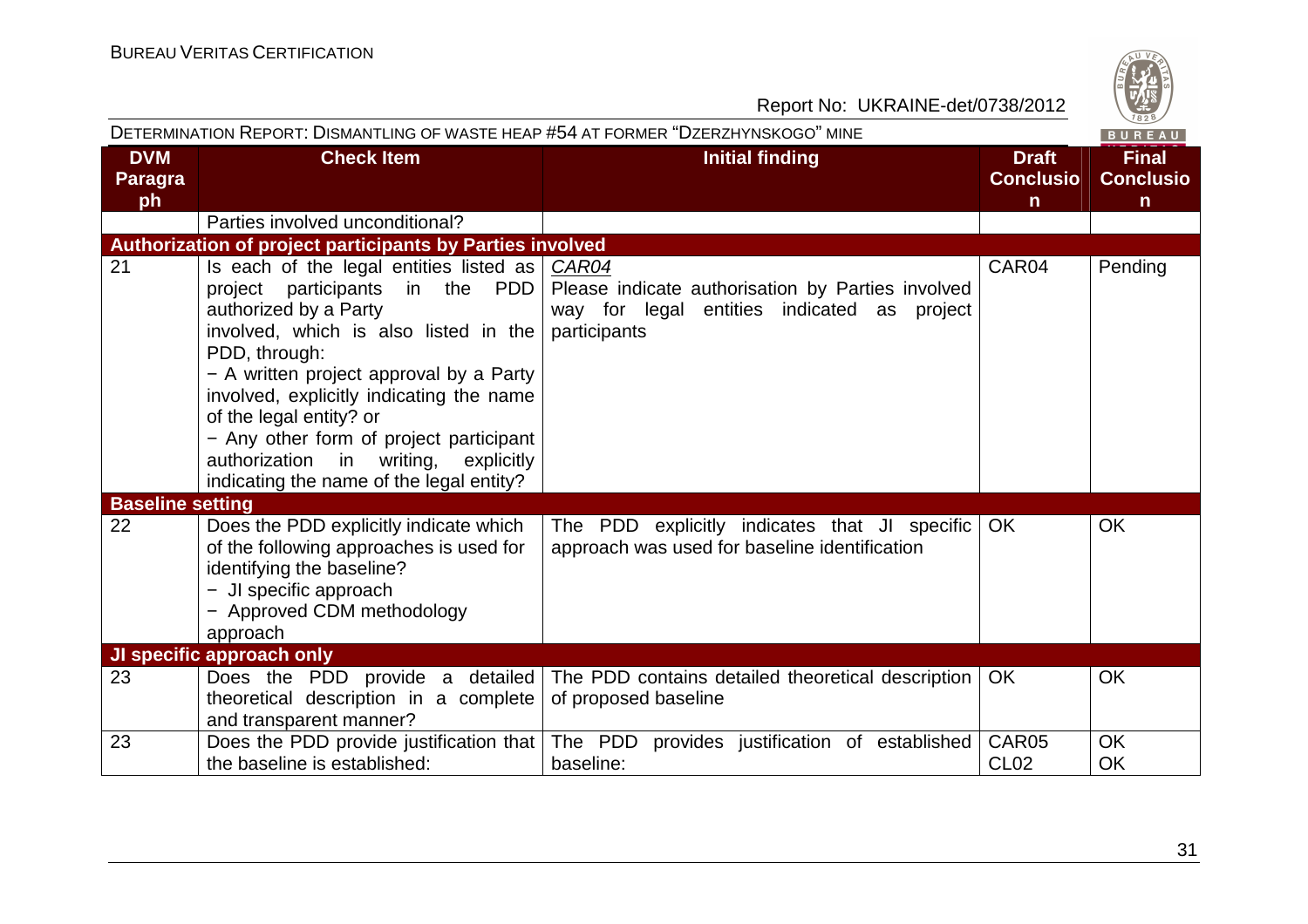|                                    | DETERMINATION REPORT: DISMANTLING OF WASTE HEAP #54 AT FORMER "DZERZHYNSKOGO" MINE                                                                                                                                                                                                                                                                                                                                                                                                                                                                                                                                                                                                                                                                                                                                                                                                                  |                                                                                                                                                                                                                                                                                                                                                                                                                                                                                                                                                                                                                                                                                                                                                                                                                                                                                                                                                                                                                                                                                   |                                                  | BUREAU                                           |
|------------------------------------|-----------------------------------------------------------------------------------------------------------------------------------------------------------------------------------------------------------------------------------------------------------------------------------------------------------------------------------------------------------------------------------------------------------------------------------------------------------------------------------------------------------------------------------------------------------------------------------------------------------------------------------------------------------------------------------------------------------------------------------------------------------------------------------------------------------------------------------------------------------------------------------------------------|-----------------------------------------------------------------------------------------------------------------------------------------------------------------------------------------------------------------------------------------------------------------------------------------------------------------------------------------------------------------------------------------------------------------------------------------------------------------------------------------------------------------------------------------------------------------------------------------------------------------------------------------------------------------------------------------------------------------------------------------------------------------------------------------------------------------------------------------------------------------------------------------------------------------------------------------------------------------------------------------------------------------------------------------------------------------------------------|--------------------------------------------------|--------------------------------------------------|
| <b>DVM</b><br><b>Paragra</b><br>ph | <b>Check Item</b>                                                                                                                                                                                                                                                                                                                                                                                                                                                                                                                                                                                                                                                                                                                                                                                                                                                                                   | <b>Initial finding</b>                                                                                                                                                                                                                                                                                                                                                                                                                                                                                                                                                                                                                                                                                                                                                                                                                                                                                                                                                                                                                                                            | <b>Draft</b><br><b>Conclusio</b><br>$\mathsf{n}$ | <b>Final</b><br><b>Conclusio</b><br>$\mathsf{n}$ |
|                                    | (a) By listing and describing plausible<br>future scenarios on the basis of<br>conservative<br>assumptions<br>and<br>selecting the most plausible one?<br>(b) Taking into account relevant<br>national and/or sectoral policies and<br>circumstance?<br>- Are key factors that affect a baseline<br>taken into account?<br>In a transparent manner with<br>(C)<br>regard to the choice of approaches,<br>methodologies,<br>assumptions,<br>parameters, date sources and key<br>factors?<br>(d) Taking into account of uncertainties<br>and using conservative assumptions?<br>(e) In such a way that ERUs cannot be<br>earned for decreases in activity levels<br>outside the project or due to force<br>majeure?<br>(f) By drawing on the list of standard<br>variables contained in appendix B to<br>"Guidance on criteria for baseline<br>setting<br>and<br>monitoring",<br>as  <br>appropriate? | By listing and describing five plausible<br>(i)<br>future scenarios on the basis of<br>conservative assumptions and selecting<br>the most plausible one<br>Taking into account relevant national<br>(ii)<br>and sectoral policies and circumstances<br>In a transparent manner with regard to<br>(iii)<br>the choice of approaches, assumption,<br>methodologies,<br>parameters,<br>date<br>sources and key factors<br>Taking into account the uncertainties<br>(iv)<br>and using conservative assumptions<br>The ERUs cannot be earned for<br>(v)<br>decreasing the activity level outside the<br>project or due to the force majeure<br>In line within the list of standard<br>(vi)<br>variables contained in appendix B to<br>"Guidance on criteria for baseline setting<br>and monitoring"<br>CAR05<br>References 23 and 29 don't contain mentioned<br>document. Please move on reference or provide<br>reference on PDDs Annex<br>CLO2<br>Please add information on penalty charges in the<br>waste heap burning and state rules for prevention<br>of the waste heap burning |                                                  |                                                  |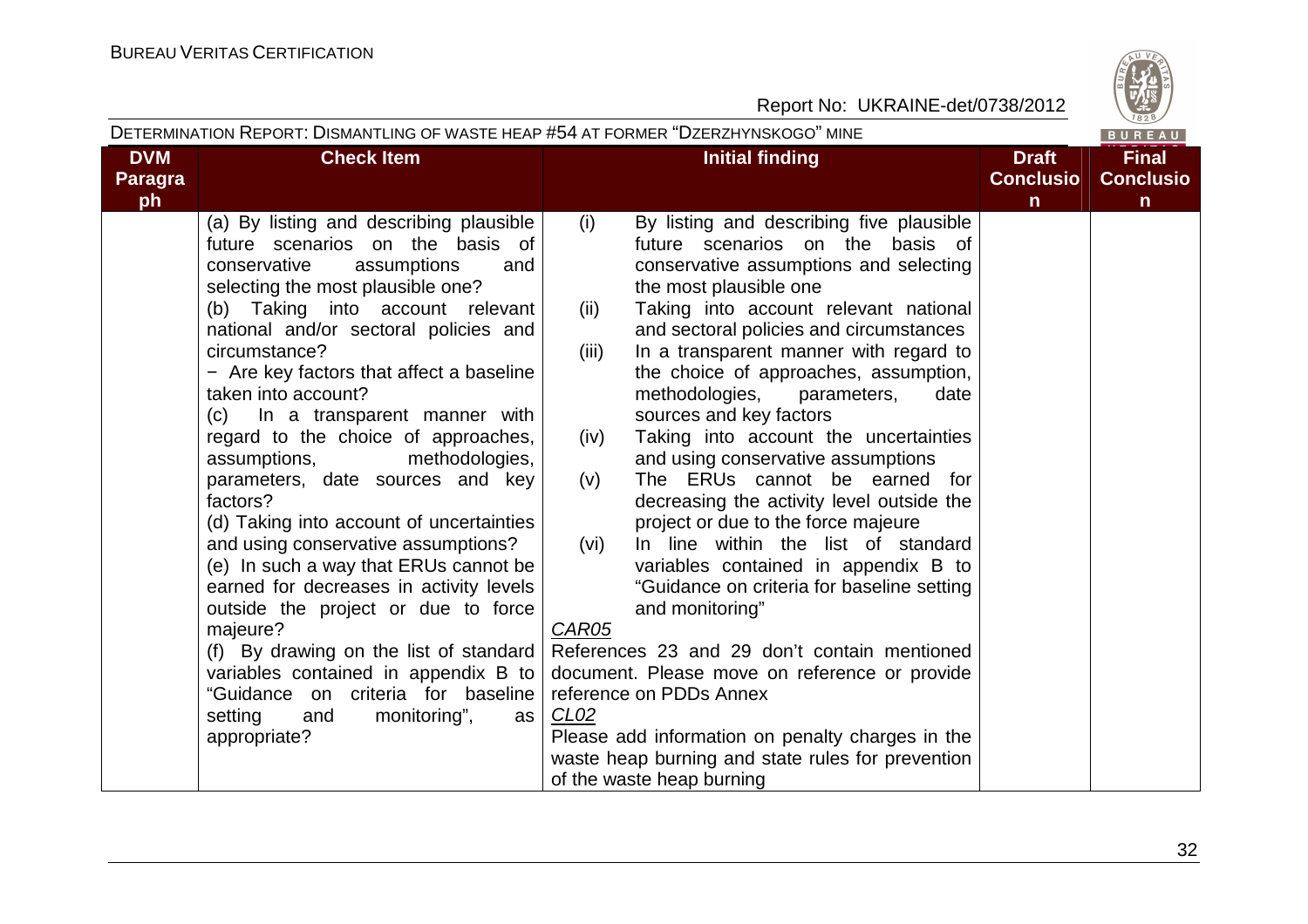

|                                    | DETERMINATION REPORT: DISMANTLING OF WASTE HEAP #54 AT FORMER "DZERZHYNSKOGO" MINE                                                                                                                                                                                                                                                                                                                                                         |                                                                                                                                                                                                                         |                                       | BUREAU                                           |
|------------------------------------|--------------------------------------------------------------------------------------------------------------------------------------------------------------------------------------------------------------------------------------------------------------------------------------------------------------------------------------------------------------------------------------------------------------------------------------------|-------------------------------------------------------------------------------------------------------------------------------------------------------------------------------------------------------------------------|---------------------------------------|--------------------------------------------------|
| <b>DVM</b><br><b>Paragra</b><br>ph | <b>Check Item</b>                                                                                                                                                                                                                                                                                                                                                                                                                          | <b>Initial finding</b>                                                                                                                                                                                                  | <b>Draft</b><br><b>Conclusio</b><br>n | <b>Final</b><br><b>Conclusio</b><br>$\mathsf{n}$ |
| 24                                 | If selected elements or combinations of  <br>approved CDM methodologies or<br>methodological tools for baseline<br>setting are used, are the selected<br>elements or combinations together with  <br>the elements supplementary developed<br>by the project participants in line with<br>23 above?                                                                                                                                         | The selected elements of approved methodology<br>ACM 0009 was used for leakages estimation<br>CAR06<br>Please use the latest version of mentioned CDM<br>methodology and correctly indicate reference<br>number of then | CAR06                                 | <b>OK</b>                                        |
| 25                                 | <b>PDD</b><br>does<br>the<br>used,<br>appropriate justification?                                                                                                                                                                                                                                                                                                                                                                           | If a multi-project emission factor is   The PDD uses for emission estimations values of  <br>provide   multi-project emission factors from NIR                                                                          | <b>OK</b>                             | <b>OK</b>                                        |
|                                    | Approved CDM methodology approach only_Paragraphs 26(a) - 26(d)_Not applicable                                                                                                                                                                                                                                                                                                                                                             |                                                                                                                                                                                                                         |                                       |                                                  |
| <b>Additionality</b>               |                                                                                                                                                                                                                                                                                                                                                                                                                                            |                                                                                                                                                                                                                         |                                       |                                                  |
|                                    | JI specific approach only                                                                                                                                                                                                                                                                                                                                                                                                                  |                                                                                                                                                                                                                         |                                       |                                                  |
| 28                                 | following approaches for demonstrating   demonstration of additionality<br>additionality is used?<br>(a)<br>Provision of traceable and<br>transparent information showing the<br>baseline was identified on the basis of<br>conservative assumptions, that the<br>project scenario is not part of the<br>identified baseline scenario and that<br>the project will lead to emission<br>reductions<br>enhancements<br>or<br>0f<br>removals; | Does the PDD indicate which of the   The PDD states that approach (b) was used for   OK                                                                                                                                 |                                       | <b>OK</b>                                        |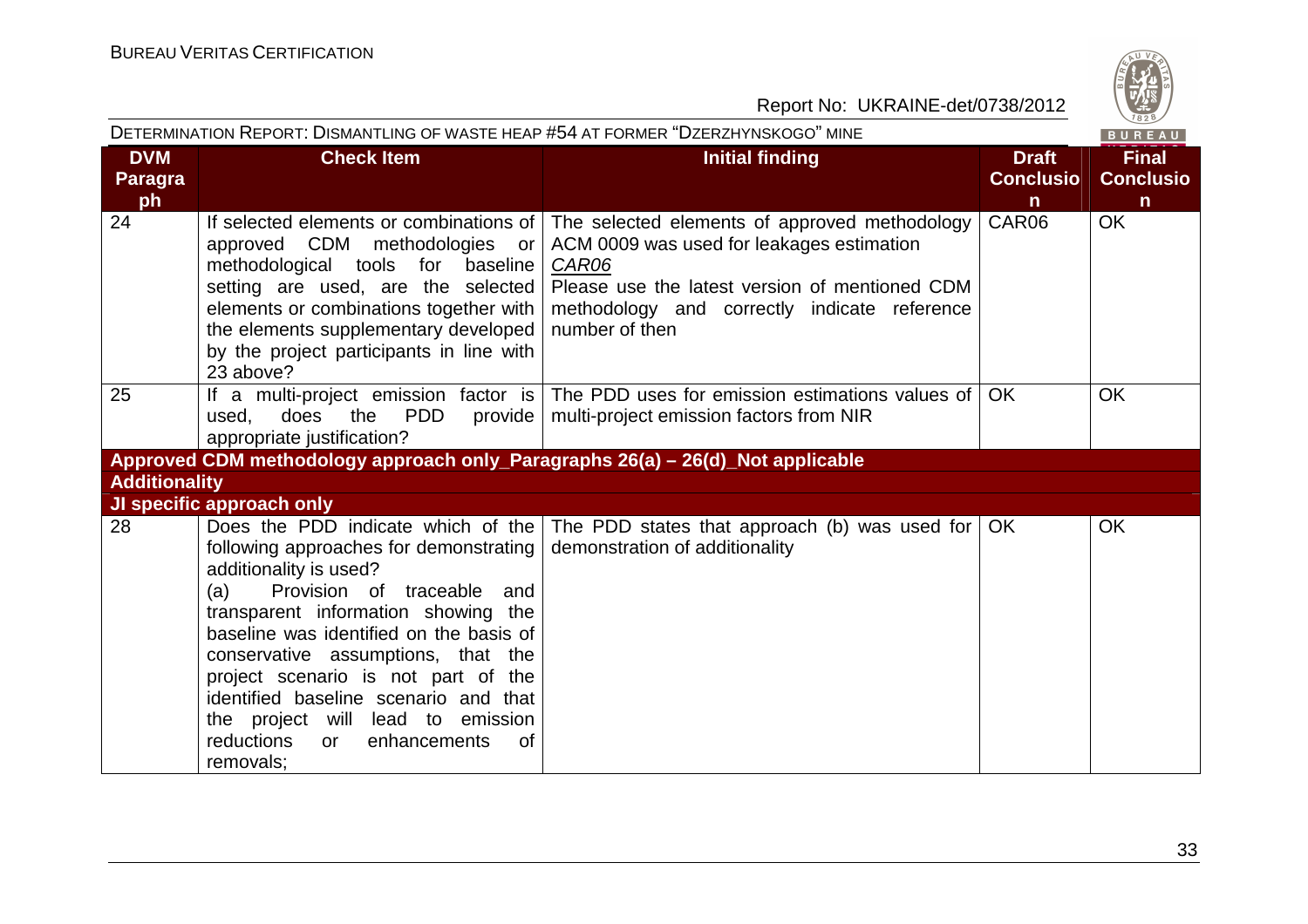| 6.  |
|-----|
|     |
| 828 |

|                                    | DETERMINATION REPORT: DISMANTLING OF WASTE HEAP #54 AT FORMER "DZERZHYNSKOGO" MINE                                                                                                                                                                                                                                                                                                                                                                                                                                                            |                                                                                                                                                                                                                                                                                                                                                                                                                                                                  |                                                  | BUREAU                                           |
|------------------------------------|-----------------------------------------------------------------------------------------------------------------------------------------------------------------------------------------------------------------------------------------------------------------------------------------------------------------------------------------------------------------------------------------------------------------------------------------------------------------------------------------------------------------------------------------------|------------------------------------------------------------------------------------------------------------------------------------------------------------------------------------------------------------------------------------------------------------------------------------------------------------------------------------------------------------------------------------------------------------------------------------------------------------------|--------------------------------------------------|--------------------------------------------------|
| <b>DVM</b><br><b>Paragra</b><br>ph | <b>Check Item</b>                                                                                                                                                                                                                                                                                                                                                                                                                                                                                                                             | <b>Initial finding</b>                                                                                                                                                                                                                                                                                                                                                                                                                                           | <b>Draft</b><br><b>Conclusio</b><br>$\mathsf{n}$ | <b>Final</b><br><b>Conclusio</b><br>$\mathsf{n}$ |
|                                    | Provision<br>of traceable<br>(b)<br>and<br>transparent information that an AIE has<br>already positively determined that a<br>comparable<br>project<br>(to<br>be)<br>implemented<br>under<br>comparable<br>circumstances has additionality;<br>Application of the most recent<br>(c)<br>"Tool<br>0f<br>the<br>version<br>for<br>the<br>demonstration<br>and<br>assessment<br>0f<br>additionality. (allowing for a two-month<br>grace period) or any other method for<br>proving additionality approved by the<br><b>CDM Executive Board".</b> |                                                                                                                                                                                                                                                                                                                                                                                                                                                                  |                                                  |                                                  |
| 29(a)                              | Does the PDD provide a justification of<br>the applicability of the approach with a<br>clear and transparent description?                                                                                                                                                                                                                                                                                                                                                                                                                     | The PDD provides a justification of the applicability<br>of the proposed approach                                                                                                                                                                                                                                                                                                                                                                                | OK.                                              | <b>OK</b>                                        |
| 29(b)                              | Are additionality proofs provided?                                                                                                                                                                                                                                                                                                                                                                                                                                                                                                            | The additionality proofs are provided                                                                                                                                                                                                                                                                                                                                                                                                                            | <b>OK</b>                                        | <b>OK</b>                                        |
| 29 <sub>(c)</sub>                  | the additionality demonstrated<br>ls.<br>appropriately as a result?                                                                                                                                                                                                                                                                                                                                                                                                                                                                           | The additionality is demonstrated appropriately:<br>(a) Both projects have the same GHG measures,<br>the measures implemented and virtually project<br>boundaries are identical. ERUs output for both<br>projects is differ less than 50%. Criteria is satisfied<br>(b) Both projects are implemented in the same<br>country and in the same time. Both projects are<br>implemented in Ukraine; starting dates are divided<br>by 4 months. Criteria is satisfied | CAR07<br>CAR08                                   | <b>OK</b><br>OK                                  |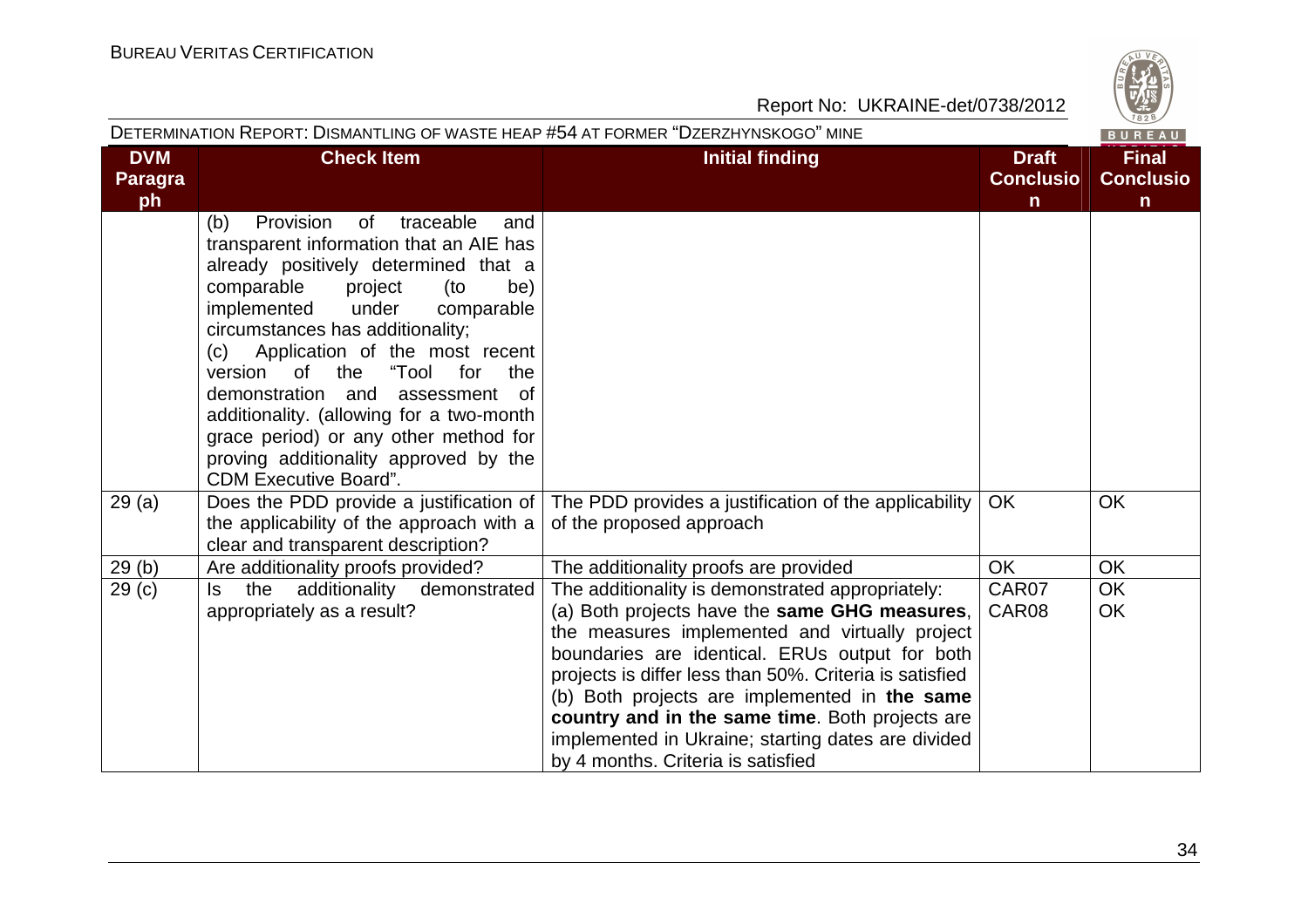

| DETERMINATION REPORT: DISMANTLING OF WASTE HEAP #54 AT FORMER "DZERZHYNSKOGO" MINE<br>BUREAU |                                                                                                                                                                                   |                                                                                                                                                                                                                                                                                                                                                                                                                                                                                                                             |                                                  |                                                  |
|----------------------------------------------------------------------------------------------|-----------------------------------------------------------------------------------------------------------------------------------------------------------------------------------|-----------------------------------------------------------------------------------------------------------------------------------------------------------------------------------------------------------------------------------------------------------------------------------------------------------------------------------------------------------------------------------------------------------------------------------------------------------------------------------------------------------------------------|--------------------------------------------------|--------------------------------------------------|
| <b>DVM</b><br>Paragra<br>ph                                                                  | <b>Check Item</b>                                                                                                                                                                 | <b>Initial finding</b>                                                                                                                                                                                                                                                                                                                                                                                                                                                                                                      | <b>Draft</b><br><b>Conclusio</b><br>$\mathsf{n}$ | <b>Final</b><br><b>Conclusio</b><br>$\mathsf{n}$ |
| 30                                                                                           | If the approach 28 (c) is chosen, are all $\vert$                                                                                                                                 | Both projects have similar technology.<br>(c)<br>Criteria is satisfied<br>(d) Both projects have similar scale. Data on<br>project output in tonnes of coal are provided<br>(e) there are not significant changes in state rules<br>during the period between the projects start days<br>CAR07<br>Please move reference 32 on Global Carbon B.V.<br>project<br>CAR08<br>The project proposed for comparing uses another<br>technology for coal benefication. Please correct<br>section B.2<br>the approach 28(b) was chosen | <b>OK</b>                                        | <b>OK</b>                                        |
|                                                                                              | explanations,<br>descriptions<br>and<br>analyses made in accordance with the<br>selected tool or method?                                                                          |                                                                                                                                                                                                                                                                                                                                                                                                                                                                                                                             |                                                  |                                                  |
|                                                                                              | Approved CDM methodology approach only_ Paragraphs 31(a) - 31(e)_Not applicable                                                                                                   |                                                                                                                                                                                                                                                                                                                                                                                                                                                                                                                             |                                                  |                                                  |
|                                                                                              | Project boundary (applicable except for JI LULUCF projects                                                                                                                        |                                                                                                                                                                                                                                                                                                                                                                                                                                                                                                                             |                                                  |                                                  |
|                                                                                              | JI specific approach only                                                                                                                                                         |                                                                                                                                                                                                                                                                                                                                                                                                                                                                                                                             |                                                  |                                                  |
| 32(a)                                                                                        | Does the project boundary defined in $ $<br>the PDD encompass all anthropogenic<br>emissions<br>by sources of GHGs that are:<br>Under the control of the project<br>participants? | The project boundaries defined in the PDD<br>encompass all anthropogenic emissions by GHG<br>sources that are<br>Under control of the project participants,<br>(vii)<br>such as emissions of electricity and<br>diesel fuel consumption during waste                                                                                                                                                                                                                                                                        | CAR09<br>CAR <sub>10</sub>                       | <b>OK</b><br>OK                                  |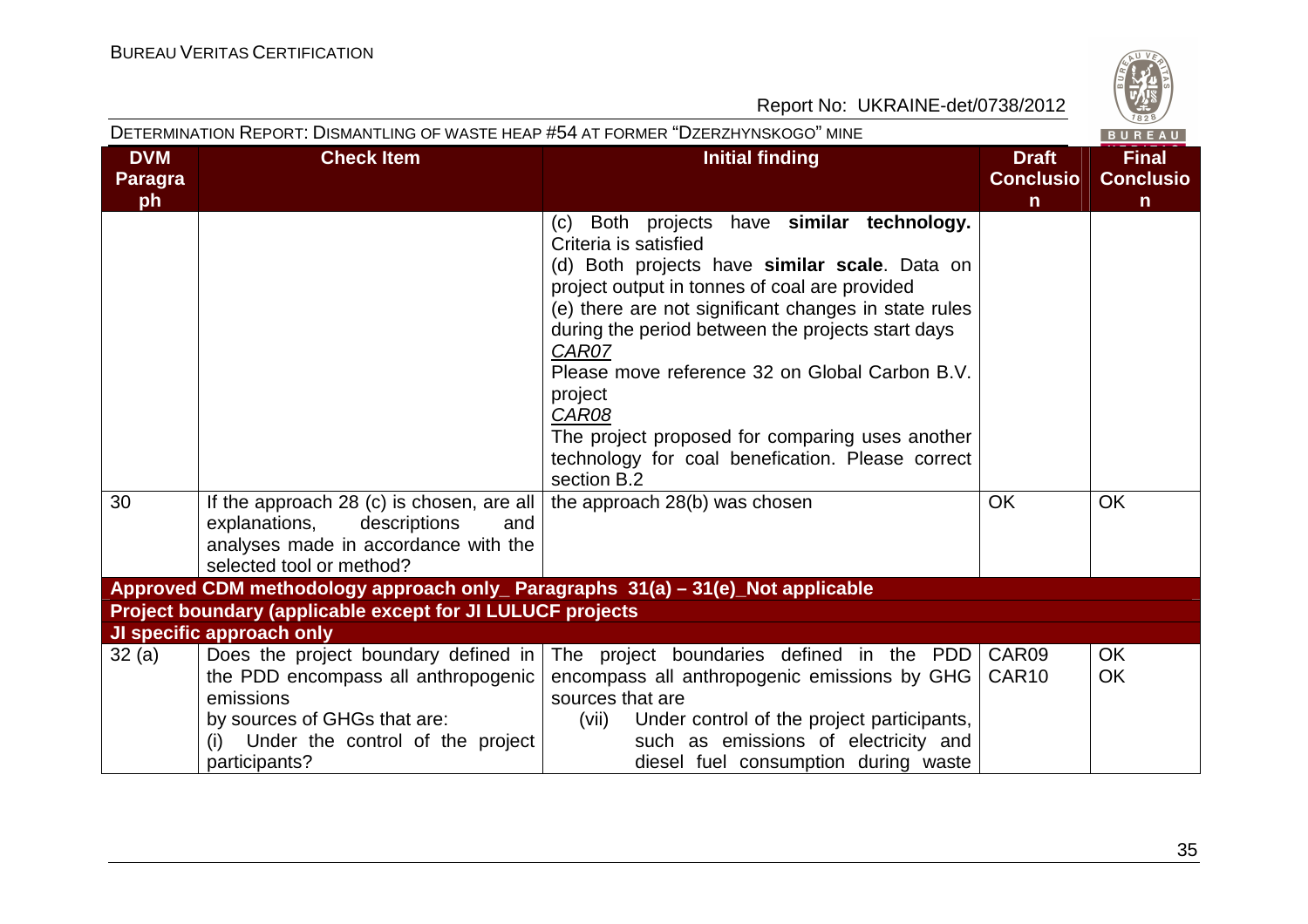|                                    | DETERMINATION REPORT: DISMANTLING OF WASTE HEAP #54 AT FORMER "DZERZHYNSKOGO" MINE                                                                                                            |                                                                                                                                                                                                                                                                                                                                                                                                                |                                                  | BUREAU                                           |
|------------------------------------|-----------------------------------------------------------------------------------------------------------------------------------------------------------------------------------------------|----------------------------------------------------------------------------------------------------------------------------------------------------------------------------------------------------------------------------------------------------------------------------------------------------------------------------------------------------------------------------------------------------------------|--------------------------------------------------|--------------------------------------------------|
| <b>DVM</b><br><b>Paragra</b><br>ph | <b>Check Item</b>                                                                                                                                                                             | <b>Initial finding</b>                                                                                                                                                                                                                                                                                                                                                                                         | <b>Draft</b><br><b>Conclusio</b><br>$\mathsf{n}$ | <b>Final</b><br><b>Conclusio</b><br>$\mathsf{n}$ |
|                                    | (ii) Reasonably attributable to the<br>project?<br>(iii) Significant?                                                                                                                         | heap dismantling<br>Reasonably attributable to the project,<br>(viii)<br>such as emissions from waste heap<br>burning or methane emissions as result<br>of coal industry<br>Significant<br>(ix)<br>CAR09<br>Please note relations between the project owner<br>and owners of enrichment plant<br>CAR <sub>10</sub><br>Please provide evidences that coal obtained in<br>project frames will be used in Ukraine |                                                  |                                                  |
| 32(b)                              | Is the project boundary defined on the<br>basis of a case-by-case assessment<br>with regard to the criteria referred to in $ $<br>32 (a) above?                                               | The project boundary is defined on the basis of a<br>case-by-case assessment with regard to the<br>criteria in 32(a) above                                                                                                                                                                                                                                                                                     | OK.                                              | <b>OK</b>                                        |
| 32(c)                              | Are the delineation of the project<br>boundary and the gases and sources  <br>included appropriately described and<br>justified in the PDD by using a figure or<br>flow chart as appropriate? | The delineation of project boundaries and gases<br>and sources excluded is clearly described in the<br>PDD, using flow charts.                                                                                                                                                                                                                                                                                 | OK.                                              | OK                                               |
| 32 <sub>(d)</sub>                  | explicitly stated, and the exclusions of<br>any sources related to the baseline or<br>the project are appropriately justified?                                                                | Are all gases and sources included All gases and sources inclusions are explicitly<br>stated in the project and baseline scenarios                                                                                                                                                                                                                                                                             | <b>OK</b>                                        | <b>OK</b>                                        |
|                                    | Approved CDM methodology approach only_Paragraph 33_ Not applicable                                                                                                                           |                                                                                                                                                                                                                                                                                                                                                                                                                |                                                  |                                                  |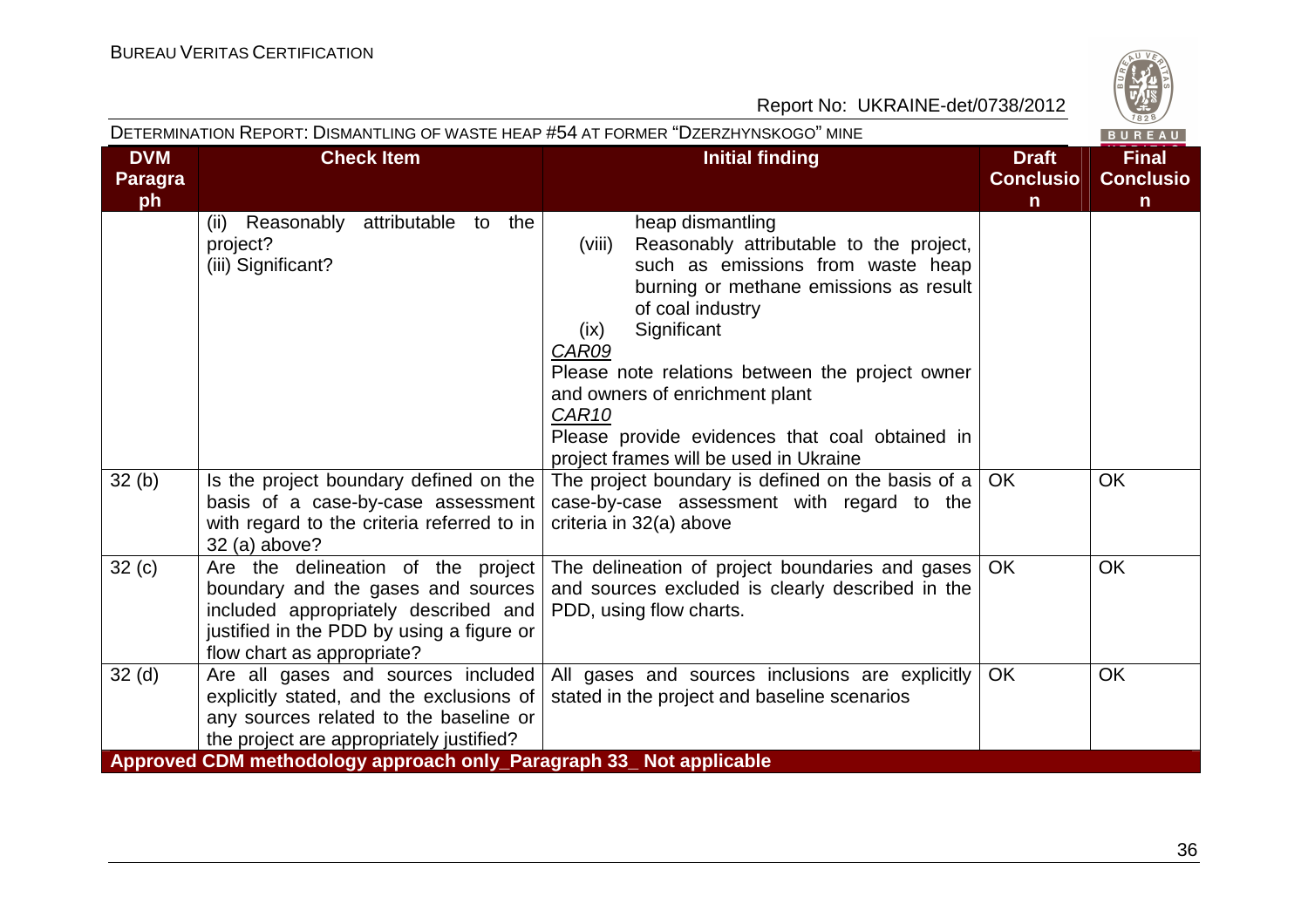

| DETERMINATION REPORT: DISMANTLING OF WASTE HEAP #54 AT FORMER "DZERZHYNSKOGO" MINE<br>BUREAU |                                                                                                                                                                            |                                                                                                                                                                                                                      |                                                  |                                                  |
|----------------------------------------------------------------------------------------------|----------------------------------------------------------------------------------------------------------------------------------------------------------------------------|----------------------------------------------------------------------------------------------------------------------------------------------------------------------------------------------------------------------|--------------------------------------------------|--------------------------------------------------|
| <b>DVM</b><br><b>Paragra</b><br>ph                                                           | <b>Check Item</b>                                                                                                                                                          | <b>Initial finding</b>                                                                                                                                                                                               | <b>Draft</b><br><b>Conclusio</b><br>$\mathsf{n}$ | <b>Final</b><br><b>Conclusio</b><br>$\mathsf{n}$ |
| <b>Crediting period</b>                                                                      |                                                                                                                                                                            |                                                                                                                                                                                                                      |                                                  |                                                  |
| 34(a)                                                                                        | Does the PDD state the starting date of<br>the project as the date on which the<br>implementation or construction or real<br>action of the project will begin or<br>began? | The starting date of the project is $12/05/2008 -$ the<br>day when the waste heap dismantling begun<br>CAR11<br>Please provide evidences on project starting date                                                    | CAR11                                            | <b>OK</b>                                        |
| 34(a)                                                                                        | Is the starting date after the beginning<br>of 2000?                                                                                                                       | The 12/05/2008 is after the beginning of 2000                                                                                                                                                                        | <b>OK</b>                                        | <b>OK</b>                                        |
| 34(b)                                                                                        | Does the PDD state the expected<br>operational lifetime of the project in<br>years and months?                                                                             | The PDD states expected operational lifetime in 4<br>years and 8 months (56 months)                                                                                                                                  | OK                                               | <b>OK</b>                                        |
| 34(c)                                                                                        | Does the PDD state the length of the<br>crediting period in years and months?                                                                                              | The length of crediting period is identical with<br>project operation lifetime<br>CAR <sub>12</sub><br>Please indicate length of crediting period and<br>length of project operation lifetime in years and<br>months | CAR12                                            | <b>OK</b>                                        |
| 34(c)                                                                                        | Is the starting date of the crediting<br>period on or after the date of the first<br>emission reductions or enhancements<br>of net removals generated by the<br>project?   | The starting date of the crediting period is the date<br>when emission reduction generation begun                                                                                                                    | <b>OK</b>                                        | <b>OK</b>                                        |
| 34 <sub>(d)</sub>                                                                            | Does the PDD state that the crediting<br>period for issuance of ERUs starts only<br>after the beginning of 2008 and does<br>not extend beyond the operational              | The PDD states that the crediting period for ERUs<br>issuance starts after 2008 beginning and doesn't<br>extend the project operational lifetime                                                                     | OK.                                              | <b>OK</b>                                        |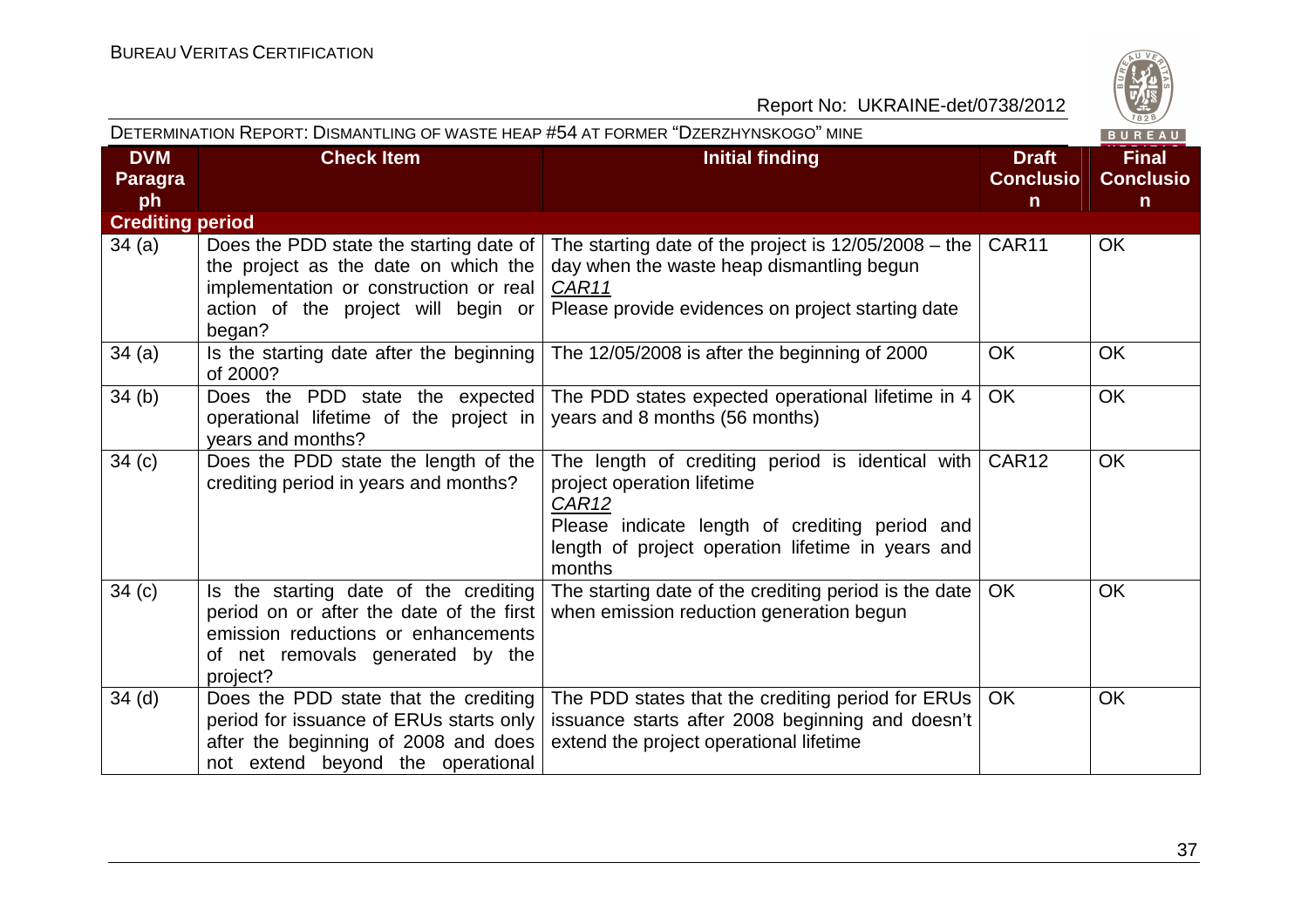

| DETERMINATION REPORT: DISMANTLING OF WASTE HEAP #54 AT FORMER "DZERZHYNSKOGO" MINE<br>BUREAU |                                                                                                                                                                                                                                                                                                      |                                                                                                                                                                                                                                                                                                                                                                                                                   |                                                  |                                                  |
|----------------------------------------------------------------------------------------------|------------------------------------------------------------------------------------------------------------------------------------------------------------------------------------------------------------------------------------------------------------------------------------------------------|-------------------------------------------------------------------------------------------------------------------------------------------------------------------------------------------------------------------------------------------------------------------------------------------------------------------------------------------------------------------------------------------------------------------|--------------------------------------------------|--------------------------------------------------|
| <b>DVM</b><br><b>Paragra</b><br>ph                                                           | <b>Check Item</b>                                                                                                                                                                                                                                                                                    | <b>Initial finding</b>                                                                                                                                                                                                                                                                                                                                                                                            | <b>Draft</b><br><b>Conclusio</b><br>$\mathsf{n}$ | <b>Final</b><br><b>Conclusio</b><br>$\mathsf{n}$ |
|                                                                                              | lifetime of the project?                                                                                                                                                                                                                                                                             |                                                                                                                                                                                                                                                                                                                                                                                                                   |                                                  |                                                  |
| 34 <sub>(d)</sub>                                                                            | If the crediting period extends beyond  <br>2012, does the PDD state that the<br>extension is subject to the host Party<br>approval?<br>Are the<br>estimates<br>emission<br>. of<br>reductions or enhancements of net<br>removals presented separately for<br>those until 2012 and those after 2012? | The crediting period doesn't extend beyond 2012                                                                                                                                                                                                                                                                                                                                                                   | <b>OK</b>                                        | <b>OK</b>                                        |
| <b>Monitoring plan</b>                                                                       |                                                                                                                                                                                                                                                                                                      |                                                                                                                                                                                                                                                                                                                                                                                                                   |                                                  |                                                  |
| 35                                                                                           | Does the PDD explicitly indicate which<br>of the following approaches is used?<br>- JI specific approach<br>Approved CDM methodology<br>approach                                                                                                                                                     | The PDD states that the JI specific approach was<br>used for monitoring plan establishing                                                                                                                                                                                                                                                                                                                         | OK.                                              | <b>OK</b>                                        |
|                                                                                              | JI specific approach only                                                                                                                                                                                                                                                                            |                                                                                                                                                                                                                                                                                                                                                                                                                   |                                                  |                                                  |
| 36(a)                                                                                        | Does the monitoring plan describe:<br>relevant factors and<br>All<br>key<br>characteristics that will be monitored?<br>- The period in which they will be<br>monitored?<br>- All decisive factors for the control and<br>reporting of project performance?                                           | The monitoring plan describes all relevant factors<br>and key characteristics that will be monitored,<br>such as:<br>- fuel consumed in project activity;<br>value of extracted coal concentrate<br>The period in which they will be monitored are<br>indicated, frequency of measuring procedures is<br>identified<br>All decisive factors for the control and reporting of<br>project performance are described | <b>OK</b>                                        | <b>OK</b>                                        |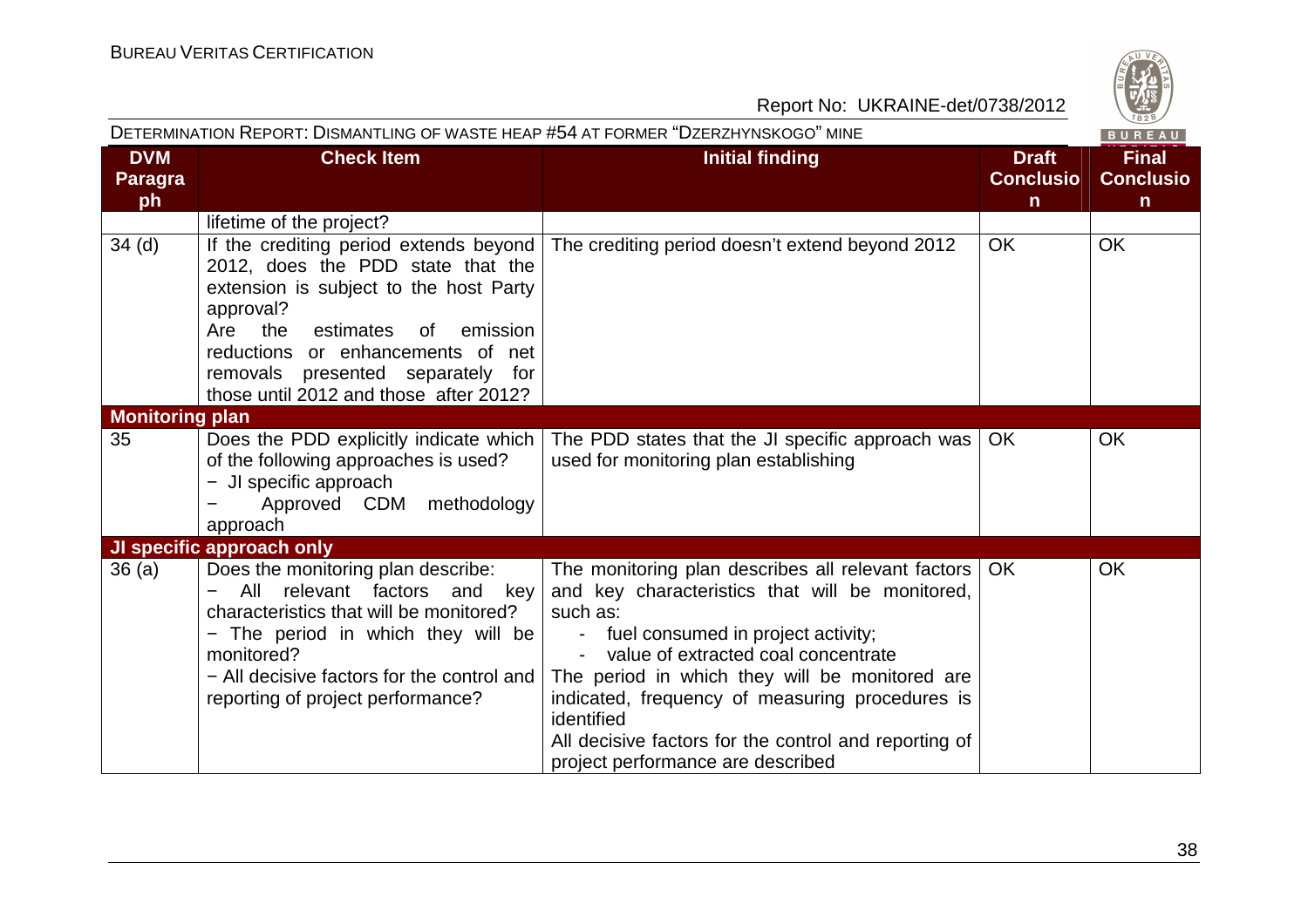

|                                    | DETERMINATION REPORT: DISMANTLING OF WASTE HEAP #54 AT FORMER "DZERZHYNSKOGO" MINE                                                                                                                                                                                                                                                                              |                                                                                                                                                                                                                                                                                                                                                                                                                                        |                                                  | $\vee$ 829/<br>BUREAU                            |
|------------------------------------|-----------------------------------------------------------------------------------------------------------------------------------------------------------------------------------------------------------------------------------------------------------------------------------------------------------------------------------------------------------------|----------------------------------------------------------------------------------------------------------------------------------------------------------------------------------------------------------------------------------------------------------------------------------------------------------------------------------------------------------------------------------------------------------------------------------------|--------------------------------------------------|--------------------------------------------------|
| <b>DVM</b><br><b>Paragra</b><br>ph | <b>Check Item</b>                                                                                                                                                                                                                                                                                                                                               | <b>Initial finding</b>                                                                                                                                                                                                                                                                                                                                                                                                                 | <b>Draft</b><br><b>Conclusio</b><br>$\mathsf{n}$ | <b>Final</b><br><b>Conclusio</b><br>$\mathsf{n}$ |
| 36 <sub>(b)</sub>                  | Does the monitoring plan specify the $ $<br>indicators, constants and variables<br>used that are reliable, valid and provide<br>transparent picture of the emission<br>reductions or enhancements of net<br>removals to be monitored?                                                                                                                           | The monitoring plan specify the indicators,<br>constants and variables used, that are reliable,<br>valid and provide transparent picture of the<br>emission reductions to be monitored                                                                                                                                                                                                                                                 | OK                                               | <b>OK</b>                                        |
| 36 <sub>(b)</sub>                  | If default values are used:<br>- Are accuracy and reasonableness<br>carefully balanced in their selection?<br>- Do the default values originate from<br>recognized sources?<br>- Are the default values supported by<br>analyses<br>providing<br>statistical<br>reasonable confidence levels?<br>- Are the default values presented in a<br>transparent manner? | The default values, such as:<br>global warming potential of methane<br>$\overline{\phantom{a}}$<br>methane density in standard conditions<br>carbon emission factors for electricity<br>consumption<br>carbon oxidation factors for coal and diesel<br>fuel<br>- carbon content of diesel fuel and coal, etc<br>these default values is in line within National GHG<br>inventory Report developed and approved by<br>Ukraine DFP(SEIA) | <b>OK</b>                                        | <b>OK</b>                                        |
| 36 <sub>(b)</sub> <sub>(i)</sub>   | For those values that are to be<br>provided by the project participants,<br>does the monitoring plan clearly<br>indicate how the values are to be<br>selected and justified?                                                                                                                                                                                    | For monitored data provided by the project   OK<br>participants monitoring plan identify selection and<br>justification                                                                                                                                                                                                                                                                                                                |                                                  | <b>OK</b>                                        |
| 36 (b) (ii)                        | For other values,<br>- Does the monitoring plan clearly<br>indicate the precise references from<br>which these values are taken?                                                                                                                                                                                                                                | References on values obtained from sources<br>another from indicated above<br>provided.<br>is<br>Conservativeness of this value is justified                                                                                                                                                                                                                                                                                           | <b>OK</b>                                        | <b>OK</b>                                        |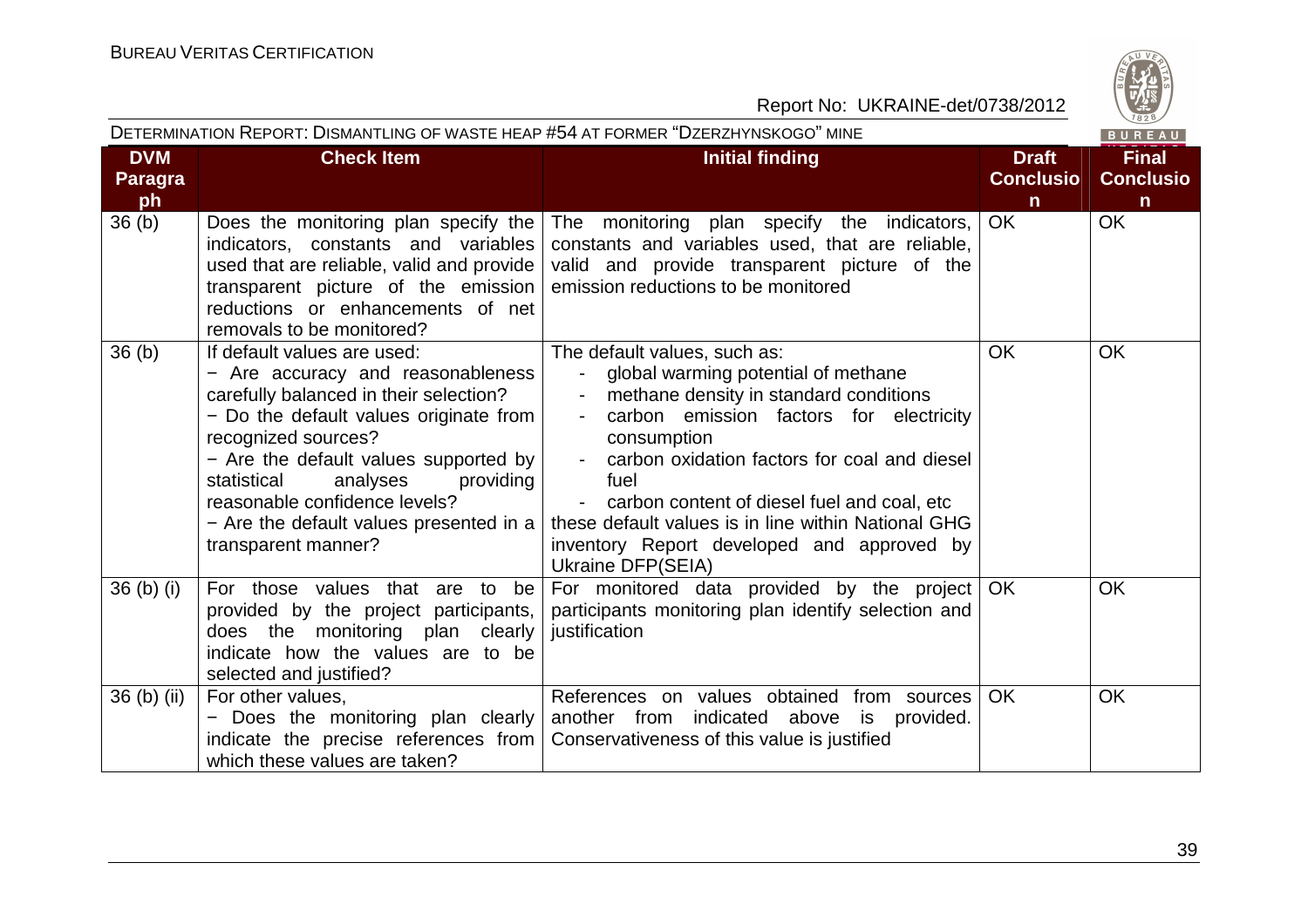| DETERMINATION REPORT: DISMANTLING OF WASTE HEAP #54 AT FORMER "DZERZHYNSKOGO" MINE<br>BUREAU |                                                                                                                                                                                               |                                                                                                                                                                                                                                                                                                                                                                                                                                                                                                                                      |                                                  |                                                  |
|----------------------------------------------------------------------------------------------|-----------------------------------------------------------------------------------------------------------------------------------------------------------------------------------------------|--------------------------------------------------------------------------------------------------------------------------------------------------------------------------------------------------------------------------------------------------------------------------------------------------------------------------------------------------------------------------------------------------------------------------------------------------------------------------------------------------------------------------------------|--------------------------------------------------|--------------------------------------------------|
| <b>DVM</b><br><b>Paragra</b><br>ph                                                           | <b>Check Item</b>                                                                                                                                                                             | <b>Initial finding</b>                                                                                                                                                                                                                                                                                                                                                                                                                                                                                                               | <b>Draft</b><br><b>Conclusio</b><br>$\mathsf{n}$ | <b>Final</b><br><b>Conclusio</b><br>$\mathsf{n}$ |
|                                                                                              | - Is the conservativeness of the values<br>provided justified?                                                                                                                                |                                                                                                                                                                                                                                                                                                                                                                                                                                                                                                                                      |                                                  |                                                  |
| 36 (b) (iii)                                                                                 | For all data sources, does the<br>monitoring plan specify the procedures<br>to be followed if expected data are<br>unavailable?                                                               | The procedures following if expected data is<br>unavailable are described in the section D.1 of the<br><b>PDD</b>                                                                                                                                                                                                                                                                                                                                                                                                                    | OK                                               | <b>OK</b>                                        |
| 36<br>(b)<br>(iv)                                                                            | Are International System Unit (SI units)<br>used?                                                                                                                                             | Some units from International System Unit are<br>used                                                                                                                                                                                                                                                                                                                                                                                                                                                                                | <b>OK</b>                                        | <b>OK</b>                                        |
| 36 <sub>(b)</sub> <sub>(v)</sub>                                                             | Does the monitoring plan note any<br>parameters, coefficients, variables, etc.<br>that are used to calculate baseline<br>emissions or net removals<br>but are<br>obtained through monitoring? | The<br>monitoring plan clearly indicate<br>next<br>parameters that obtained through monitoring but<br>used for baseline calculations:<br>amount of coal that has been mined in the<br>baseline scenario and combusted for<br>energy use, equivalent to the amount of<br>coal extracted from the waste heap<br>because of the project activity<br>net Calorific Value of coal<br>carbon Oxidation factor of coal<br>carbon content of coal<br>the average ash content of sorted fractions<br>the average humidity of sorted fractions | OK                                               | <b>OK</b>                                        |
| 36 <sub>(b)</sub> <sub>(v)</sub>                                                             | Is the use of parameters, coefficients,<br>variables, etc. consistent between the<br>baseline and monitoring plan?                                                                            | The use of parameters, coefficients, variables is<br>consistent<br>between the<br>baseline<br>and<br>the<br>monitoring plan                                                                                                                                                                                                                                                                                                                                                                                                          | <b>OK</b>                                        | <b>OK</b>                                        |
| 36 <sub>(c)</sub>                                                                            | Does the monitoring plan draw on the $ $                                                                                                                                                      | The monitoring plan was drawn in accordance with                                                                                                                                                                                                                                                                                                                                                                                                                                                                                     | <b>OK</b>                                        | OK                                               |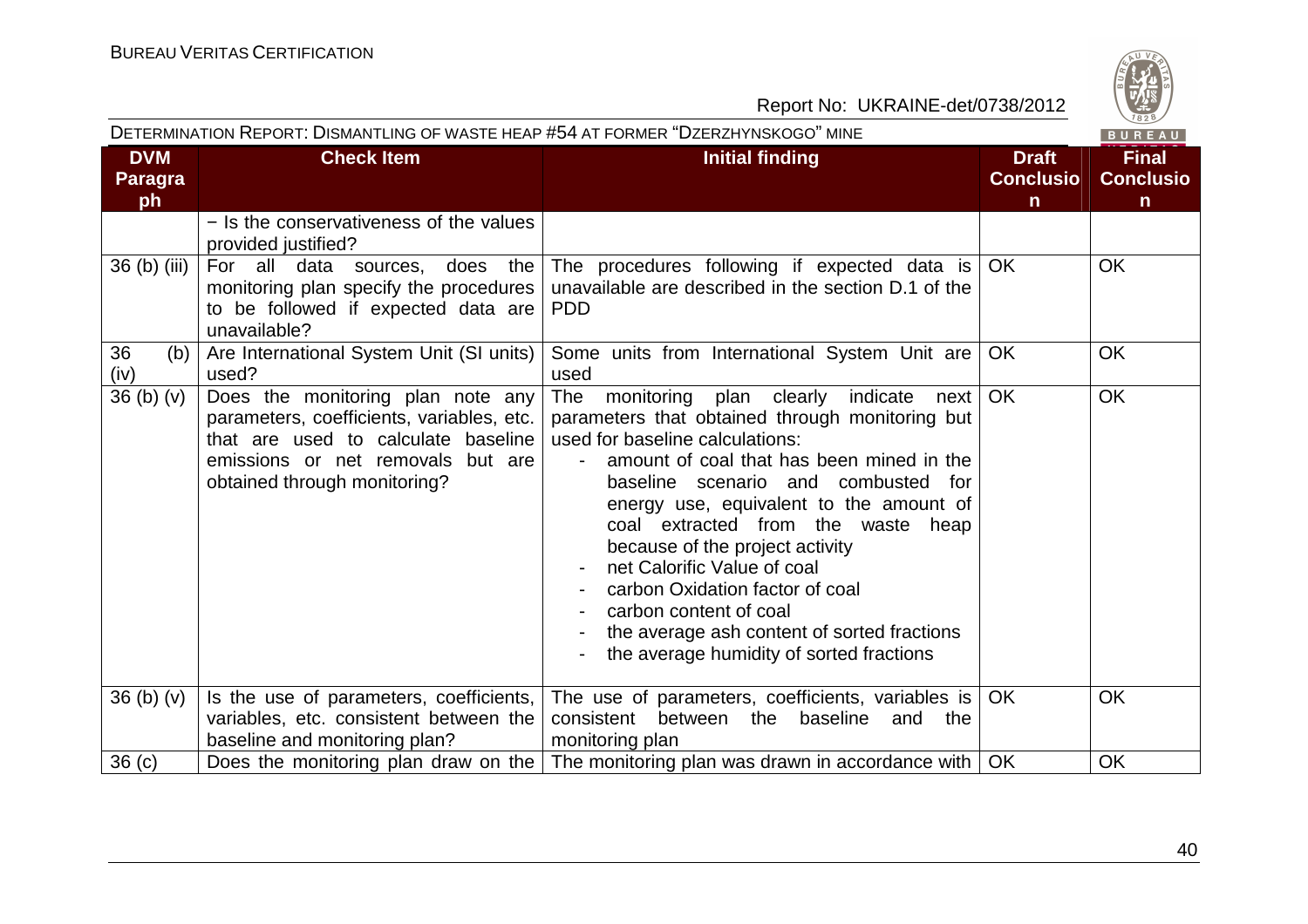

|                                    | DETERMINATION REPORT: DISMANTLING OF WASTE HEAP #54 AT FORMER "DZERZHYNSKOGO" MINE                                                                                                                                                                                                                                                                                                                                                                                                                                                                                                                                                                                           |                                                                                                                                                                                                                                                                                                                                                                                                                                                                                                                                                                                                                                                                 |                                                  | BUREAU                                           |
|------------------------------------|------------------------------------------------------------------------------------------------------------------------------------------------------------------------------------------------------------------------------------------------------------------------------------------------------------------------------------------------------------------------------------------------------------------------------------------------------------------------------------------------------------------------------------------------------------------------------------------------------------------------------------------------------------------------------|-----------------------------------------------------------------------------------------------------------------------------------------------------------------------------------------------------------------------------------------------------------------------------------------------------------------------------------------------------------------------------------------------------------------------------------------------------------------------------------------------------------------------------------------------------------------------------------------------------------------------------------------------------------------|--------------------------------------------------|--------------------------------------------------|
| <b>DVM</b><br><b>Paragra</b><br>ph | <b>Check Item</b>                                                                                                                                                                                                                                                                                                                                                                                                                                                                                                                                                                                                                                                            | <b>Initial finding</b>                                                                                                                                                                                                                                                                                                                                                                                                                                                                                                                                                                                                                                          | <b>Draft</b><br><b>Conclusio</b><br>$\mathsf{n}$ | <b>Final</b><br><b>Conclusio</b><br>$\mathsf{n}$ |
|                                    | list of standard variables contained in<br>appendix B of "Guidance on criteria for  <br>baseline setting and monitoring"?                                                                                                                                                                                                                                                                                                                                                                                                                                                                                                                                                    | the list of standard variables contained in appendix<br>B of "Guidance on criteria for baseline setting and<br>monitoring"                                                                                                                                                                                                                                                                                                                                                                                                                                                                                                                                      |                                                  |                                                  |
| 36 <sub>(d)</sub>                  | Does the monitoring plan explicitly and<br>clearly distinguish:<br>(i) Data and parameters that are not<br>monitored throughout the crediting<br>period, but are determined only once<br>(and thus remain fixed throughout the<br>crediting period), and that are available<br>already at the stage of determination?<br>(ii) Data and parameters that are not<br>monitored throughout the crediting<br>period, but are determined only once<br>(and thus remain fixed throughout the  <br>crediting period), but that are not<br>already available at the stage of<br>determination?<br>(iii) Data and parameters that are<br>monitored throughout the crediting<br>period? | The monitoring plan explicitly<br>clearly<br>and<br>distinguish:<br>(i) Data and parameters that are not monitored<br>throughout the crediting period, but are determined<br>only once (and thus remain fixed throughout the<br>crediting period), and that are available already at<br>the stage of determination?<br>(ii) Data and parameters that are not monitored<br>throughout the crediting period, but are determined<br>only once (and thus remain fixed throughout the<br>crediting period), but that are not already available<br>at the stage of determination?<br>(iii) Data and parameters that are monitored<br>throughout the crediting period. | <b>OK</b>                                        | OK                                               |
| 36(e)                              | Does the monitoring plan describe the<br>methods employed for data monitoring<br>(including its frequency) and recording?                                                                                                                                                                                                                                                                                                                                                                                                                                                                                                                                                    | The monitoring plan clearly describes the methods<br>employed for data monitored, such as direct<br>measuring with metering devices and laboratory<br>samples, account from bookkeeper invoices;<br>frequency of monitoring procedures and recording                                                                                                                                                                                                                                                                                                                                                                                                            | OK.                                              | <b>OK</b>                                        |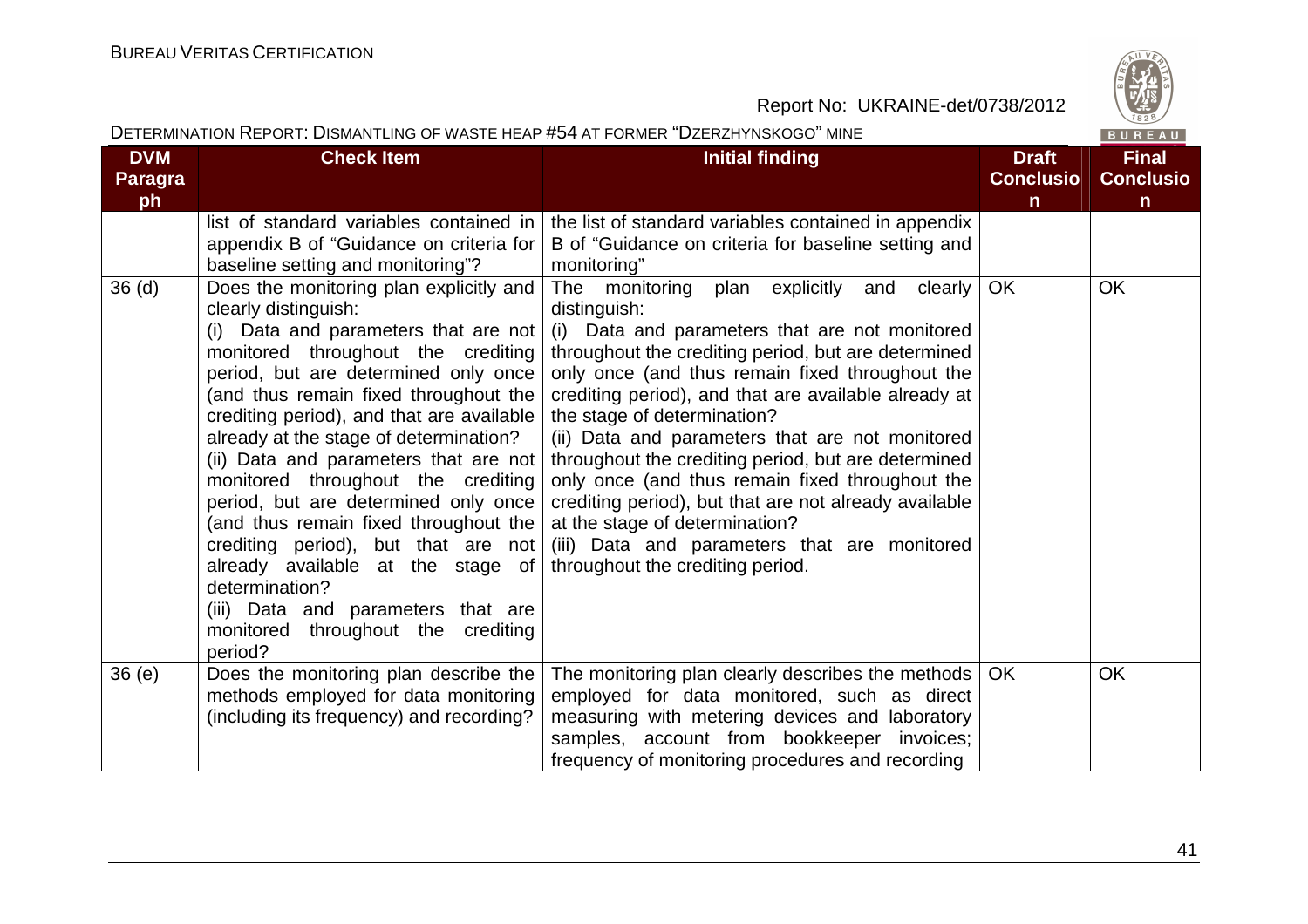

| DETERMINATION REPORT: DISMANTLING OF WASTE HEAP #54 AT FORMER "DZERZHYNSKOGO" MINE |                                                                                                                                                                                                                                                          |                                                                                                                                                                      |                                                  | BUREAU                                           |
|------------------------------------------------------------------------------------|----------------------------------------------------------------------------------------------------------------------------------------------------------------------------------------------------------------------------------------------------------|----------------------------------------------------------------------------------------------------------------------------------------------------------------------|--------------------------------------------------|--------------------------------------------------|
| <b>DVM</b><br><b>Paragra</b><br>ph                                                 | <b>Check Item</b>                                                                                                                                                                                                                                        | <b>Initial finding</b>                                                                                                                                               | <b>Draft</b><br><b>Conclusio</b><br>$\mathsf{n}$ | <b>Final</b><br><b>Conclusio</b><br>$\mathsf{n}$ |
| 36(f)                                                                              | algorithms and formulae used for the<br>estimation/calculation<br>baseline<br>of<br>emissions/removals<br>and<br>project<br>emissions/removals<br>direct<br><b>or</b><br>monitoring of emission reductions from<br>the project, leakage, as appropriate? | Does the monitoring plan elaborate all The monitoring plan elaborates all formulae<br>required to baseline and project emissions<br>adjusted by leakages calculation | OK                                               | OK                                               |
| 36 $(f)$ $(i)$                                                                     | Is the underlying rationale for the<br>algorithms/formulae explained?                                                                                                                                                                                    | The underlying rationale for the formulae is<br>explained                                                                                                            | <b>OK</b>                                        | <b>OK</b>                                        |
| 36 (f) (ii)                                                                        | Are consistent variables, equation<br>formats, subscripts etc. used?                                                                                                                                                                                     | All variables, equation formats, subscripts are<br>used in consistent way                                                                                            | OK                                               | OK                                               |
| 36 (f) (iii)                                                                       | Are all equations numbered?                                                                                                                                                                                                                              | All equations are numbered                                                                                                                                           | OK                                               | OK                                               |
| $36(f)$ (iv)                                                                       | Are all variables, with units indicated<br>defined?                                                                                                                                                                                                      | All variables with units are indentified                                                                                                                             | <b>OK</b>                                        | <b>OK</b>                                        |
| 36 $(f)(v)$                                                                        | conservativeness<br><b>of</b><br>the<br>ls.<br>the<br>algorithms/procedures justified?                                                                                                                                                                   | The conservativeness of the procedures are<br>justified                                                                                                              | OK                                               | <b>OK</b>                                        |
| 36 $(f)(v)$                                                                        | To the extent possible, are methods to<br>quantitatively account for uncertainty in<br>key parameters included?                                                                                                                                          | The monitoring plan in the section D.2 indicates<br>methods of quantitatively account for uncertainty in<br>key parameters included                                  | OK                                               | OK                                               |
| 36 (f) (vi)                                                                        | Is consistency between the elaboration<br>of the<br>baseline scenario and the procedure<br>for calculating the emissions or net<br>removals of the baseline ensured?                                                                                     | Consistency between the elaboration of the<br>baseline scenario and the baseline emission<br>calculation procedure is ensured                                        | <b>OK</b>                                        | <b>OK</b>                                        |
| 36 (f) (vii)                                                                       | formulae that are not self-evident of each part of formulae                                                                                                                                                                                              | Are any parts of the algorithms or The monitoring plan contains detailed explanation                                                                                 | OK                                               | <b>OK</b>                                        |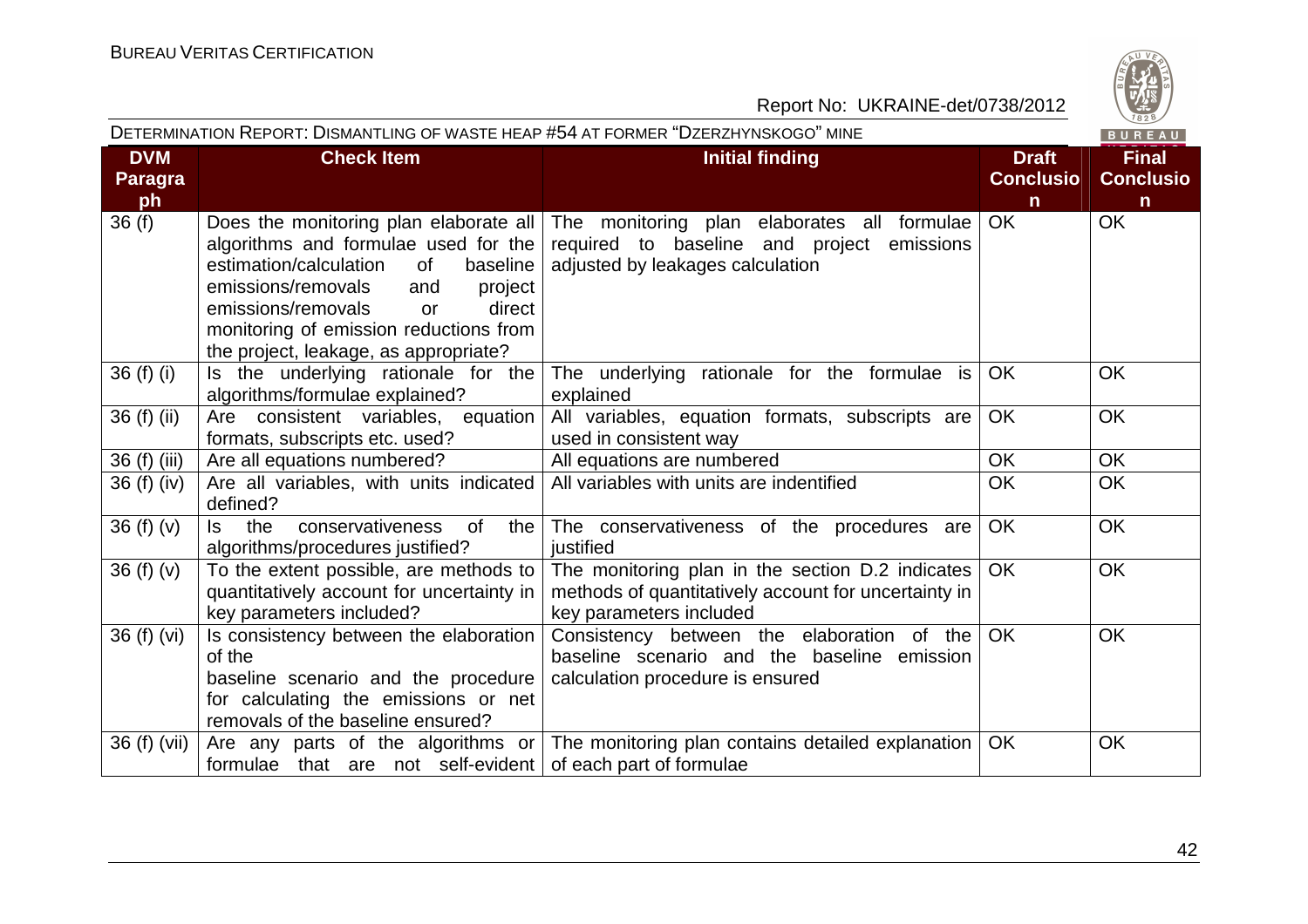

| DETERMINATION REPORT: DISMANTLING OF WASTE HEAP #54 AT FORMER "DZERZHYNSKOGO" MINE<br>BUREAU |                                                                                                                                                                                                                                                        |                                                                                                                                                                                                                                                                                  |                                                  |                                                  |
|----------------------------------------------------------------------------------------------|--------------------------------------------------------------------------------------------------------------------------------------------------------------------------------------------------------------------------------------------------------|----------------------------------------------------------------------------------------------------------------------------------------------------------------------------------------------------------------------------------------------------------------------------------|--------------------------------------------------|--------------------------------------------------|
| <b>DVM</b><br><b>Paragra</b><br>ph                                                           | <b>Check Item</b>                                                                                                                                                                                                                                      | <b>Initial finding</b>                                                                                                                                                                                                                                                           | <b>Draft</b><br><b>Conclusio</b><br>$\mathsf{n}$ | <b>Final</b><br><b>Conclusio</b><br>$\mathsf{n}$ |
|                                                                                              | explained?                                                                                                                                                                                                                                             |                                                                                                                                                                                                                                                                                  |                                                  |                                                  |
| 36 (f) (vii)                                                                                 | Is it justified that the procedure is<br>consistent with standard technical<br>procedures in the relevant sector?                                                                                                                                      | The proposed monitoring plan is similar with<br>monitoring plans of JI projects implemented at SIA<br>"Antracit", SIA "Monolit", "Temp" LLC etc,<br>determined by Global Carbon B.V.                                                                                             | OK.                                              | <b>OK</b>                                        |
| 36 (f) (vii)                                                                                 | Are references provided as necessary?                                                                                                                                                                                                                  | The references are provided in relevant points                                                                                                                                                                                                                                   | <b>OK</b>                                        | <b>OK</b>                                        |
| 36 (f) (vii)                                                                                 | implicit<br>Are<br>and<br>explicit<br>key<br>assumptions explained in a transparent<br>manner?                                                                                                                                                         | The explicit and implicit key assumptions are<br>explained in transparent manner                                                                                                                                                                                                 | <b>OK</b>                                        | <b>OK</b>                                        |
| 36 (f) (vii)                                                                                 | Is it clearly stated which assumptions<br>procedures<br>have<br>significant<br>and<br>uncertainty associated with them, and<br>how such uncertainty is to<br>be<br>addressed?                                                                          | The assumptions and procedures have significant<br>uncertainty level associated with them are stated                                                                                                                                                                             | OK.                                              | <b>OK</b>                                        |
| 36 (f) (vii)                                                                                 | Is the uncertainty of key parameters<br>described and, where possible, is an<br>uncertainty range at 95% confidence<br>level for key parameters for the<br>calculation of emission reductions or<br>enhancements<br>of<br>net<br>removals<br>provided? | The uncertainty level of parameters monitored is<br>indicated in the section D.2, quality control and<br>quality assurance procedures. The uncertainty<br>level of parameters monitored is indicated as low,<br>only Probability of waste heap burning is indicated<br>as medium | <b>OK</b>                                        | <b>OK</b>                                        |
| 36(9)                                                                                        | Does the monitoring plan identify a<br>national or international monitoring<br>standard if such standard has to be<br>and/or is applied to certain aspects of<br>the project?                                                                          | The monitoring plan identifies next state ruling<br>documents:<br>GOST 11022-95 and GOST 11014-2001 for<br>(a)<br>sampling analysis process<br>GOST 305-82 on diesel fuel parameters<br>(b)                                                                                      | OK.                                              | <b>OK</b>                                        |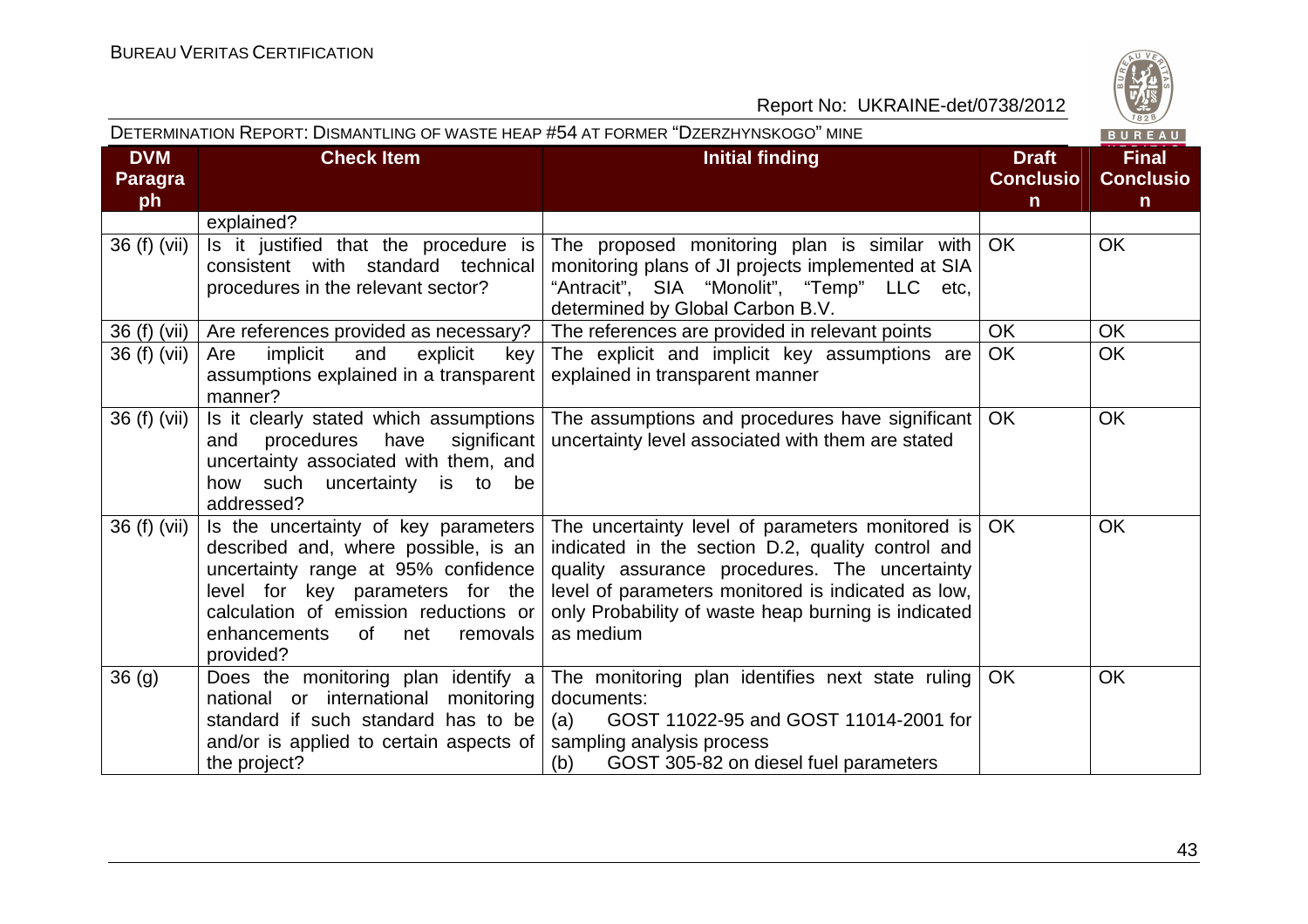

| DETERMINATION REPORT: DISMANTLING OF WASTE HEAP #54 AT FORMER "DZERZHYNSKOGO" MINE |                                                                                                                                                                                                                                                                                                                  |                                                                                                                                                                                                                      | BUREAU                                           |                                                 |
|------------------------------------------------------------------------------------|------------------------------------------------------------------------------------------------------------------------------------------------------------------------------------------------------------------------------------------------------------------------------------------------------------------|----------------------------------------------------------------------------------------------------------------------------------------------------------------------------------------------------------------------|--------------------------------------------------|-------------------------------------------------|
| <b>DVM</b><br><b>Paragra</b><br>ph                                                 | <b>Check Item</b>                                                                                                                                                                                                                                                                                                | <b>Initial finding</b>                                                                                                                                                                                               | <b>Draft</b><br><b>Conclusio</b><br>$\mathsf{n}$ | <b>Final</b><br><b>Conclusio</b><br>$\mathbf n$ |
|                                                                                    | reference as to where a detailed standard are provided<br>description of the standard can be<br>found?                                                                                                                                                                                                           | Does the monitoring plan provide $a \mid$ References on detailed description of mentioned                                                                                                                            |                                                  |                                                 |
| 36(h)                                                                              | Does the monitoring plan document   Not applicable for this project<br>statistical techniques, if used for<br>monitoring, and that they are used in a<br>conservative manner?                                                                                                                                    |                                                                                                                                                                                                                      | <b>OK</b>                                        | <b>OK</b>                                       |
| 36 (i)                                                                             | Does the monitoring plan present the<br>control<br>assurance<br>and<br>quality<br>procedures for the monitoring process,  <br>including, as appropriate, information $\vert$<br>on calibration and on how records on<br>data and/or method validity and<br>accuracy are kept and made available<br>upon request? | The quality control and quality<br>assurance<br>procedures of monitoring process are presented.<br>Information on project<br>measuring<br>devices<br>calibration is provided                                         | <b>OK</b>                                        | <b>OK</b>                                       |
| 36 (j)                                                                             | Does the monitoring plan clearly<br>authority regarding the monitoring<br>activities?                                                                                                                                                                                                                            | The monitoring plan clearly identifies<br>the I<br>identify the responsibilities and the responsibilities and the authorities regarding the<br>monitoring activities, see please figure 9, section<br>D.3 of the PDD | OK                                               | <b>OK</b>                                       |
| 36(k)                                                                              | Does the monitoring plan, on the<br>good<br>reflect<br>monitoring<br>whole,<br>practices appropriate to the project<br>type?<br>If it is a JI LULUCF project, is the good<br>practice guidance developed by IPCC                                                                                                 | The monitoring plan is identical to monitoring plans  <br>in JI projects implemented at SIA "Antracit", SIA<br>"Monolit", "Temp" LLC etc, determined by Global<br>Carbon B.V.                                        | OK                                               | <b>OK</b>                                       |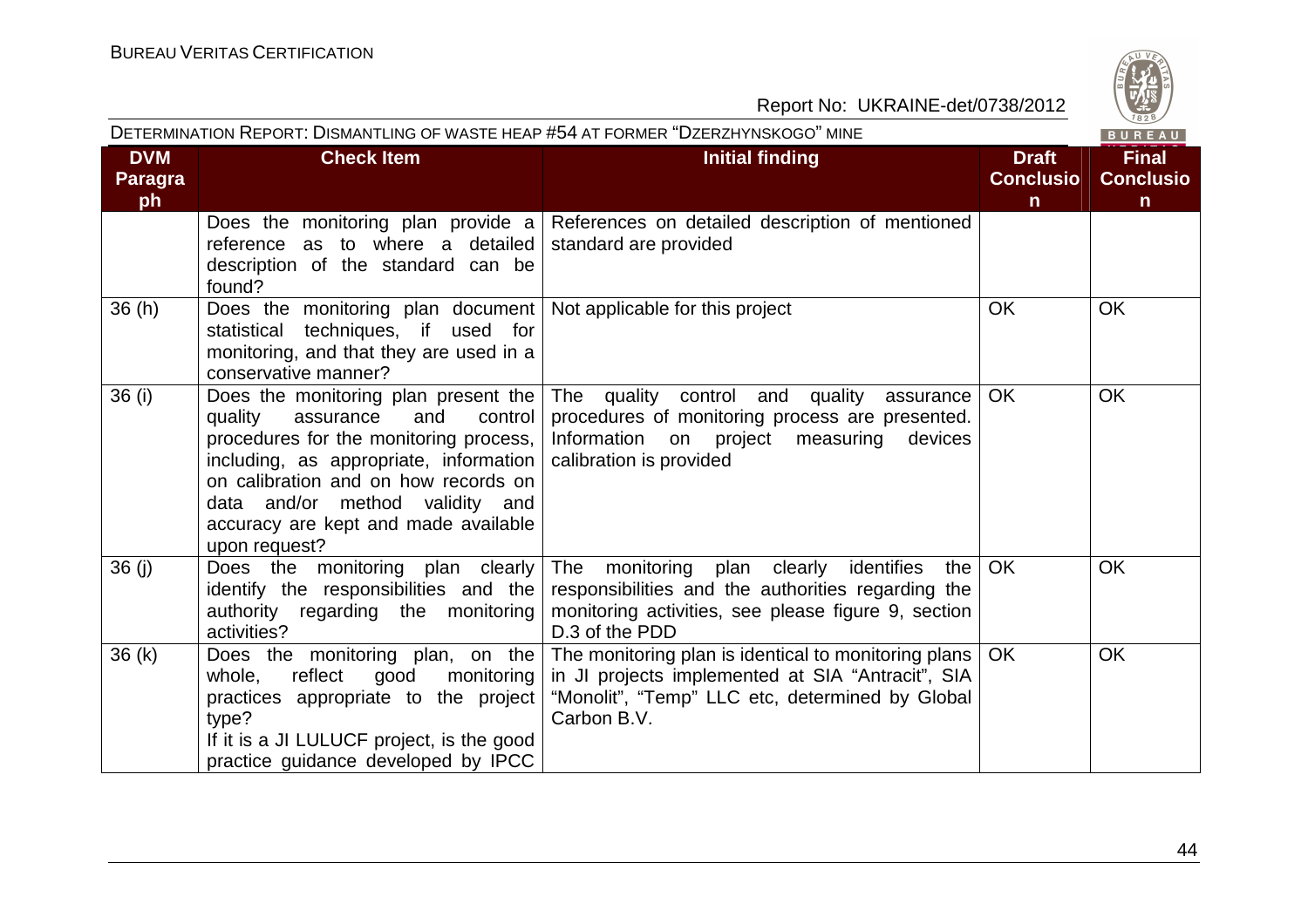

| DETERMINATION REPORT: DISMANTLING OF WASTE HEAP #54 AT FORMER "DZERZHYNSKOGO" MINE<br>BUREAU              |                                                                                                                                                                                                                                                                                                                  |                                                                                                                                                                                                                                                                                                                |                                                  |                                                  |  |
|-----------------------------------------------------------------------------------------------------------|------------------------------------------------------------------------------------------------------------------------------------------------------------------------------------------------------------------------------------------------------------------------------------------------------------------|----------------------------------------------------------------------------------------------------------------------------------------------------------------------------------------------------------------------------------------------------------------------------------------------------------------|--------------------------------------------------|--------------------------------------------------|--|
| <b>DVM</b><br><b>Paragra</b><br>ph                                                                        | <b>Check Item</b>                                                                                                                                                                                                                                                                                                | <b>Initial finding</b>                                                                                                                                                                                                                                                                                         | <b>Draft</b><br><b>Conclusio</b><br>$\mathsf{n}$ | <b>Final</b><br><b>Conclusio</b><br>$\mathsf{n}$ |  |
|                                                                                                           | applied?                                                                                                                                                                                                                                                                                                         |                                                                                                                                                                                                                                                                                                                |                                                  |                                                  |  |
| $36$ (l)                                                                                                  | Does the monitoring plan provide, in<br>tabular form, a complete compilation of<br>the data that need to be collected for its<br>application, including data that are<br>measured or sampled and data that are<br>collected from other sources but not<br>including data that are calculated with<br>equations?  | The monitoring plan provides in tabular form a<br>complete compilation of the data collected and<br>required for emission reduction calculation,<br>including data that are measured or sampled and<br>data that are collected from other sources but not<br>including data that are calculated with equations | <b>OK</b>                                        | <b>OK</b>                                        |  |
| 36(m)                                                                                                     | Does the monitoring plan indicate that<br>the data monitored and required for<br>verification are to be kept for two years<br>after the last transfer of ERUs for the<br>project?                                                                                                                                | <b>CAR13</b><br>Please note in the monitoring plan that data<br>monitored and required for ERUs calculation will<br>be kept two years after the last ERUs transfer with<br>reference on relevant order                                                                                                         | CAR <sub>13</sub>                                | <b>OK</b>                                        |  |
| 37                                                                                                        | If selected elements or combinations of<br>approved CDM methodologies<br>or<br>methodological tools are used<br>for<br>establishing the monitoring plan, are<br>the selected elements or combination.<br>together with elements supplementary<br>developed by the project participants in<br>line with 36 above? | Selected elements<br>of<br>CDM<br>methodology<br>ACM0009, Version 4.0.0 was used for leakages<br>estimations in line within the section 36 above                                                                                                                                                               | <b>OK</b>                                        | <b>OK</b>                                        |  |
| Approved CDM methodology approach only_Paragraphs 38(a) - 38(d)_Not applicable                            |                                                                                                                                                                                                                                                                                                                  |                                                                                                                                                                                                                                                                                                                |                                                  |                                                  |  |
| Applicable to both JI specific approach and approved CDM methodology approach_Paragraph 39_Not applicable |                                                                                                                                                                                                                                                                                                                  |                                                                                                                                                                                                                                                                                                                |                                                  |                                                  |  |
| Leakage                                                                                                   |                                                                                                                                                                                                                                                                                                                  |                                                                                                                                                                                                                                                                                                                |                                                  |                                                  |  |
|                                                                                                           | JI specific approach only                                                                                                                                                                                                                                                                                        |                                                                                                                                                                                                                                                                                                                |                                                  |                                                  |  |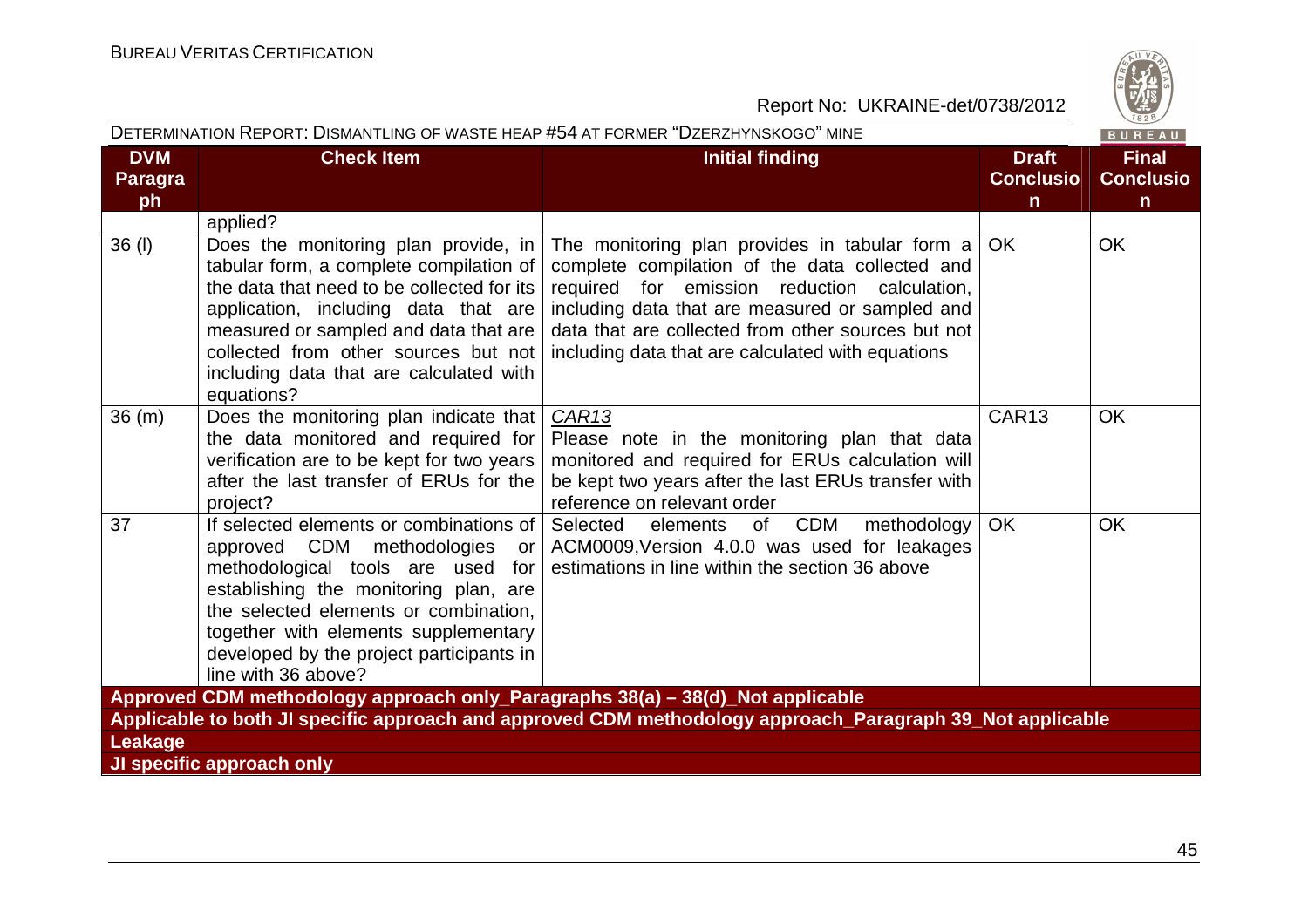

|                                    | DETERMINATION REPORT: DISMANTLING OF WASTE HEAP #54 AT FORMER "DZERZHYNSKOGO" MINE                                                                                                                                                                                                                    |                                                                                                                                                                                                                                                                                                                                                     | BUREAU                                           |                                                  |
|------------------------------------|-------------------------------------------------------------------------------------------------------------------------------------------------------------------------------------------------------------------------------------------------------------------------------------------------------|-----------------------------------------------------------------------------------------------------------------------------------------------------------------------------------------------------------------------------------------------------------------------------------------------------------------------------------------------------|--------------------------------------------------|--------------------------------------------------|
| <b>DVM</b><br><b>Paragra</b><br>ph | <b>Check Item</b>                                                                                                                                                                                                                                                                                     | <b>Initial finding</b>                                                                                                                                                                                                                                                                                                                              | <b>Draft</b><br><b>Conclusio</b><br>$\mathsf{n}$ | <b>Final</b><br><b>Conclusio</b><br>$\mathsf{n}$ |
| 40(a)                              | Does the PDD appropriately describe<br>an assessment of the potential leakage<br>of the project and appropriately explain<br>which sources of leakage are to be<br>calculated<br>which<br>and<br>can<br>be<br>neglected?                                                                              | The PDD appropriately describe an assessment of<br>leakages related to project.                                                                                                                                                                                                                                                                     | <b>OK</b>                                        | <b>OK</b>                                        |
| 40(b)                              | an ex ante estimate of leakage?                                                                                                                                                                                                                                                                       | Does the PDD provide a procedure for $ $ The PDD contains a procedure for ex-ante $ $<br>estimate of leakages                                                                                                                                                                                                                                       | <b>OK</b>                                        | <b>OK</b>                                        |
|                                    | Approved CDM methodology approach only_Paragraph 41_Not applicable                                                                                                                                                                                                                                    |                                                                                                                                                                                                                                                                                                                                                     |                                                  |                                                  |
|                                    | <b>Estimation of emission reductions or enhancements of net removals</b>                                                                                                                                                                                                                              |                                                                                                                                                                                                                                                                                                                                                     |                                                  |                                                  |
| 42                                 | following approaches it chooses?<br>(a) Assessment of emissions or net<br>removals in the baseline scenario and<br>in the project scenario<br>(b) Direct assessment of emission<br>reductions                                                                                                         | Does the PDD indicate which of the $\vert$ The PDD indicates that assessment of emissions<br>in the baseline scenario and in the project scenario<br>was chosen                                                                                                                                                                                     | OK.                                              | <b>OK</b>                                        |
| 43                                 | If the approach (a) in 42 is chosen,<br>does the PDD provide ex ante<br>estimates of:<br>(a) Emissions or net removals for the<br>project scenario (within the project<br>boundary)?<br>(b) Leakage, as applicable?<br>(c) Emissions or net removals for the<br>baseline scenario (within the project | The PDD provides ex ante estimates for period<br>12/05/2008-31/12/2012<br>(a) Emissions for the project scenario within<br>the project boundary which is 40 376<br>tonnes of CO2 equivalent<br>(b) Leakages which is -581 835 tonnes of CO2<br>equivalent<br>(c) Emissions for the baseline scenario which<br>is 2 002 264 tonnes of CO2 equivalent | OK.                                              | <b>OK</b>                                        |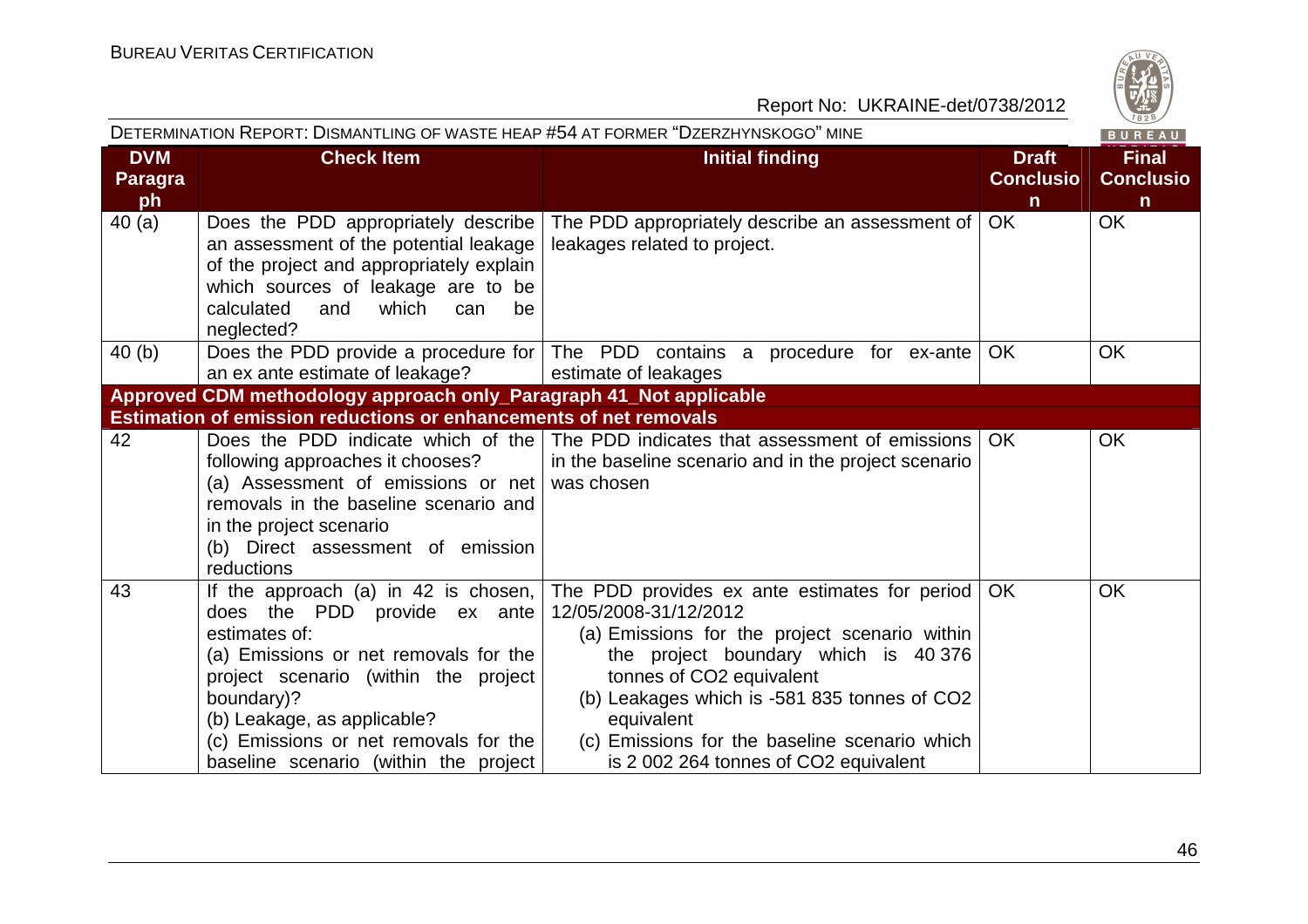**Contract Contract Contract** 

|                                    | DETERMINATION REPORT: DISMANTLING OF WASTE HEAP #54 AT FORMER "DZERZHYNSKOGO" MINE<br>BUREAU                                                                                                                                                                                                                                                                                 |                                                                                                                                                                                                                                                                                                                                                                                                                                                                                                                              |                                                  |                                                  |  |
|------------------------------------|------------------------------------------------------------------------------------------------------------------------------------------------------------------------------------------------------------------------------------------------------------------------------------------------------------------------------------------------------------------------------|------------------------------------------------------------------------------------------------------------------------------------------------------------------------------------------------------------------------------------------------------------------------------------------------------------------------------------------------------------------------------------------------------------------------------------------------------------------------------------------------------------------------------|--------------------------------------------------|--------------------------------------------------|--|
| <b>DVM</b><br><b>Paragra</b><br>ph | <b>Check Item</b>                                                                                                                                                                                                                                                                                                                                                            | <b>Initial finding</b>                                                                                                                                                                                                                                                                                                                                                                                                                                                                                                       | <b>Draft</b><br><b>Conclusio</b><br>$\mathsf{n}$ | <b>Final</b><br><b>Conclusio</b><br>$\mathsf{n}$ |  |
|                                    | boundary)?<br>Emission<br>(d)<br>reductions<br>or<br>enhancements<br>0f<br>removals<br>net<br>adjusted by leakage?                                                                                                                                                                                                                                                           | (d) Emission reductions adjusted by leakages<br>which is 2 543 724 tonnes of CO2<br>equivalent                                                                                                                                                                                                                                                                                                                                                                                                                               |                                                  |                                                  |  |
| 44                                 | If the approach (b) in 42 is chosen, See section 42 of this protocol<br>does the PDD provide ex ante<br>estimates of:<br>reductions<br>Emission<br>(a)<br><b>or</b><br>enhancements of net removals (within<br>the project boundary)?<br>(b) Leakage, as applicable?<br>Emission<br>reductions<br>(c)<br>or<br>enhancements<br>removals<br>0f<br>net<br>adjusted by leakage? |                                                                                                                                                                                                                                                                                                                                                                                                                                                                                                                              | <b>OK</b>                                        | <b>OK</b>                                        |  |
| 45                                 | For both approaches in 42<br>(a) Are the estimates in 43 or 44 given:<br>(i) On a periodic basis?<br>(ii) At least from the beginning until<br>the end of the crediting period?<br>(iii) On a source-by-source/sink-by-<br>sink<br>basis?<br>(iv) For each GHG?<br>(v) In tones of CO2 equivalent, using $ $<br>global warming potentials defined by                         | a) The estimates are given on<br>(i) on a yearly basis<br>(ii) from 12/05/2008 till 31/12/2012<br>(iii) On a source-by-source/sink-by-sink basis<br>- for each GHG, which are CH4 and CO2<br>- in tonnes of CO2 equivalent<br>- using global warming potentials defined by<br>decision 2/CP.3<br>(b) The formula used for calculating in 43 is<br>consistent throughout the PDD<br>(c) The key factors influencing the baseline<br>decision $2$ /CP.3 or as subsequently emissions and the activity level of the project and | <b>OK</b>                                        | <b>OK</b>                                        |  |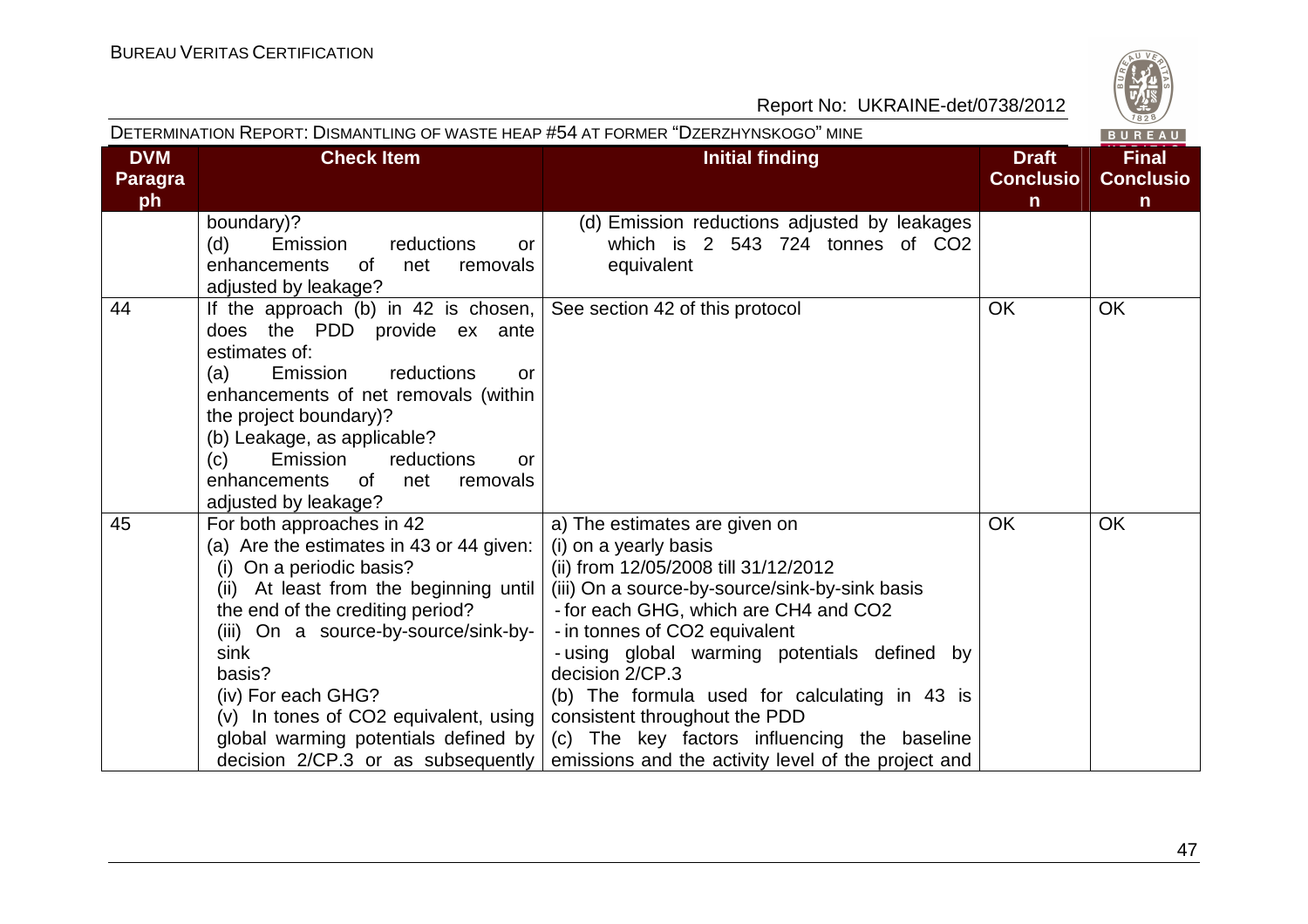

|                                    | DETERMINATION REPORT: DISMANTLING OF WASTE HEAP #54 AT FORMER "DZERZHYNSKOGO" MINE<br>BUREAU                                                                                                                                                                                                                                                                                                                                                                                                                                                                                                                                                                                                                                                                                                                                                                                                                                                                                              |                                                                                                                                                                                                                                                                                                                                                                                                                                                                                                                                                                                                                                                                                                                                                                                                                                                                                                                                |                                                  |                                                  |  |  |
|------------------------------------|-------------------------------------------------------------------------------------------------------------------------------------------------------------------------------------------------------------------------------------------------------------------------------------------------------------------------------------------------------------------------------------------------------------------------------------------------------------------------------------------------------------------------------------------------------------------------------------------------------------------------------------------------------------------------------------------------------------------------------------------------------------------------------------------------------------------------------------------------------------------------------------------------------------------------------------------------------------------------------------------|--------------------------------------------------------------------------------------------------------------------------------------------------------------------------------------------------------------------------------------------------------------------------------------------------------------------------------------------------------------------------------------------------------------------------------------------------------------------------------------------------------------------------------------------------------------------------------------------------------------------------------------------------------------------------------------------------------------------------------------------------------------------------------------------------------------------------------------------------------------------------------------------------------------------------------|--------------------------------------------------|--------------------------------------------------|--|--|
| <b>DVM</b><br><b>Paragra</b><br>ph | <b>Check Item</b>                                                                                                                                                                                                                                                                                                                                                                                                                                                                                                                                                                                                                                                                                                                                                                                                                                                                                                                                                                         | <b>Initial finding</b>                                                                                                                                                                                                                                                                                                                                                                                                                                                                                                                                                                                                                                                                                                                                                                                                                                                                                                         | <b>Draft</b><br><b>Conclusio</b><br>$\mathsf{n}$ | <b>Final</b><br><b>Conclusio</b><br>$\mathsf{n}$ |  |  |
|                                    | revised in accordance with Article 5 of<br>the Kyoto Protocol?<br>(b) Are the formula used for calculating  <br>the<br>estimates in 43 or 44 consistent<br>throughout the PDD?<br>(c) For calculating estimates in 43 or $\vert$<br>44, are key factors influencing the<br>baseline emissions or removals and the<br>emissions or net removals as well as<br>risks associated with the project taken<br>into account, as appropriate?<br>(d)<br>Are data sources used for<br>calculating the estimates in 43 or 44<br>clearly<br>reliable<br>identified,<br>and<br>transparent?<br>(e) Are emission factors (including<br>default emission factors) if used for<br>calculating the estimates in 43 or 44<br>selected<br>carefully<br>balancing<br>by<br>accuracy and reasonableness, and<br>appropriately justified of the choice?<br>(f) Is the estimation in 43 or 44 based<br>on conservative assumptions and the<br>plausible<br>scenarios<br>most<br>in.<br>a<br>transparent manner? | the emissions as well as risks associated with the<br>project were taken into account for calculating<br>estimates in 43<br>(d) The data sources used for calculating the<br>estimates in 43 are clearly identified, reliable and<br>transparent.<br>(e) emission factors used for calculations in 43 are<br>in line with National GHG Inventory Report<br>approved by Ukrainian DFP<br>activity level of the project and the $(f)$ The estimations in 43 are based on<br>conservative assumptions and the most plausible<br>scenarios in a transparent manner<br>(g) the estimates in 43 are consistent throughout<br>the PDD<br>(h) the annual average value of estimated<br>emission reductions is calculated by dividing the<br>estimated<br>emission<br>reductions<br>total<br>or.<br>enhancements of net removals over the crediting<br>period by the total months of the crediting period<br>and multiplying by twelve. |                                                  |                                                  |  |  |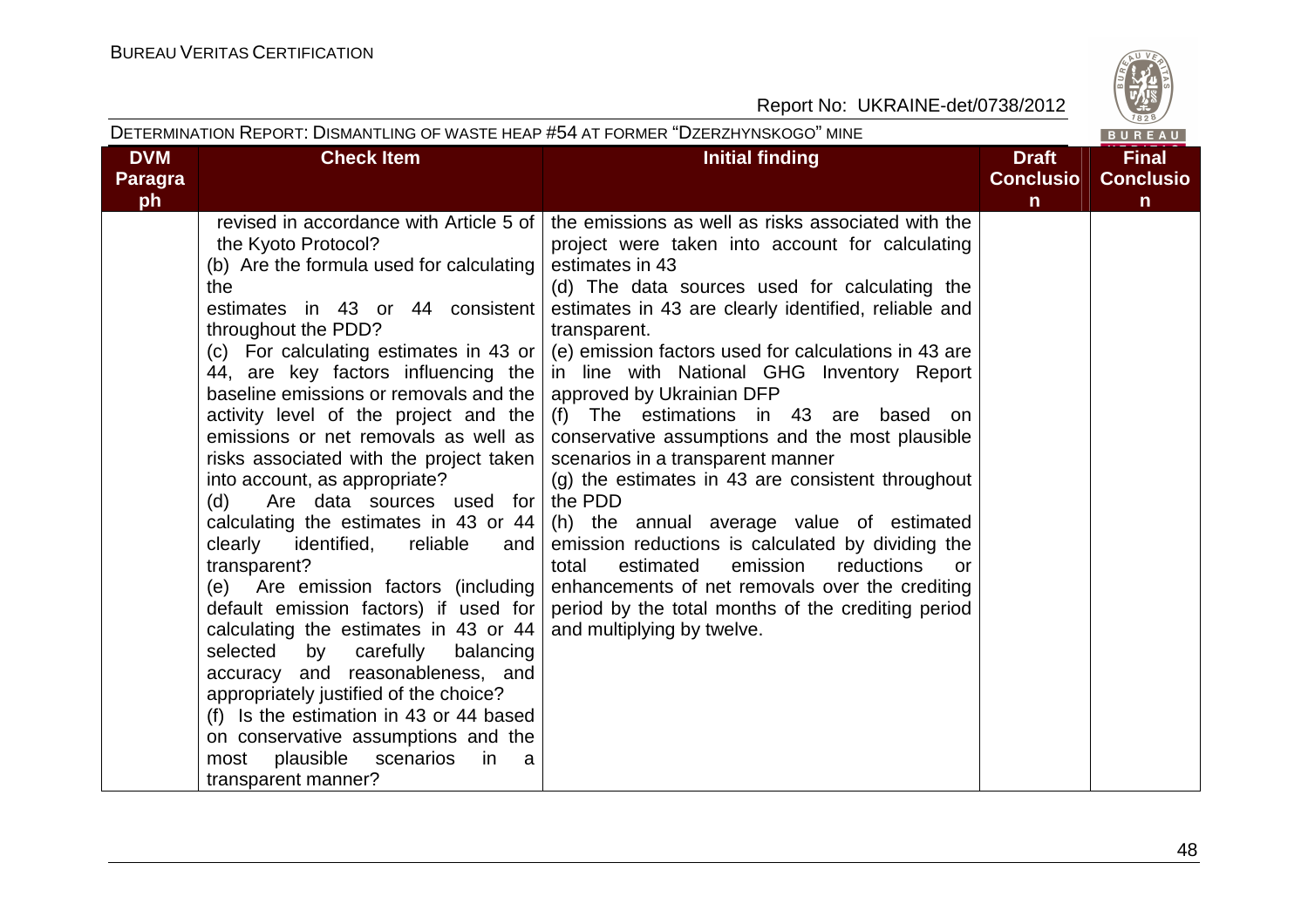| S<br>6 |
|--------|
| 828    |

|                                    | DETERMINATION REPORT: DISMANTLING OF WASTE HEAP #54 AT FORMER "DZERZHYNSKOGO" MINE<br>BUREAU                                                                                                                                                                                                                                                                                                                                    |                                                                                                                                                                                 |                                                  |                                                  |  |  |
|------------------------------------|---------------------------------------------------------------------------------------------------------------------------------------------------------------------------------------------------------------------------------------------------------------------------------------------------------------------------------------------------------------------------------------------------------------------------------|---------------------------------------------------------------------------------------------------------------------------------------------------------------------------------|--------------------------------------------------|--------------------------------------------------|--|--|
| <b>DVM</b><br><b>Paragra</b><br>ph | <b>Check Item</b>                                                                                                                                                                                                                                                                                                                                                                                                               | <b>Initial finding</b>                                                                                                                                                          | <b>Draft</b><br><b>Conclusio</b><br>$\mathsf{n}$ | <b>Final</b><br><b>Conclusio</b><br>$\mathsf{n}$ |  |  |
| 46                                 | Are the estimates in 43 or 44<br>(g)<br>consistent throughout the PDD?<br>(h) Is the annual average of estimated<br>emission reductions or enhancements<br>of net removals calculated by dividing<br>the total estimated emission reductions<br>or enhancements of net removals over<br>the crediting period by the total months<br>of the crediting period and multiplying<br>by twelve?<br>If the calculation of the baseline | The calculations of the baseline emissions are                                                                                                                                  | <b>OK</b>                                        | <b>OK</b>                                        |  |  |
|                                    | emissions or<br>net removals is to be performed $ex$<br>post, does the PDD include an<br>illustrative ex ante emissions or net<br>removals calculation?                                                                                                                                                                                                                                                                         | performed ex-post for 2008-2011 years. PDD<br>contains illustrative ex ante emissions calculations<br>for 2012 year                                                             |                                                  |                                                  |  |  |
|                                    | Approved CDM methodology approach only_Paragraphs 47(a) – 47(b)_Not applicable                                                                                                                                                                                                                                                                                                                                                  |                                                                                                                                                                                 |                                                  |                                                  |  |  |
|                                    | <b>Environmental impacts</b>                                                                                                                                                                                                                                                                                                                                                                                                    |                                                                                                                                                                                 |                                                  |                                                  |  |  |
| 48(a)                              | Does<br>the<br><b>PDD</b><br>list<br>attach<br>and<br>environmental impacts of the project,<br>including transboundary impacts, in determined by the host Party<br>with<br>procedures<br>accordance<br>as<br>determined by the host Party?                                                                                                                                                                                      | The PDD lists and attach documentation on the<br>documentation on the analysis of the analysis of the environmental impacts of the<br>project in accordance with the procedures | <b>OK</b>                                        | <b>OK</b>                                        |  |  |
| 48(b)                              | environmental<br>impacts<br>the<br>are I                                                                                                                                                                                                                                                                                                                                                                                        | If the analysis in 48 (a) indicates that The PDD provides conclusions and supporting<br>documentation of an environmental impacts                                               | <b>OK</b>                                        | <b>OK</b>                                        |  |  |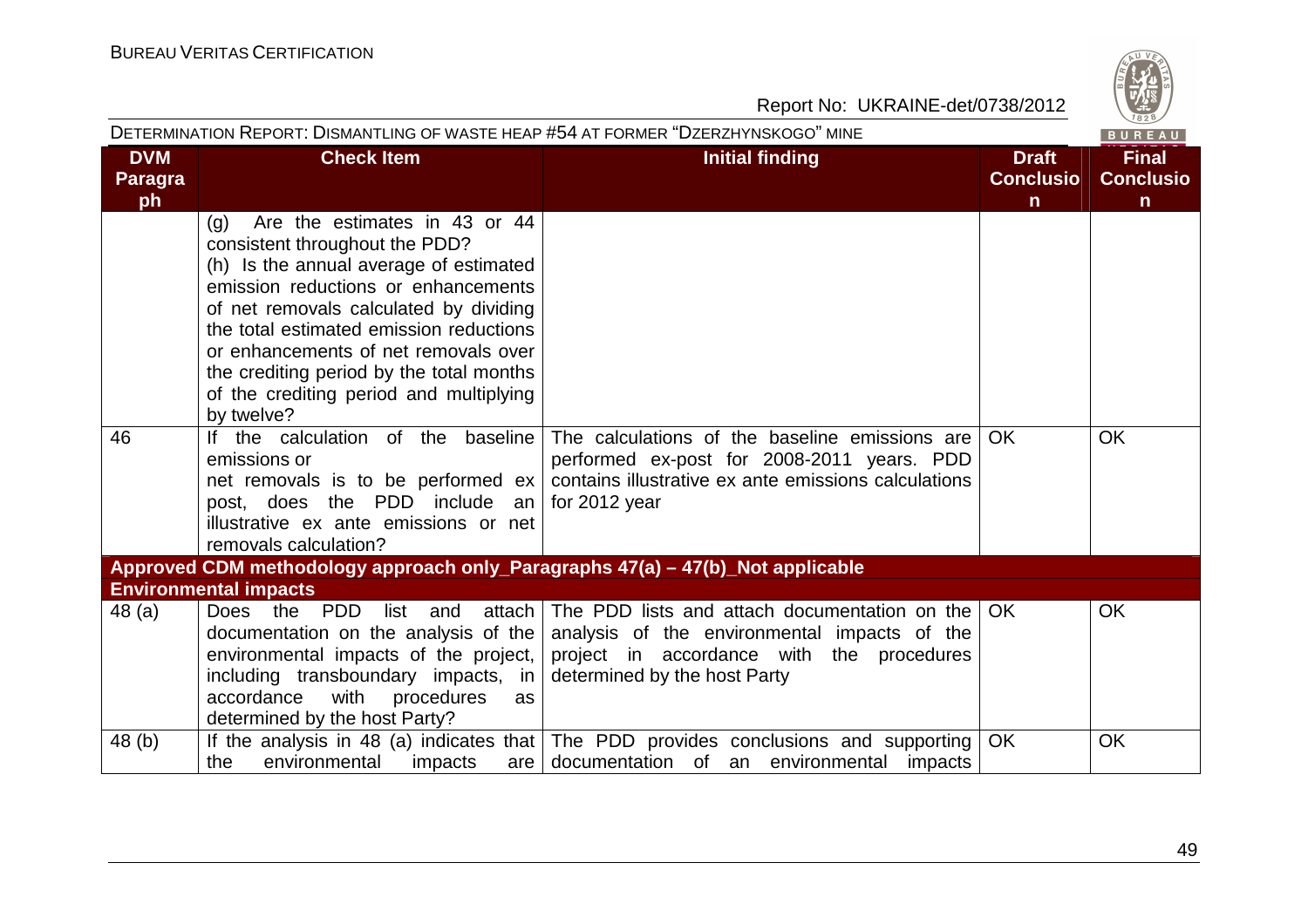| S   |
|-----|
|     |
|     |
| 828 |
| ۵   |

| Report No: UKRAINE-det/0738/2012                                                   |                                                                                                                                                                                                                                                                                                                                                                                      |                                                                                                                                                                               |                                                  |                                                  |  |  |  |
|------------------------------------------------------------------------------------|--------------------------------------------------------------------------------------------------------------------------------------------------------------------------------------------------------------------------------------------------------------------------------------------------------------------------------------------------------------------------------------|-------------------------------------------------------------------------------------------------------------------------------------------------------------------------------|--------------------------------------------------|--------------------------------------------------|--|--|--|
| DETERMINATION REPORT: DISMANTLING OF WASTE HEAP #54 AT FORMER "DZERZHYNSKOGO" MINE |                                                                                                                                                                                                                                                                                                                                                                                      |                                                                                                                                                                               |                                                  |                                                  |  |  |  |
| <b>DVM</b><br><b>Paragra</b><br>ph                                                 | <b>Check Item</b>                                                                                                                                                                                                                                                                                                                                                                    | <b>Initial finding</b>                                                                                                                                                        | <b>Draft</b><br><b>Conclusio</b><br>$\mathsf{n}$ | <b>Final</b><br><b>Conclusio</b><br>$\mathsf{n}$ |  |  |  |
|                                                                                    | considered significant by the project<br>participants or the host Party, does the<br>PDD provide conclusion and all<br>references<br>to<br>supporting<br>documentation of an environmental<br>impact assessment undertaken<br>- in<br>accordance with the procedures as<br>required by the host Party?                                                                               | assessment accordance with the procedures<br>determined by the host Party                                                                                                     |                                                  |                                                  |  |  |  |
|                                                                                    | <b>Stakeholder consultation</b>                                                                                                                                                                                                                                                                                                                                                      |                                                                                                                                                                               |                                                  |                                                  |  |  |  |
| 49                                                                                 | lf.<br>stakeholder<br>consultation<br>was<br>undertaken in<br>accordance with the procedure as   Comments<br>required by the host Party, does the<br>PDD provide:<br>(a) A list of stakeholders from whom<br>comments on the projects have been<br>received, if any?<br>(b) The nature of the comments?<br>(c) A description on whether and how<br>the comments have been addressed? | The actual Ukraine legislation doesn't require<br>stakeholders'<br>consultation<br>for<br>JI<br>project.<br>will<br>collected<br>be<br>during<br>the<br>determination process | <b>OK</b>                                        | OK                                               |  |  |  |
|                                                                                    |                                                                                                                                                                                                                                                                                                                                                                                      | Determination regarding small-scale projects (additional elements for assessment)_Paragraphs 50 - 57_Not applicable                                                           |                                                  |                                                  |  |  |  |
|                                                                                    |                                                                                                                                                                                                                                                                                                                                                                                      | Determination regarding land use, land-use change and forestry projects _Paragraphs 58 - 64(d)_Not applicable                                                                 |                                                  |                                                  |  |  |  |
|                                                                                    | Determination regarding programmes of activities_Paragraphs 66 - 73_Not applicable                                                                                                                                                                                                                                                                                                   |                                                                                                                                                                               |                                                  |                                                  |  |  |  |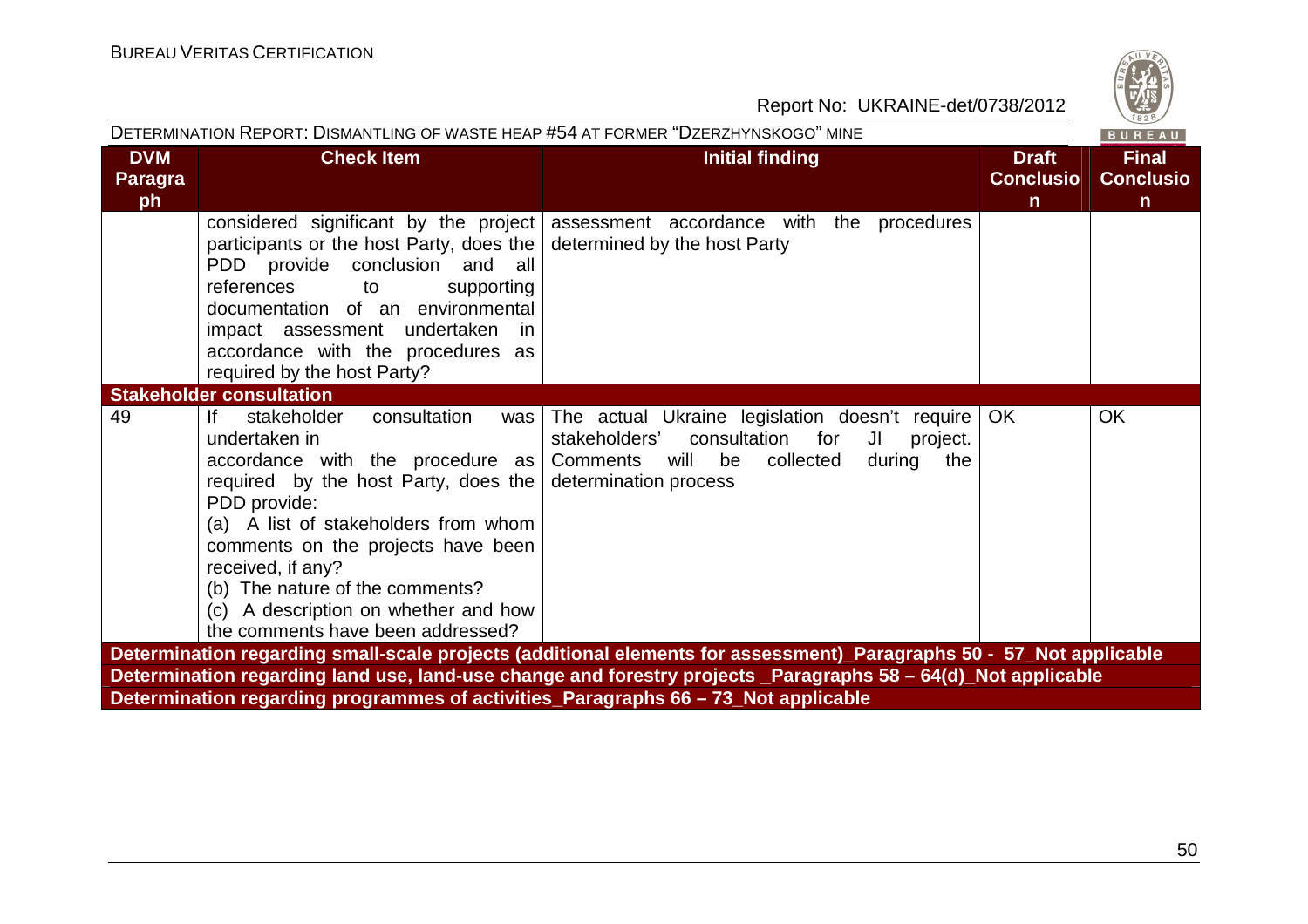#### DETERMINATION REPORT: DISMANTLING OF WASTE HEAP #54 AT FORMER "DZERZHYNSKOGO" MINE



## **Table 2 Resolution of Corrective Action and Clarification Requests**

| Draft report clarifications and corrective<br>action requests by validation team                                          | Ref. to<br>checklis<br>questio<br>n in<br>table 1 | Summary of project participant<br>response                                                                                                                                                                                                         | <b>Determination team</b><br>conclusion |
|---------------------------------------------------------------------------------------------------------------------------|---------------------------------------------------|----------------------------------------------------------------------------------------------------------------------------------------------------------------------------------------------------------------------------------------------------|-----------------------------------------|
| CAR01<br>Please move photos of dismantled waste<br>heap that section A.4.1.4 doesn't exceed one<br>page                   |                                                   | Section A.1.4 does not exceed one<br>page                                                                                                                                                                                                          | The issue is closed                     |
| <b>CAR02</b><br>Please add geographical coordinates of<br>enrichment plant Volodarska                                     |                                                   | Added: Coordinates: 48°02′ 09.13″ N.<br>Lt. and 39°27' 11.74" E. Lg.                                                                                                                                                                               | The issue is closed                     |
| CAR03<br>Please provide written approvals from the<br>both Parties Involved                                               | 19                                                | Letter of approval from foreign country<br>#12.2-02/13631 was received on<br>12/10/2012. Letter of approval from<br>SEIA will be received after<br>determination.                                                                                  | Pending                                 |
| CAR04<br>Please indicate authorisation by Parties<br>involved way for legal entities indicated as<br>project participants | 21                                                | Added, Section A.5: Parties involved<br>authorize "INTER-KOMPANIYA" Ltd.<br>(Ukraine) and SIA "Vidzeme Eko"<br>(Latvia) to be participants of the<br>project. Authorisation is confirmed by<br>letter of endorsement and by letter of<br>approval. | Pending                                 |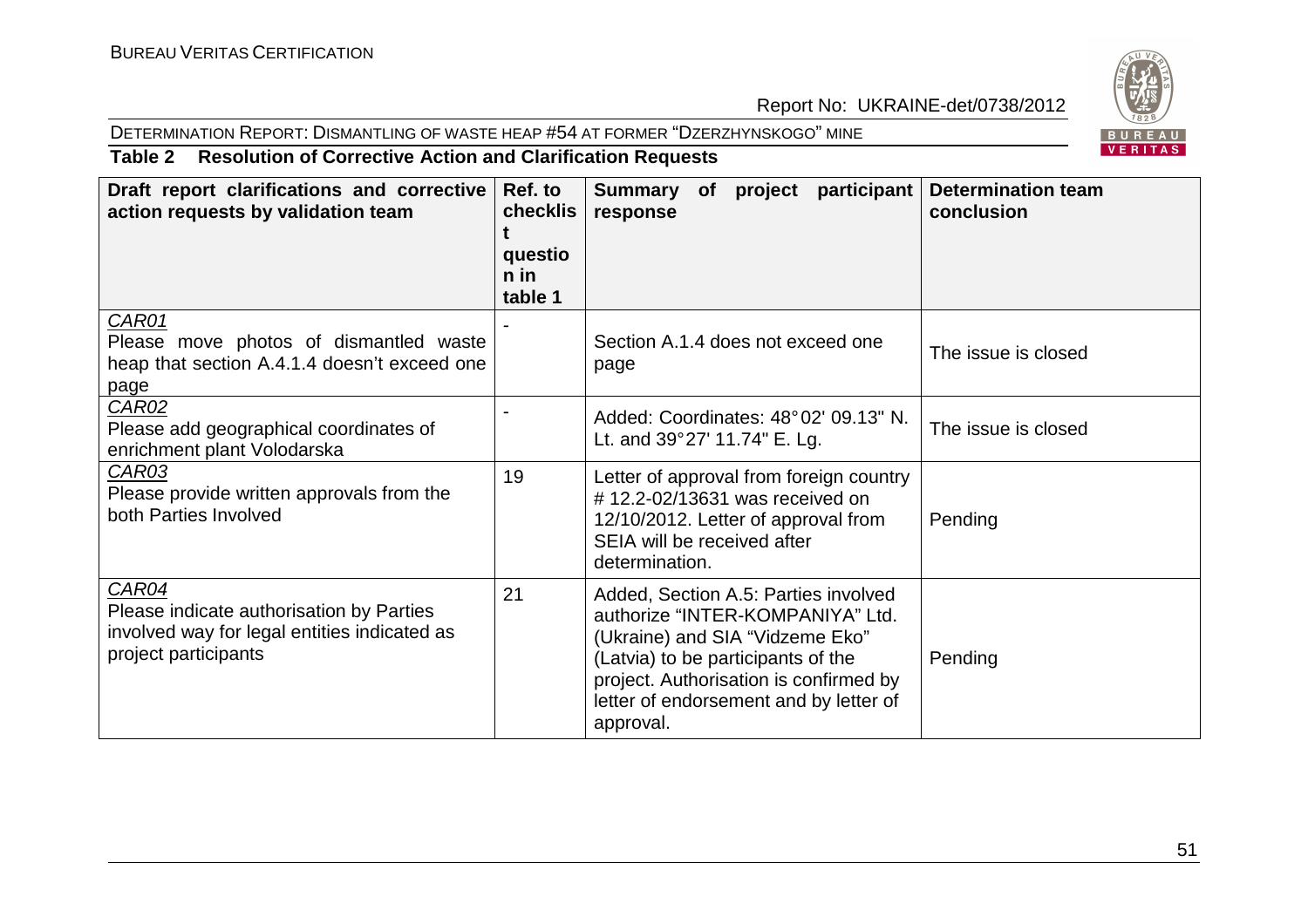

| DETERMINATION REPORT: DISMANTLING OF WASTE HEAP #54 AT FORMER "DZERZHYNSKOGO" MINE<br>BUREAU                                                                  |       |                                                                                                                                                                                                                         |                     |         |  |
|---------------------------------------------------------------------------------------------------------------------------------------------------------------|-------|-------------------------------------------------------------------------------------------------------------------------------------------------------------------------------------------------------------------------|---------------------|---------|--|
| <b>CAR05</b><br>References<br>29<br>23<br>and<br>don't<br>contain<br>mentioned document. Please<br>move on<br>reference or provide reference on PDDs<br>Annex | 23    | On this web page enter the<br>"Publications" Energy statistics ".<br>More detailed reference does not<br>exist.                                                                                                         | The issue is closed | VERITAS |  |
| <b>CAR06</b><br>Please use the latest version of mentioned<br>CDM methodology and correctly indicate<br>reference number of then                              | 24    | Reference number is correctly<br>indicated: methodology ACM0009<br>version 04.0.0                                                                                                                                       | The issue is closed |         |  |
| CAR07<br>Please move reference 32 on Global Carbon<br>B.V. project                                                                                            | 29(c) | Correct reference is provided:<br>http://ji.unfccc.int/UserManagement/Fil<br>eStorage/J1IOMDBUG9LS8P5QNFC<br>TRZW6EHXV0Y                                                                                                | The issue is closed |         |  |
| CAR08<br>The project proposed for comparing uses<br>another technology for coal benefication.<br>Please correct section B.2                                   | 29(c) | Comparable project is changed. As<br>the comparable project was chosen<br>project with the same processing<br>technology: "Dismantling of waste<br>heap of "UTP INVEST" Ltd." (Project<br><b>ITL UA1000427)</b>         | The issue is closed |         |  |
| CAR09<br>Please note relations between the project<br>owner and owners of enrichment plant                                                                    | 32(a) | According to the Contract № 15/11/08<br>the project owner transmits the rock<br>under tolling.                                                                                                                          | The issue is closed |         |  |
| CAR <sub>10</sub><br>Please provide evidences that coal obtained<br>in project frames will be used in Ukraine                                                 | 32(a) | Carbonaceous fraction, which is the<br>end product of this project, does not<br>meet European standards for coal<br>quality, therefore it is consumed only<br>in the region where the project<br>activities take place. | The issue is closed |         |  |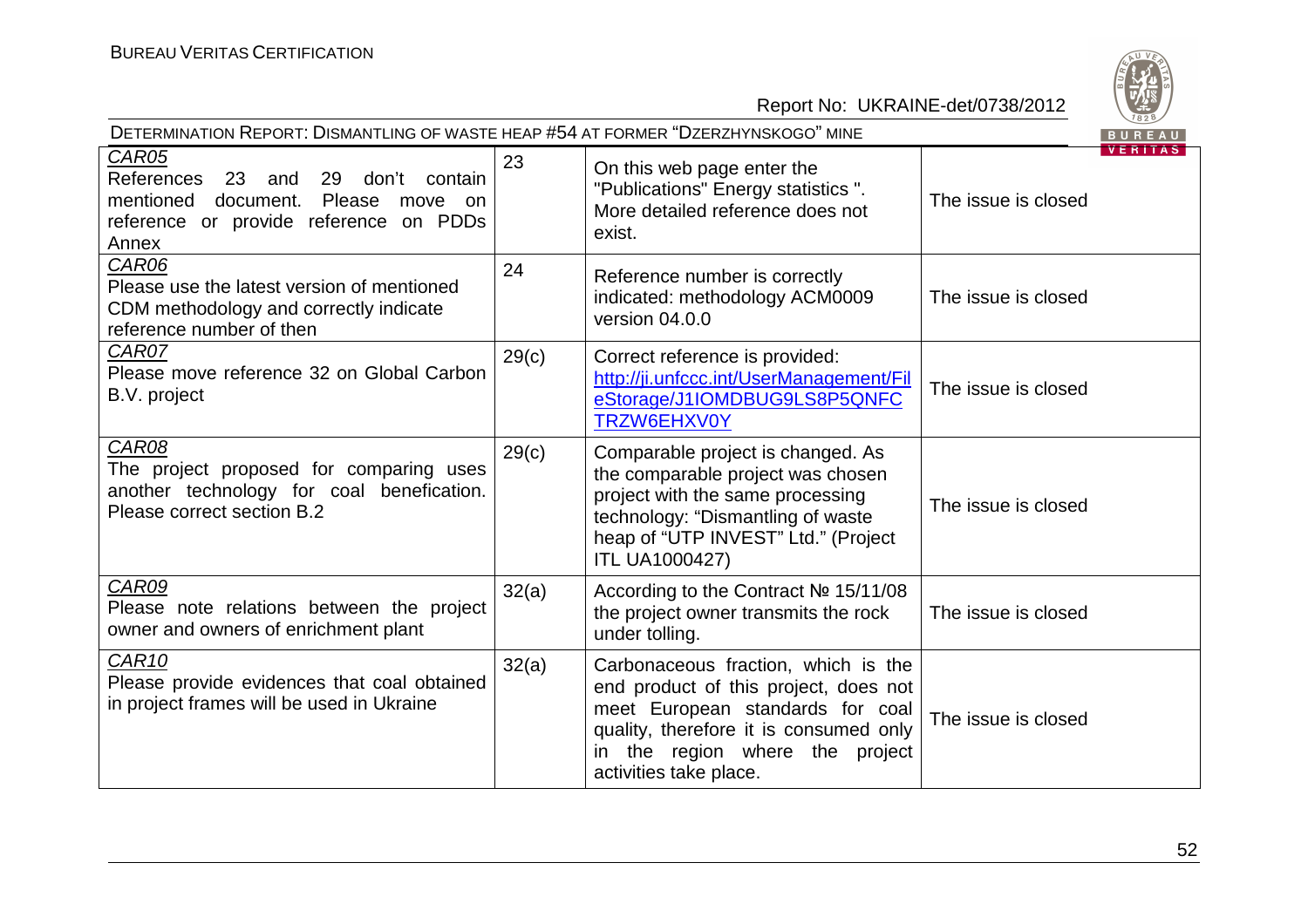

| DETERMINATION REPORT: DISMANTLING OF WASTE HEAP #54 AT FORMER "DZERZHYNSKOGO" MINE                                                                                                                          |       |                                                                                                                                                                                                                                                                                                                  |                     | ご。~<br><b>BUREAU</b> |
|-------------------------------------------------------------------------------------------------------------------------------------------------------------------------------------------------------------|-------|------------------------------------------------------------------------------------------------------------------------------------------------------------------------------------------------------------------------------------------------------------------------------------------------------------------|---------------------|----------------------|
| CAR11<br>Please provide evidences on project starting<br>date                                                                                                                                               | 34(a) | Provided, Section C.1.: The date of<br>commencement of the project is<br>on15/09/2008. From this date the<br>dismantling of waste heap begins<br>(according to the Order #33/A-3-08)                                                                                                                             | The issue is closed | VERITAS              |
| CAR <sub>12</sub><br>Please indicate length of crediting period and<br>length of project operation lifetime in years<br>and months                                                                          | 34(c) | Indicated, Section C.2 and C.3: The<br>life cycle of the project will last from<br>15/09/2008 to 31/12/2012. Thus, the<br>project life cycle<br>is 4 years, 8 months or 56 months.<br>Length of the crediting period - from<br>15/09/2008 to 31/12/2012., thus 4<br>years, 8 months or 56 months                 | The issue is closed |                      |
| CAR <sub>13</sub><br>Please note in the monitoring plan that data<br>monitored and required for ERUs calculation<br>will be kept two years after the last ERUs<br>transfer with reference on relevant order | 36(m) | <b>These</b><br><b>Noted</b><br>Section<br>$D.1$ :<br>in.<br>documents and other data monitored<br>and required for determination and<br>verification, as well as any other data<br>that are relevant to the operation of<br>the project will be kept for at least two<br>years after the last transfer of ERUs. | The issue is closed |                      |
| CL <sub>01</sub><br>Please clarify history of dismantled waste<br>heap                                                                                                                                      |       | Start of the dumping -1967, the end -<br>1989.                                                                                                                                                                                                                                                                   | The issue is closed |                      |